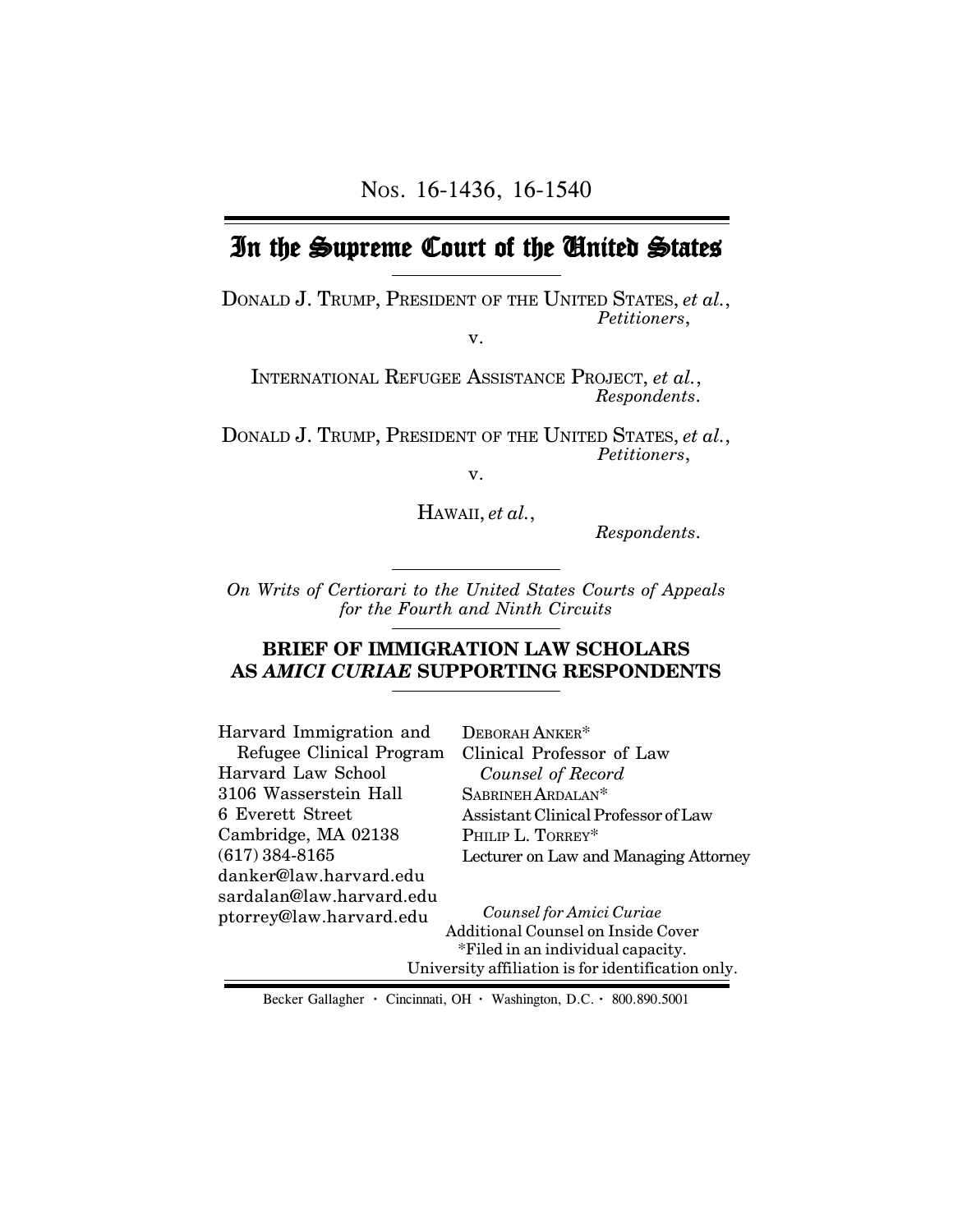FATMA MAROUF\* Professor of Law Texas A&M University School of Law 1515 Commerce Street Fort Worth, TX 76102 (817) 212-4123 fatma.marouf@law.tamu.edu

GEOFFREY HOFFMAN\* Director, Immigration Clinic Clinical Associate Professor of Law University of Houston Law Center 4604 Calhoun Road Room 56, TU-II Houston, TX 77204 (713) 743-2094 ghoffman@central.uh.edu

ALAN HYDE\* Distinguished Professor of Law and Sidney Reitman Scholar Rutgers Law School S.I. Newhouse Center for Law and Justice 123 Washington Street Newark, NJ 07102 (973) 353-3163 professoralanhyde@gmail.com

KARLA MCKANDERS\* Clinical Professor of Law Vanderbilt Law School 131 21<sup>st</sup> Avenue South Nashville, TN 37203 (615) 322-3092 karla.mckanders@vanderbilt.edu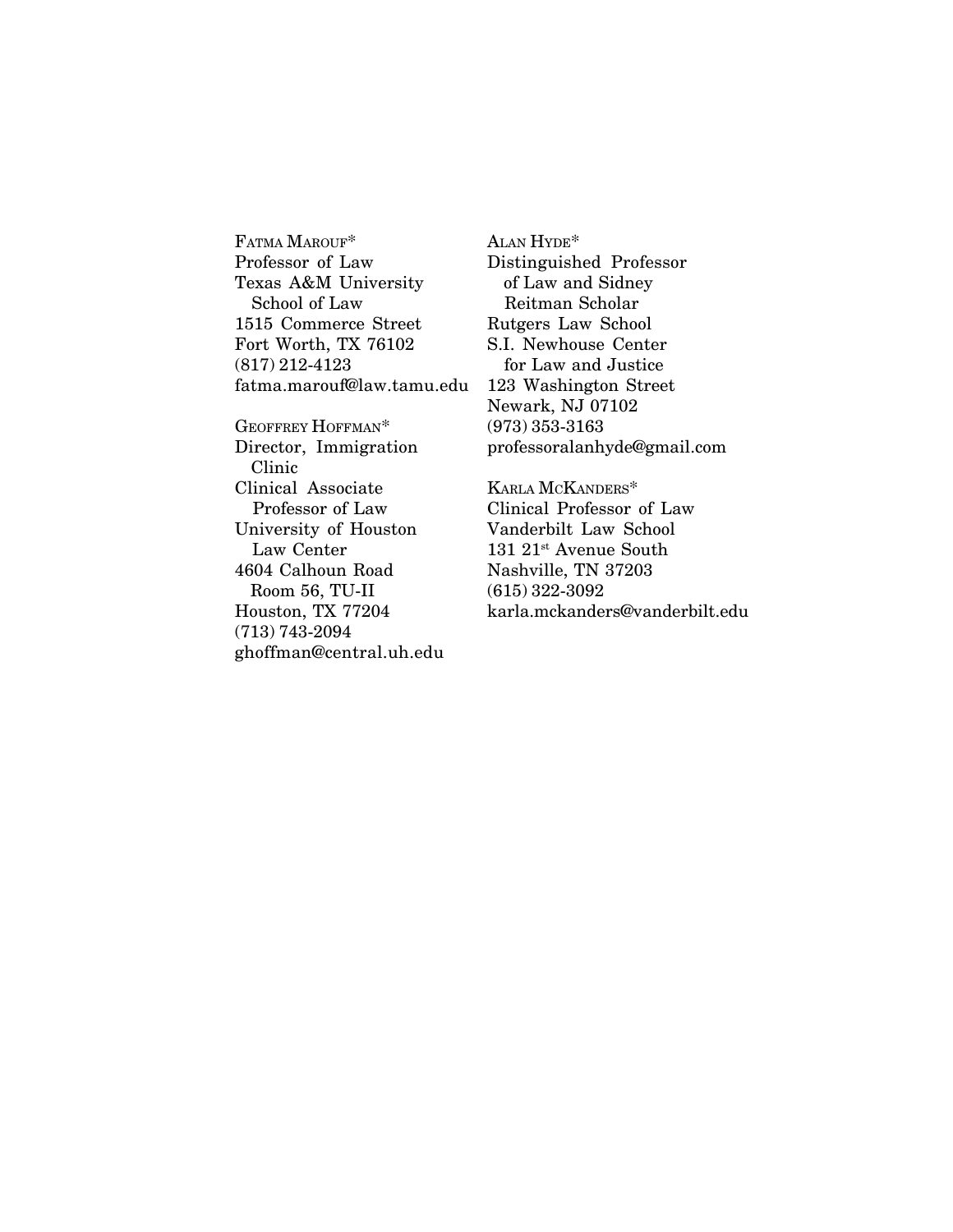# **TABLE OF CONTENTS**

| TABLE OF AUTHORITIES  iii                                                                                                                                                           |
|-------------------------------------------------------------------------------------------------------------------------------------------------------------------------------------|
| INTEREST OF AMICI CURIAE  1                                                                                                                                                         |
| SUMMARY OF THE ARGUMENT<br>$\mathbf{1}$                                                                                                                                             |
| ARGUMENT                                                                                                                                                                            |
| CONGRESS HAS GIVEN THE PRESIDENT<br>I.<br>BROAD, BUT IN NO WAY UNLIMITED,<br>POWERS OVER IMMIGRATION.  3                                                                            |
| A. Congress Has Delegated Significant Yet<br>Restricted Powers Over Immigration to the                                                                                              |
| B. The Delegations of Authority Under 1182(f)<br>and 1185(a)(1) Give the President Broad<br>Discretion in Exigencies Involving Diplomacy<br>or Military Affairs, But Do Not Provide |
| II. THE INA AS A WHOLE CONSTRAINS THE<br>DELEGATION OF AUTHORITY IN 1182(f)                                                                                                         |
| INA Constrains the President's<br>A. The<br>Authority by Specifying Classes of Aliens<br>Who May Be Admitted to the United States.                                                  |
| INA Constrains the President's<br>B. The<br>Authority by Specifying Classes of Aliens<br>Who May Not Be Admitted to the United<br>States, Including Based on National Security      |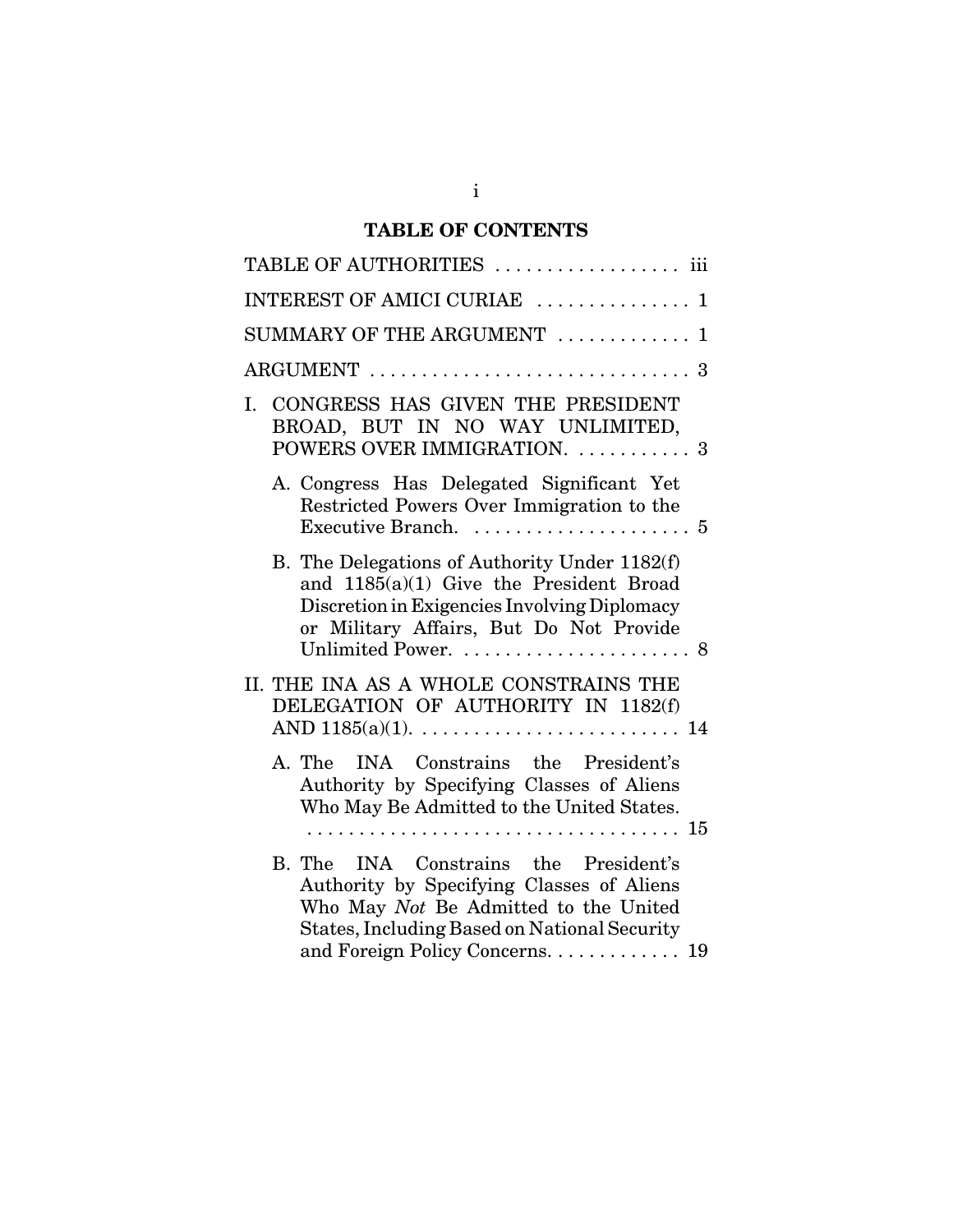| C. The INA's Nondiscrimination Provision<br>Constrains the President's Authority Under                                                                                                          |  |
|-------------------------------------------------------------------------------------------------------------------------------------------------------------------------------------------------|--|
| D. The Overall Historical Trajectory of the INA<br>Supports Interpreting the Statute as<br>Constraining the President's Authority<br>Under 1182(f) and 1185(a)(1). $\dots \dots \dots \dots 25$ |  |
| E. Given the Constraints Imposed by the INA,<br>the Court Need Not Reach the Constitutional                                                                                                     |  |
| CONCLUSION                                                                                                                                                                                      |  |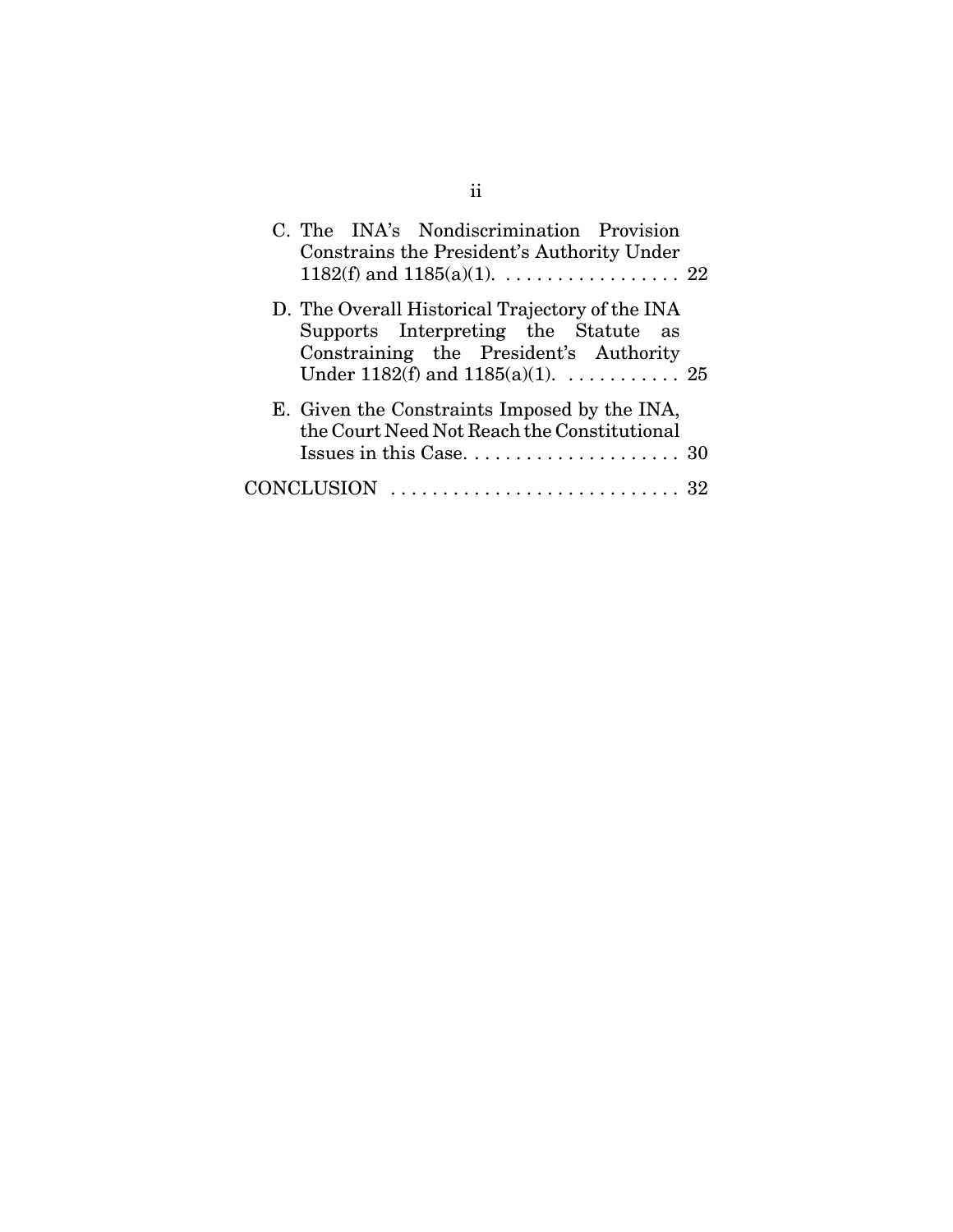# **TABLE OF AUTHORITIES**

# **CASES**

| Abourezk v. Reagan,<br>785 F.2d 1043 (D.C. Cir. 1986)  20                                                |
|----------------------------------------------------------------------------------------------------------|
| Almendarez-Torres v. United States,                                                                      |
| Am. Foreign Serv. Ass'n v. Garfinkel,                                                                    |
| Clark v. Martinez,                                                                                       |
| Crandon v. United States,                                                                                |
| Dada v. Mukasey,                                                                                         |
| Edward J. DeBartolo Corp. v. Florida Gulf Coast<br>Bldg. & Constr. Trades Council,                       |
| Galvan v. Press,                                                                                         |
| Haitian Refugee Ctr. v. Civiletti,<br>503 F. Supp. 442 (S.D. Fla. 1980) $\ldots \ldots \ldots \ldots 25$ |
| Hawaii v. Trump,<br>859 F.3d 741 (9th Cir. 2017)  30                                                     |
| Hillman v. Maretta,                                                                                      |
| INS v. Cardoza-Fonseca,                                                                                  |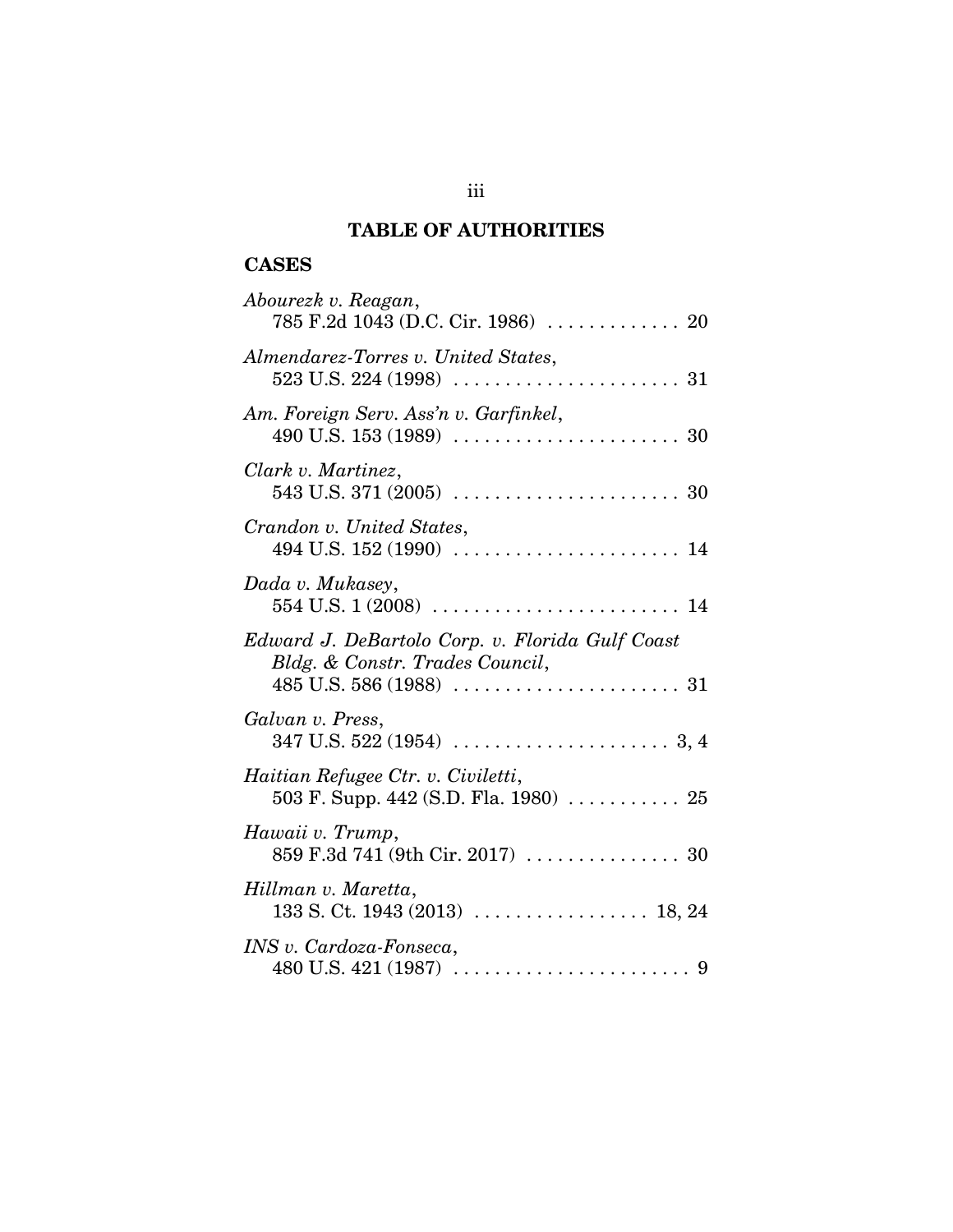| INS v. St. Cyr,                                     |
|-----------------------------------------------------|
|                                                     |
| IRAP v. Trump,                                      |
| Inhabitants of Montclair Twp. v. Ramsdell,          |
| Int'l Refugee Assistance Project v. Trump,          |
| Jean v. Nelson,<br>727 F.2d 957 (11th Cir. 1984)  8 |
| Jean v. Nelson,                                     |
| Kent v. Dulles,                                     |
| Kerry v. Din,                                       |
| Kleindienst v. Mandel,                              |
| Lopez v. Gonzales,                                  |
| Lyng v. Nw. Indian Cemetery Protective Ass'n,       |
| Marx v. General Revenue Corp.,                      |
| N.L.R.B. v. Noel Canning,                           |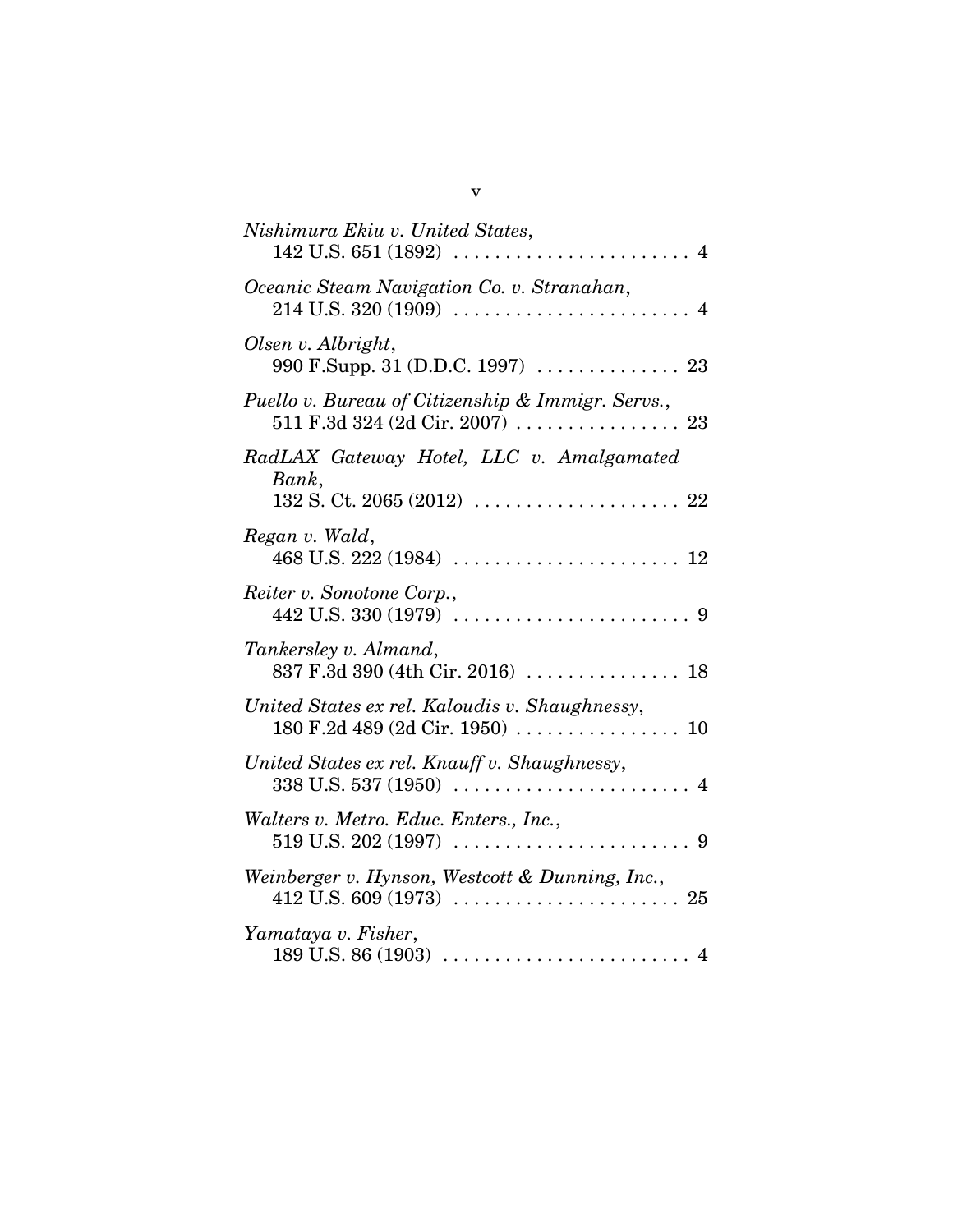| Youngstown Steel and Tube v. Sawyer,    |
|-----------------------------------------|
| Zadvydas v. Davis,                      |
| Zivotofsky ex rel. Zivotofsky v. Kerry, |

# **CONSTITUTION**

| U.S. Const. art. I, $\S 8$ , cl. 3, 4, 11 3 |  |
|---------------------------------------------|--|
|                                             |  |
|                                             |  |

# **STATUTES AND REGULATORY MATERIAL**

| $8 U.S.C. \S 1103(a) \ldots \ldots \ldots \ldots \ldots \ldots \ldots \ldots \quad 4, 6$       |
|------------------------------------------------------------------------------------------------|
|                                                                                                |
|                                                                                                |
| $8 U.S.C. \S 1152(a) \ldots \ldots \ldots \ldots \ldots \ldots \ldots \ldots \ldots \ldots 25$ |
| 8 U.S.C. § 1152(a)(1)(A)  22, 23, 24, 31                                                       |
|                                                                                                |
|                                                                                                |
| $8 U.S.C. \S 1153(a) \ldots \ldots \ldots \ldots \ldots \ldots \ldots \ldots \ldots \ldots 16$ |
| $8 U.S.C. \S 1153(b) \ldots \ldots \ldots \ldots \ldots \ldots \ldots \ldots \ldots \ldots 16$ |
|                                                                                                |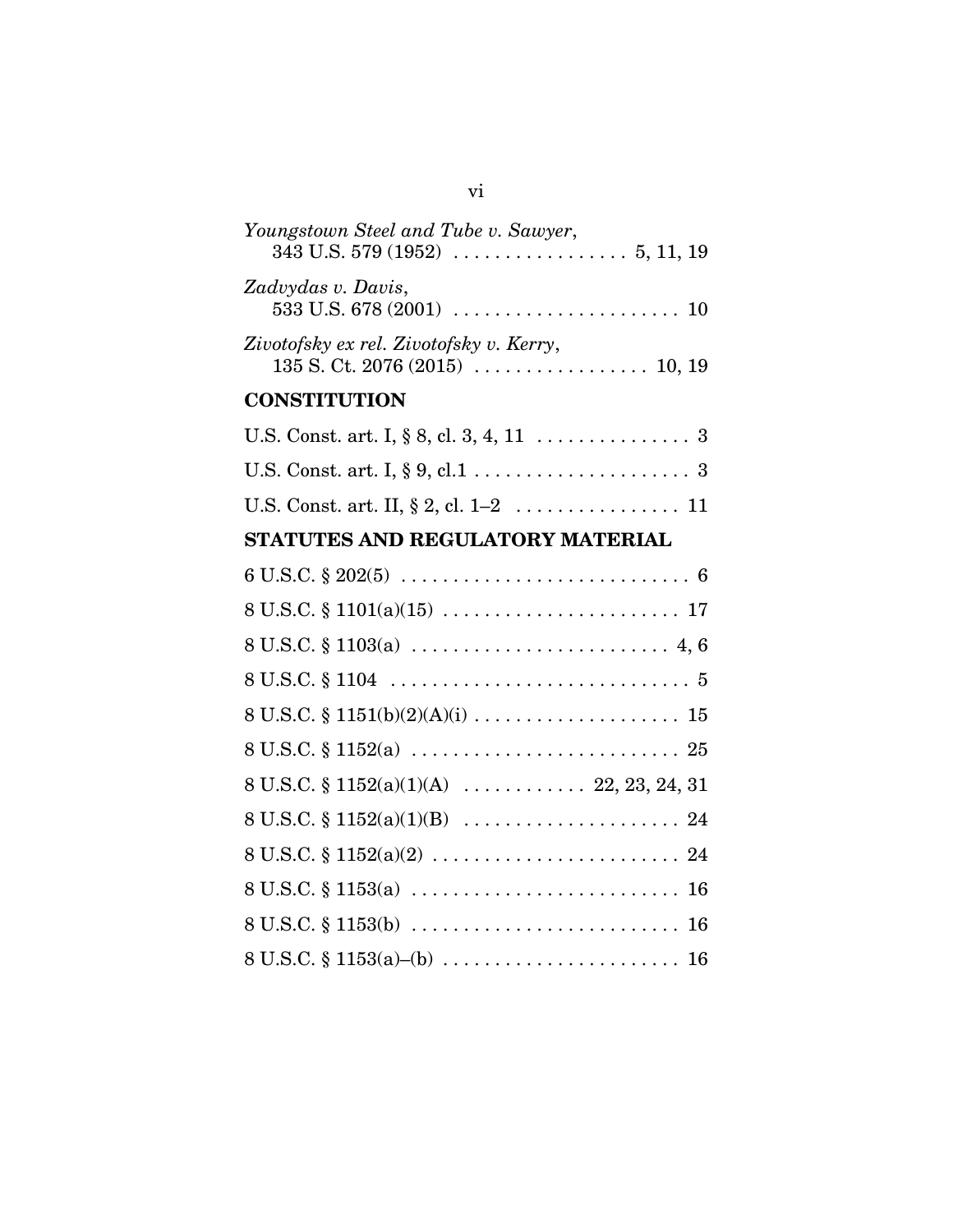| $8 U.S.C. \S 1157(b) \ldots \ldots \ldots \ldots \ldots \ldots \ldots \ldots \ldots 17$ |
|-----------------------------------------------------------------------------------------|
|                                                                                         |
|                                                                                         |
| $8 U.S.C. \S 1157(d)–(e) \ldots \ldots \ldots \ldots \ldots \ldots \ldots \ldots 18$    |
| $8 U.S.C. \S 1157(e) \ldots \ldots \ldots \ldots \ldots \ldots \ldots \ldots \ldots 17$ |
|                                                                                         |
| $8 U.S.C. \S 1182(a) \ldots \ldots \ldots \ldots \ldots \ldots \ldots \ldots \ldots 19$ |
|                                                                                         |
|                                                                                         |
|                                                                                         |
|                                                                                         |
|                                                                                         |
| 8 U.S.C. $\{1182(a)(3)(C) \ldots \ldots \ldots \ldots \ldots \ldots \ldots 21$          |
|                                                                                         |
|                                                                                         |
|                                                                                         |
|                                                                                         |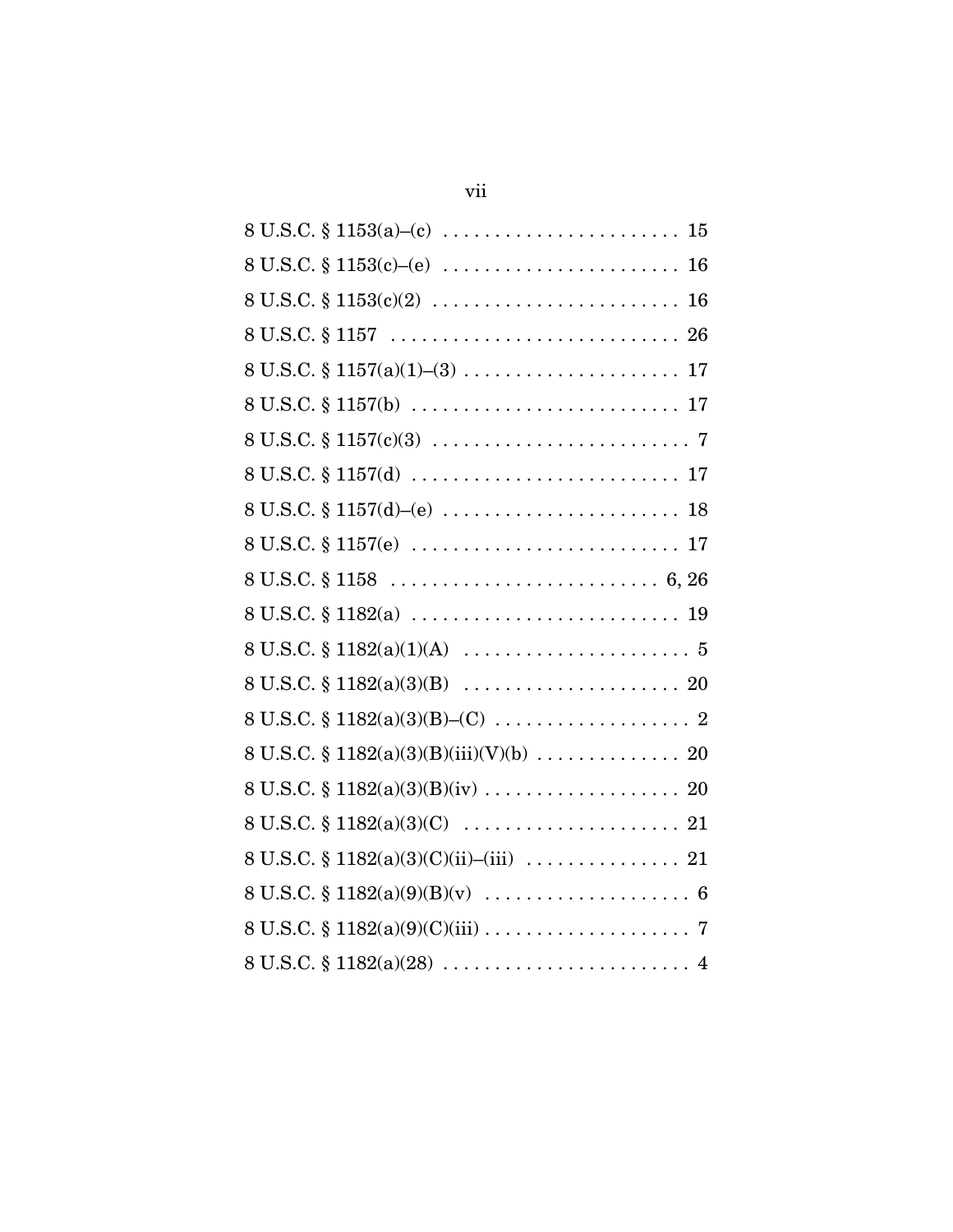| $8 U.S.C. \S 1182(g) \ldots \ldots \ldots \ldots \ldots \ldots \ldots \ldots \ldots \ldots \ldots \ldots$                |
|--------------------------------------------------------------------------------------------------------------------------|
|                                                                                                                          |
|                                                                                                                          |
| 8 U.S.C. § 1185(a)  15, 22, 25                                                                                           |
|                                                                                                                          |
|                                                                                                                          |
| $8 U.S.C. \S 1187(c) \ldots \ldots \ldots \ldots \ldots \ldots \ldots \ldots \ldots 29$                                  |
|                                                                                                                          |
|                                                                                                                          |
|                                                                                                                          |
| $8 U.S.C. \S 1202(b) \ldots \ldots \ldots \ldots \ldots \ldots \ldots \ldots \ldots \ldots \ldots \ldots$                |
| $8 \text{ U.S.C.} \S 1202(c) \ldots \ldots \ldots \ldots \ldots \ldots \ldots \ldots \ldots \ldots \ldots \ldots \ldots$ |
|                                                                                                                          |
|                                                                                                                          |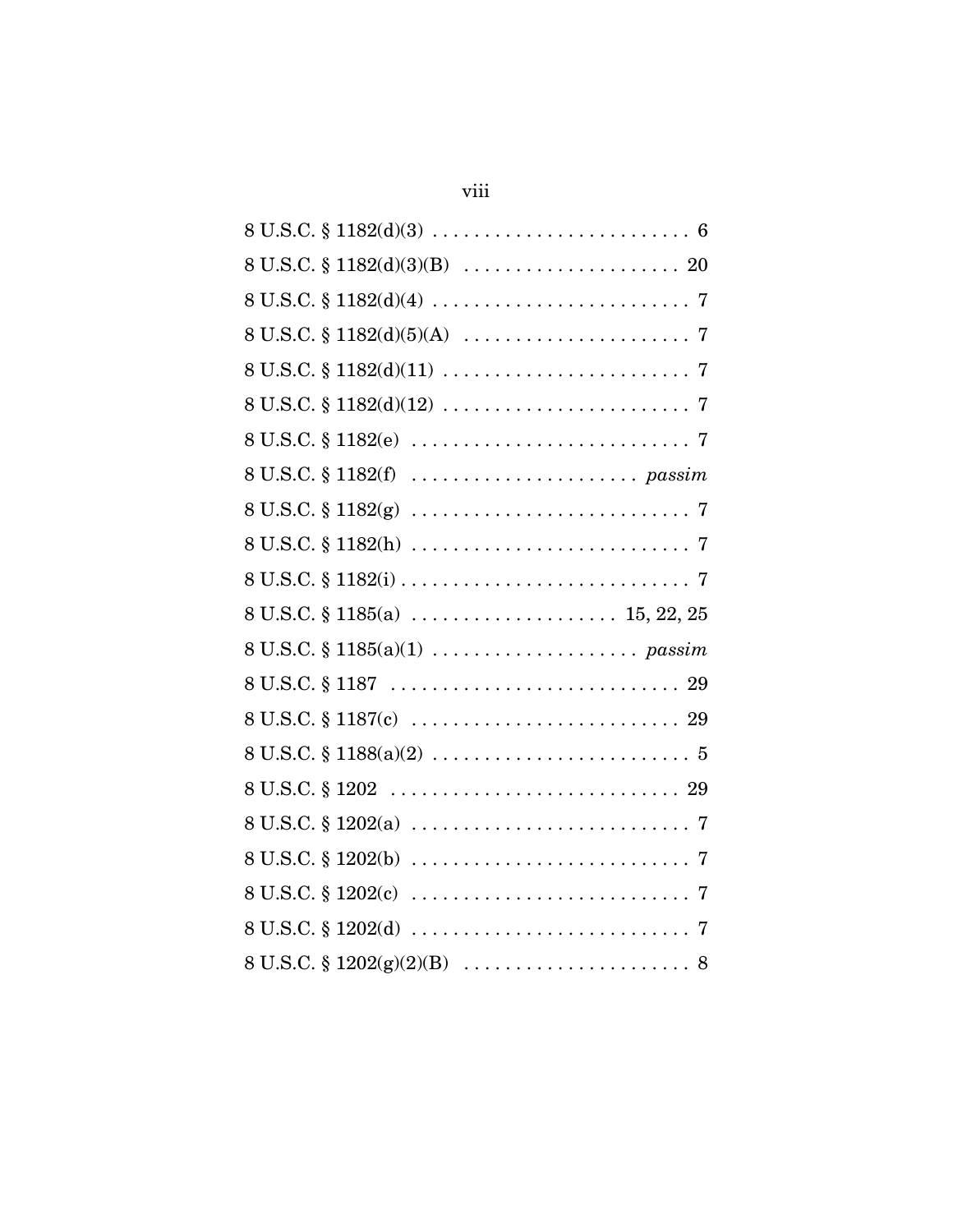| 8 U.S.C. $\S 1202(h)(1)(C) \dots \dots \dots \dots \dots \dots \dots \dots \dots \dots \dots$                    |
|------------------------------------------------------------------------------------------------------------------|
|                                                                                                                  |
|                                                                                                                  |
| $8 U.S.C. \S 1229c \ldots \ldots \ldots \ldots \ldots \ldots \ldots \ldots \ldots \quad 6$                       |
| $8 U.S.C. \S 1255(c) \ldots \ldots \ldots \ldots \ldots \ldots \ldots \ldots \ldots \ldots \ldots \ldots \ldots$ |
| Illegal Immigration and Immigrant Responsibility<br>Act of 1996, PL 104-208, 110 Stat. 3009-546  28              |
| Immigration and Nationality Act, 66 Pub. L. No. 66-                                                              |
| Homeland Security Act, H.R. 5005, 107th Cong.                                                                    |
| The Refugee Act of 1980, 96 Pub. L. No. 96-212, 94                                                               |
| . <del></del>                                                                                                    |

## **EXECUTIVE ORDERS**

| Executive Order No. 13769, 82 Fed. Reg. 8,977                                                                                            |
|------------------------------------------------------------------------------------------------------------------------------------------|
| $(Jan. 27, 2017) \ldots \ldots \ldots \ldots \ldots \ldots \ldots 13, 18$                                                                |
| Executive Order No. 13780, 82 Fed. Reg. 13,209<br>$(Mar. 9, 2017) \ldots \ldots \ldots \ldots \ldots \ldots \ldots \ldots \text{passim}$ |

# **OTHER AUTHORITIES**

| Admissions of Refugees into the United States: |
|------------------------------------------------|
| Hearings before the Subcomm. on Immigr.,       |
| Citizenship, and Int'l Law of the House Comm.  |
| on the Judiciary, 95th Cong. 59 $(1977)$ 27    |
|                                                |

| Linda Bosniak, A Basic Territorial Distinction, 16                   |  |
|----------------------------------------------------------------------|--|
| Geo. Immigr. L.J. $407 (2002) \ldots \ldots \ldots \ldots \ldots 29$ |  |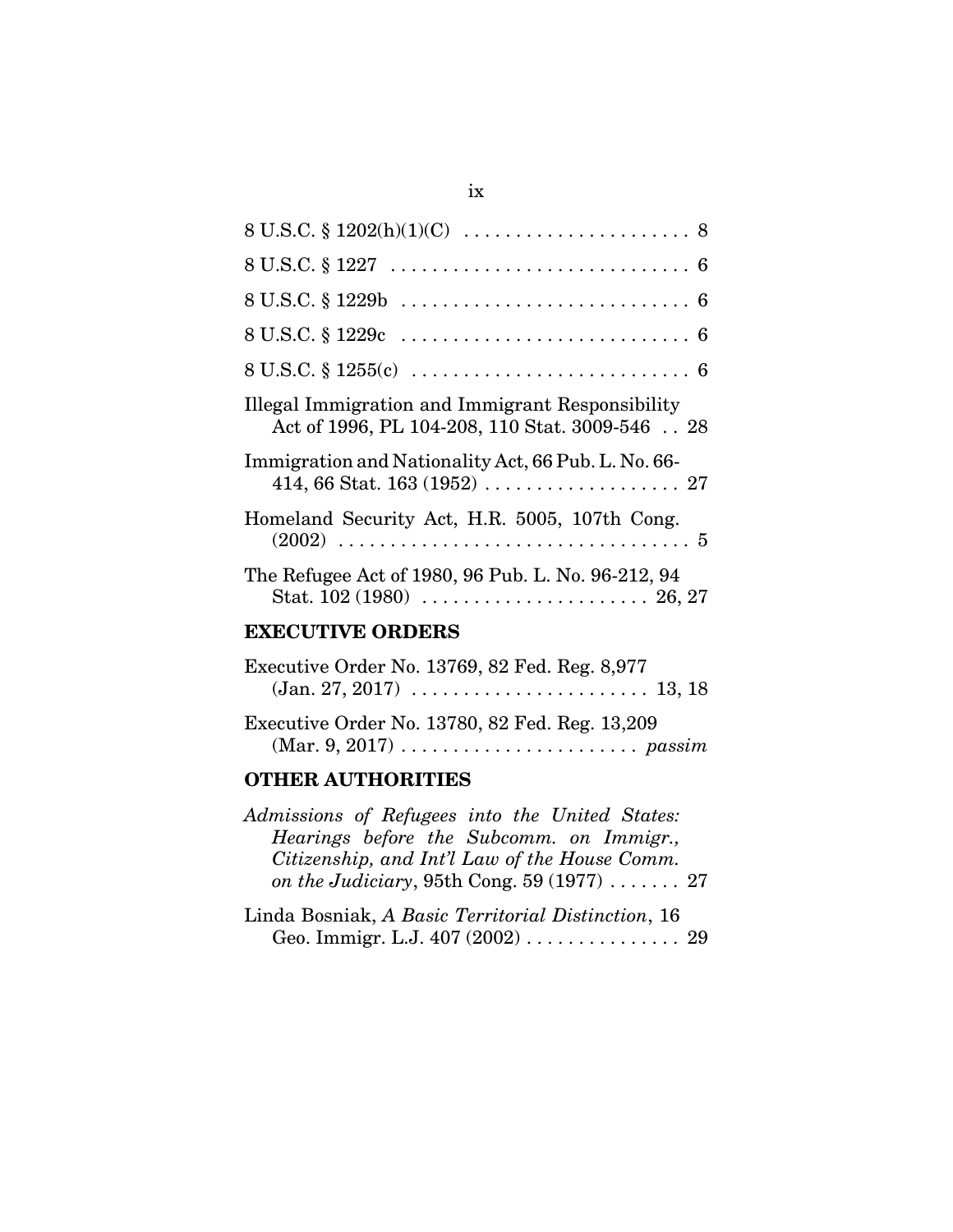| Curtis A. Bradley & Trevor W. Morrison,<br>Presidential Power, Historical Practice, and                                                             |
|-----------------------------------------------------------------------------------------------------------------------------------------------------|
| Legal Constraint, 113 Colum. L. Rev. 1097                                                                                                           |
| Andorra Bruno & Katherine Bush, Refugee<br>Admissions and Resettlement Policy (2002) 28                                                             |
| Cong. Research Serv., Refugees in the U.S. Laws,<br>Programs, and Proposals (1979)  28                                                              |
| Adam B. Cox & Cristina M. Rodríguez, The<br>President and Immigration Law, 119 Yale L.J.                                                            |
| H.R. 8662, 89th Cong., 1st Sess. (1965)  23                                                                                                         |
|                                                                                                                                                     |
|                                                                                                                                                     |
| H.R. Rep. No. 96-781 (1980) (Conf. Rep.) 26                                                                                                         |
|                                                                                                                                                     |
| Kate M. Manuel, Cong. Research Serv.,<br>R44743, Executive Authority to Exclude Aliens                                                              |
| Migration Policy Inst., U.S. Annual Refugee<br>Resettlement Ceilings and Number of Refugees<br>Admitted, 1980–2016  28                              |
| Gerald Neuman, Neither Facially Legitimate Nor<br>Bona Fide—Why the Very Text of the Travel Ban<br>Shows It's Unconstitutional, Just Security (June |
| $9, 2017) \ldots \ldots \ldots \ldots \ldots \ldots \ldots \ldots \ldots \ldots \ldots 14$                                                          |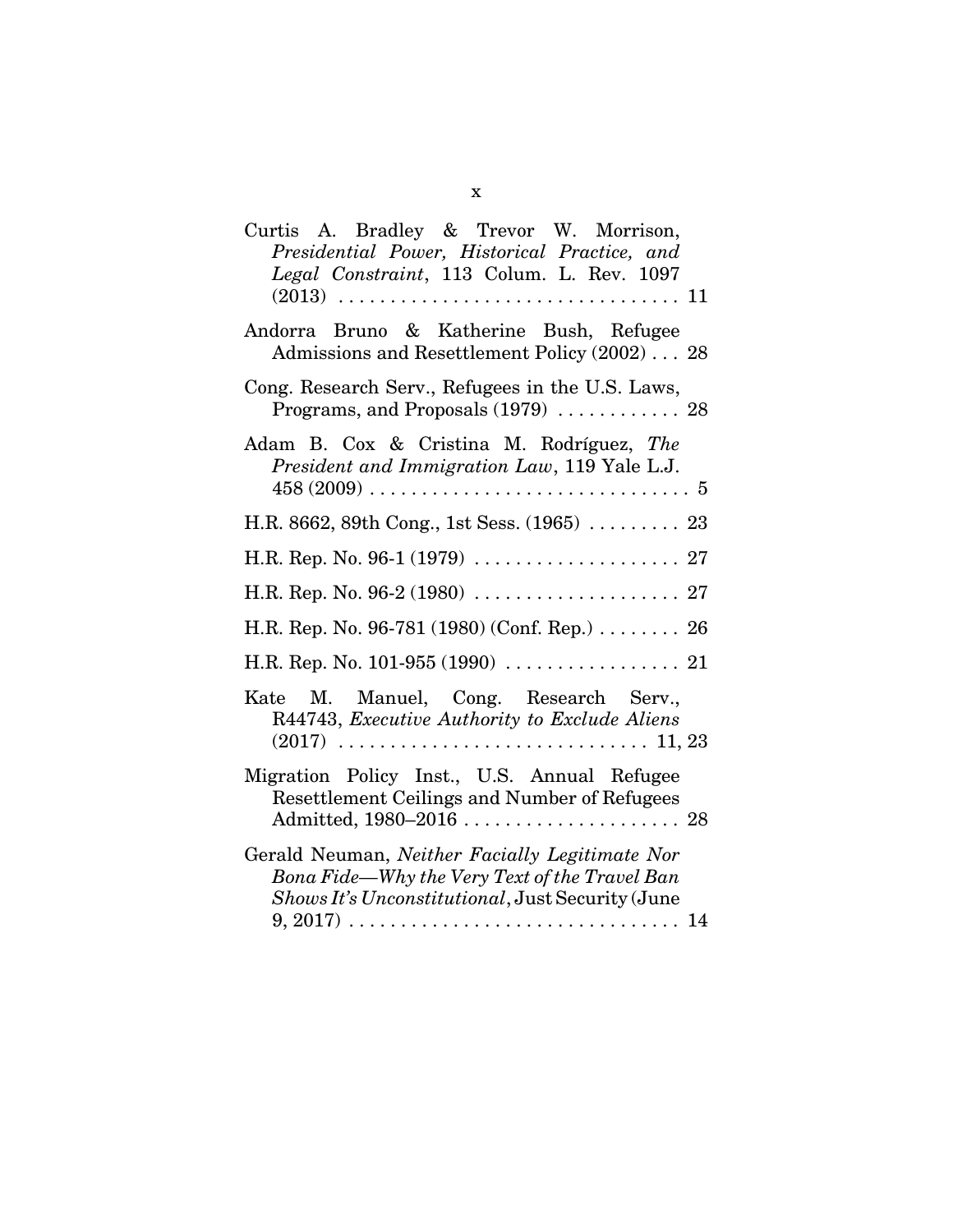| Gerald L. Neuman, Terrorism, Selective Deportation<br>and the First Amendment After Reno v. AADC,<br>14 Geo. Immigr. L.J. 313 (2000)  20                                                                                      |  |
|-------------------------------------------------------------------------------------------------------------------------------------------------------------------------------------------------------------------------------|--|
| President's Announcement of Sanctions Against<br>Iran, 16 Weekly Comp. of Pres. Doc. 611 (Apr. 7,                                                                                                                             |  |
| Proclamation No. 5517, 51 Fed. Reg. 30,470 (Aug.<br>$22, 1986) \ldots \ldots \ldots \ldots \ldots \ldots \ldots \ldots \ldots \ldots \ldots \ldots 12$                                                                        |  |
| Refugee Processing Ctr., Bureau of Population,<br>Refugee & Migration, U.S. Dep't of State,<br>Cumulative Summary of Refugee Admissions<br>$(May 31, 2017) \ldots \ldots \ldots \ldots \ldots \ldots \ldots \ldots \ldots 28$ |  |
| Remarks at the Signing of the Immigration Bill,<br>Liberty Island, New York, 546 Pub. Papers 1037                                                                                                                             |  |
| S. 500/H.R. 2580, 89th Cong., 1st Sess. (1965) 23                                                                                                                                                                             |  |
|                                                                                                                                                                                                                               |  |
| S. Rep. No. 96-590 (1980) (Conf. Rep.)  26                                                                                                                                                                                    |  |
| United States Committee for Refugees and<br>Immigrants, In the Aftermath of September 11:<br>U.S. Refugee Resettlement on Hold, 2 Refugee<br>Report 9/10 (2001), available<br>at http://www.refworld.org/docid/3c5809994.html |  |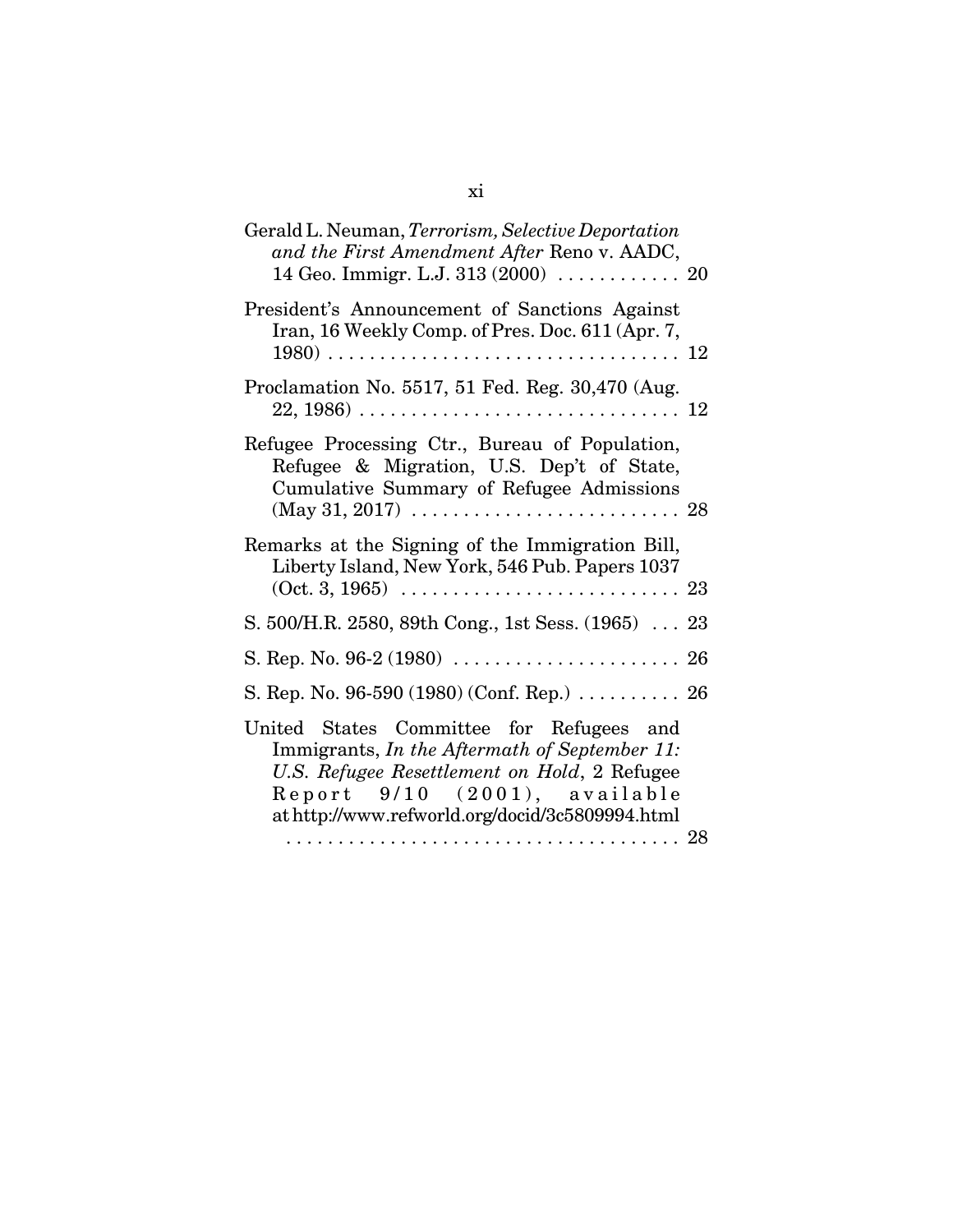| U.S. Dep't of State, Bureau of Consular Affairs, |
|--------------------------------------------------|
| Immigrant and Nonimmigrant Visas Issued at       |
| Foreign Service Posts: 2012-2016, available at   |
| https://travel.state.gov/content/                |
| dam/visas/Statistics/AnnualReports/FY2016An      |
| nualReport/FY16AnnualReport-TableI.pdf  17       |
| Adrian Vermeule, Saving Constructions, 15 Geo.   |
| L.J. $1945(1997)$ .                              |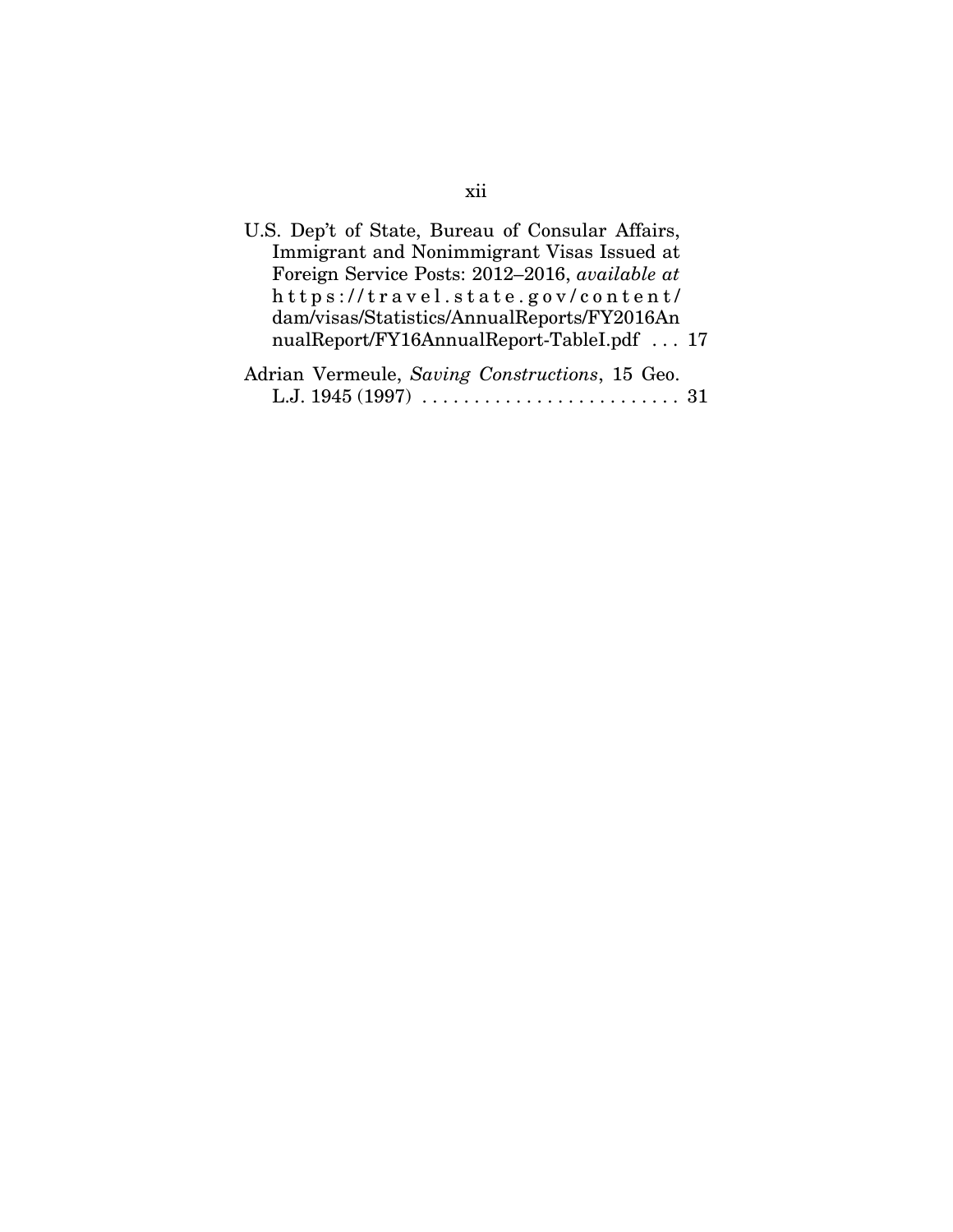#### **INTEREST OF AMICI CURIAE**

*Amici* are immigration law scholars. They teach immigration and refugee law, have written numerous scholarly articles on immigration and refugee law, and are familiar with the practical aspects of immigration law through client representation. They submit this brief to show that the Immigration and Nationality Act ("INA") as a whole constrains the authority delegated to the Executive Branch under 8 U.S.C. §§ 1182(f) and 1185(a)(1), rendering the Executive Order No. 13780, 82 Fed. Reg. 13,209 (Mar. 9, 2017) ("EO"), *ultra vires*. 1

#### **SUMMARY OF THE ARGUMENT**

While Congress has delegated broad powers over immigration to the Executive Branch, the INA's content, structure, and usage limit those powers. Viewing the INA in its entirety, as an integrated statute, undermines the Government's arguments that Congress imposed "*no constraints*" on the President's power to suspend the entry of classes of aliens under 8 U.S.C. §§ 1182(f) and 1185(a)(1). *See* Pet'r's Br. 40–42 (emphasis added).

<sup>&</sup>lt;sup>1</sup> Pursuant to Sup. Ct. R. 37.6, *Amici* state that no party's counsel authored the brief in whole or in part; no party's counsel contributed money that was intended to fund preparing or submitting the brief; and no person—other than *Amici*—contributed money that was intended to fund preparing or submitting the brief. A Motion for Leave to File is not required pursuant to Sup. Ct. R. 37.2(a), because counsel for Respondents in Nos. 16-1436 and 16-1540 have consented in writing to the filing of this brief *amici curiae*, and Petitioners lodged their blanket consent to *amici* briefs with the Clerk.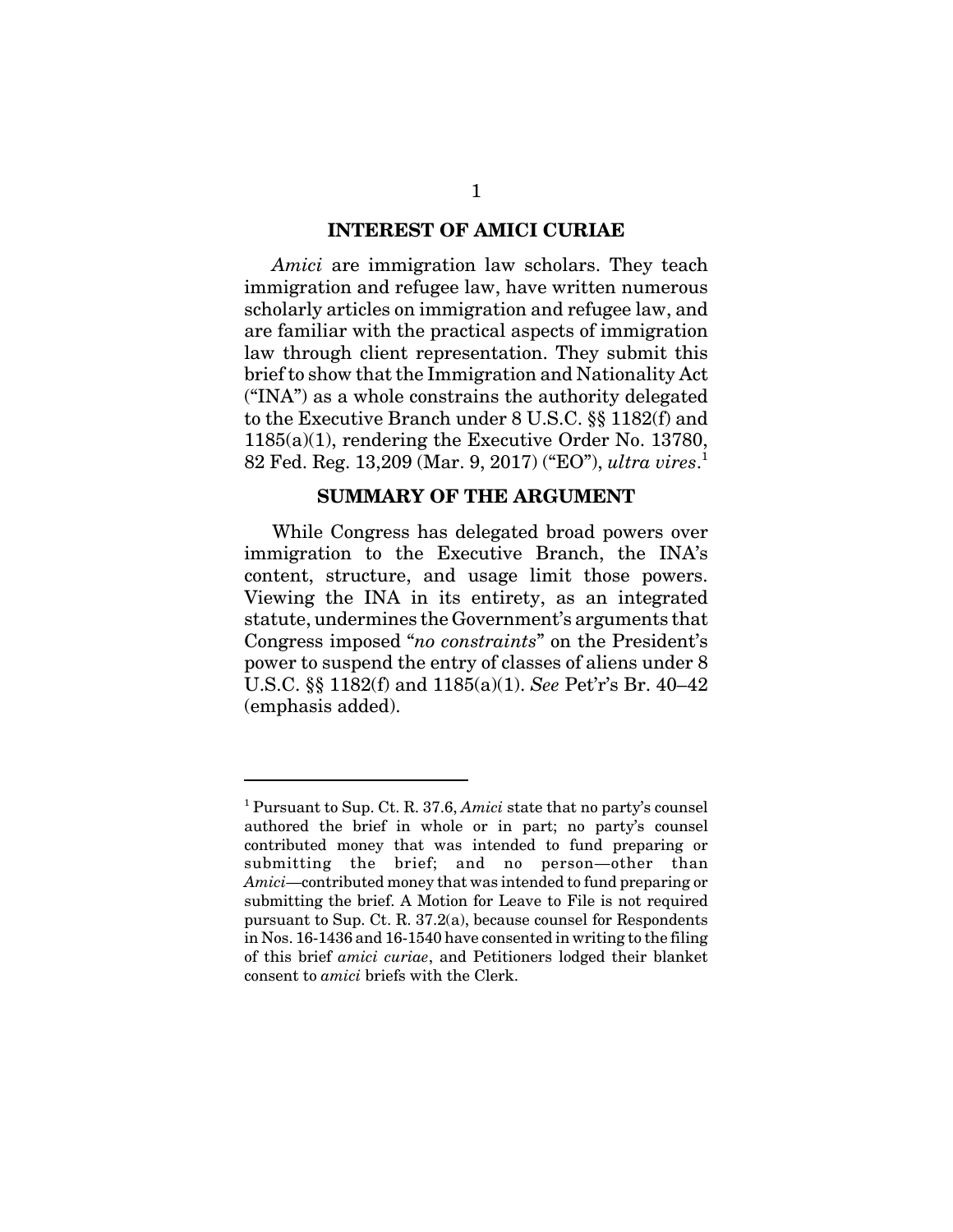First, Congress has carefully crafted the categories of aliens who may and may not be admitted to the United States, specifically addressing terrorism-related and foreign policy grounds of inadmissibility. *See* 8 U.S.C.  $\S 1182(a)(3)(B)$ –(C). There would be no point in constraining the Executive's discretion through these inadmissibility grounds if Congress intended to grant unbridled power to the President under 1182(f) and 1185(a)(1). Second, the INA's nondiscrimination provision that Congress added in 1965, and the detailed refugee admissions process added in 1980, would be meaningless if the President had unchecked power to suspend entry under  $1182(f)$  and  $1185(a)(1)$ .

The broad grant of authority under 1182(f) and  $1185(a)(1)$  can only be reconciled with the rest of the statute if construed to apply in exceptional situations involving diplomacy and the President's Commanderin-Chief powers, where the President's authority is at its peak. This interpretation is consistent with past presidential usage of the provisions, such as suspending entry of Iranians during the 1980 hostage crisis and suspending entry of Cubans after Cuba violated an immigration agreement with the United States. In the present case, there is no evidence that the EO is related to an exigency involving diplomacy or military affairs. On the contrary, the EO was promulgated under unique and unprecedented circumstances, without any precipitating, urgent diplomatic or military trigger.

Since 1952, when  $1182(f)$  and  $1185(a)(1)$  were enacted, Congress has repeatedly amended the INA. One of the critical changes that occurred in 1965 involved abandoning a system rooted in national origin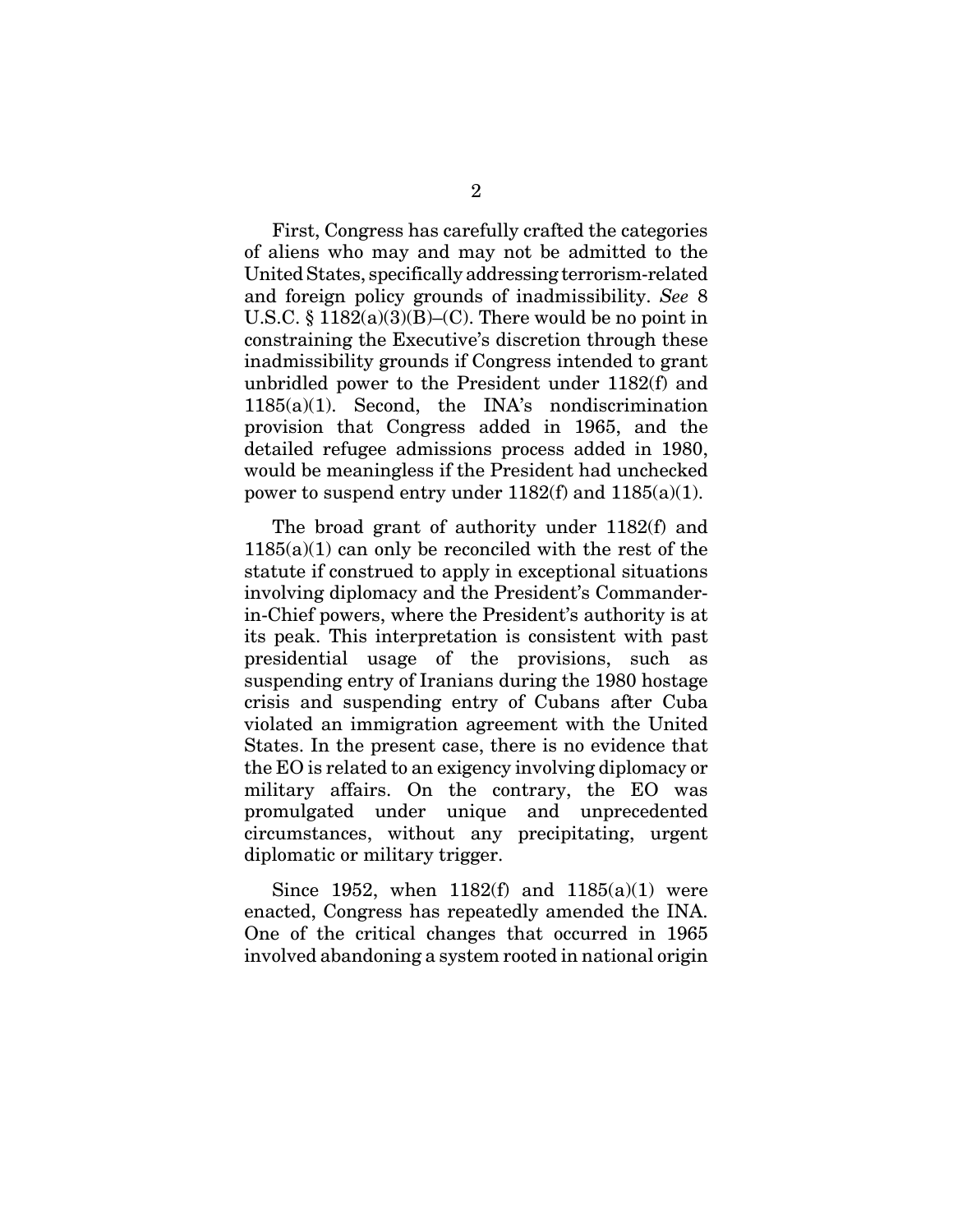discrimination and creating a much more equitable method for determining admission. Congress has also repeatedly constrained executive discretion over the past several decades to further prevent discriminatory practices. This historical trajectory underscores the importance of construing 1182(f) and 1185(a)(1) in the context of the contemporary INA, with its current structure, content, objectives, and purpose.

In this brief, we demonstrate how the INA *as a whole* unambiguously dooms the EO, making it unnecessary for the Court to reach the constitutional questions raised.

#### **ARGUMENT**

### **I. CONGRESS HAS GIVEN THE PRESIDENT BROAD, BUT IN NO WAY UNLIMITED, POWERS OVER IMMIGRATION.**

Primary responsibility over immigration lies with Congress. It is Congress that has the power to "establish an uniform Rule of Naturalization," "regulate Commerce with foreign Nations," "declare War," and, in a veiled reference to slavery, prohibit "[t]he Migration or Importation of such Persons as any of the States now existing shall think proper to admit" after the year 1808. U.S. Const. art. I, § 8, cl. 3, 4, 11 & § 9, cl.1. Based on these enumerated powers, combined with the Necessary and Proper Clause, this Court has long recognized that regulating immigration is primarily, if not exclusively, within Congress's domain.<sup>2</sup> *See, e.g.*, *Galvan v. Press*, 347 U.S. 522, 531

<sup>&</sup>lt;sup>2</sup> While this Court has suggested in *dicta* that the President has some inherent power over immigration derived from the foreign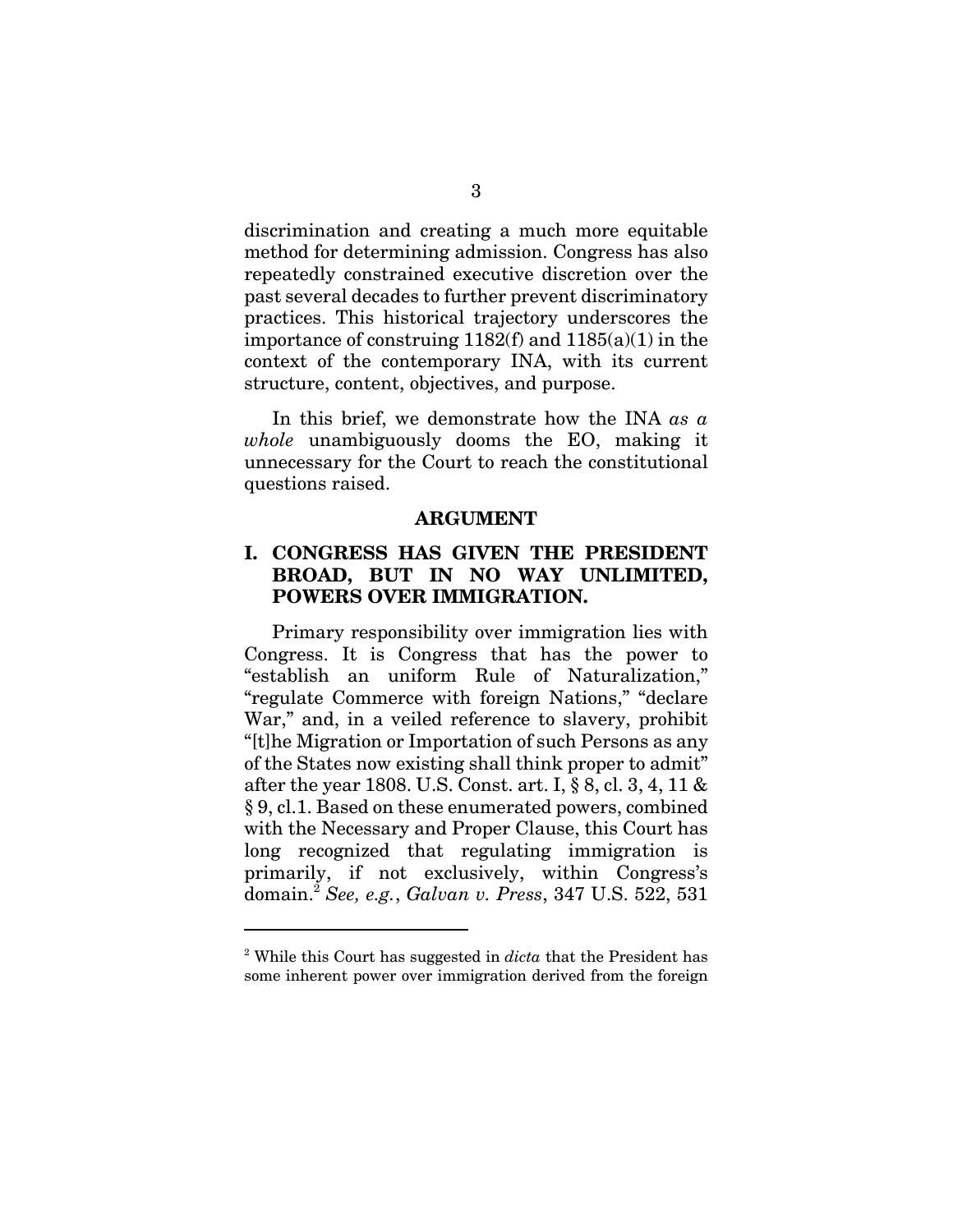(1954) ("[T]hat the formulation of [immigration policy] is entrusted exclusively to Congress has become about as firmly embedded in the legislative and judicial tissues of our body politic as any aspect of our government."); *Oceanic Steam Navigation Co. v. Stranahan*, 214 U.S. 320, 340 (1909) ("[T]he authority of Congress over the right to bring aliens into the United States embraces every conceivable aspect of that subject.").

Congress can, of course, delegate authority to the Executive Branch. *See Yamataya v. Fisher*, 189 U.S. 86, 97–98 (1903); *Nishimura Ekiu v. United States*, 142 U.S. 651, 659 (1892). In the INA, Congress has delegated substantial authority to Executive Branch officials, including the President, Attorney General, Secretary of State, Secretary of Homeland Security, Secretary of Labor, and Secretary of Health and Human Services.<sup>3</sup> *See, e.g.*, 8 U.S.C. §§ 1103(a)

affairs power, those cases involved actions taken pursuant to statutory delegations of authority. *See, e.g.*, *United States ex rel. Knauff v. Shaughnessy*, 338 U.S. 537, 539–41 (1950) (explaining that the President acted pursuant to a 1941 Act that authorized him to impose additional restrictions on entry and departure "during the national emergency proclaimed May 27, 1941," upon finding that the interests of the United States required it); *Kleindienst v. Mandel*, 408 U.S. 753, 769–70 (1972) (stating that the Executive Branch denied a waiver of inadmissibility pursuant to a delegation of authority in 8 U.S.C. § 1182(a)(28)); *Kerry v. Din*, 135 S. Ct. 2128, 2131–32 (2015) (upholding the denial of a visa by a consular official acting pursuant to a statutory provision prohibiting the issuance of visas to persons who engage in terrorist activities).

<sup>&</sup>lt;sup>3</sup> The Homeland Security Act of 2002 transferred certain powers from the Attorney General to the Secretary of the Department of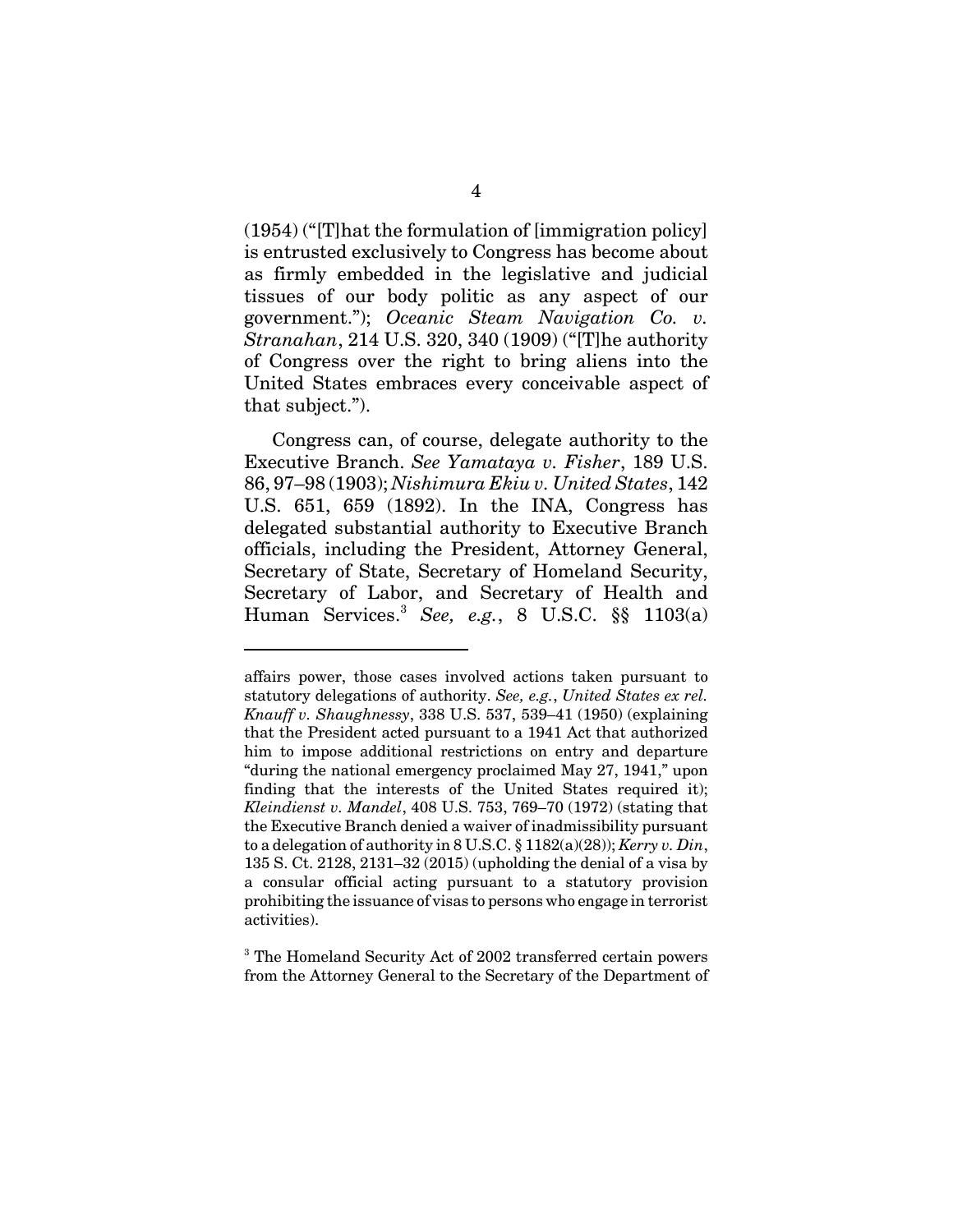(delegating authority to the Secretary of Homeland Security), 1104 (Secretary of State),  $1182(a)(1)(A)$ (Secretary of Health and Human Services), and 1188(a)(2) (Secretary of Labor).

Part A below explains the main powers that Congress has delegated to the Executive Branch regarding immigration enforcement and the admission of individuals. Part B turns to the authority delegated under the two specific provisions at issue in this case: 8 U.S.C. §§ 1182(f) and 1185(a)(1). The brief explains that in this case the President's powers pursuant to these two provisions must be construed narrowly, in part, because the EO was not promulgated pursuant to exigent diplomatic or military concerns when the President's authority is at its peak. *See Youngstown Steel and Tube v. Sawyer*, 343 U.S. 579, 637 (1952) (Jackson, J., concurring)*.*

#### **A. Congress Has Delegated Significant Yet Restricted Powers Over Immigration to the Executive Branch.**

The broadest delegations of authority to the Executive Branch pertain to enforcement and removal, rather than admission. Adam B. Cox & Cristina M. Rodríguez, *The President and Immigration Law*, 119 Yale L.J. 458, 464–65 (2009). Congress has charged the Secretary of Homeland Security with "[e]stablishing national immigration enforcement policies and priorities," and, even more generally, with "the administration and enforcement" of immigration law.

Homeland Security ("DHS"). Homeland Security Act, H.R. 5005, 107th Cong. (2002).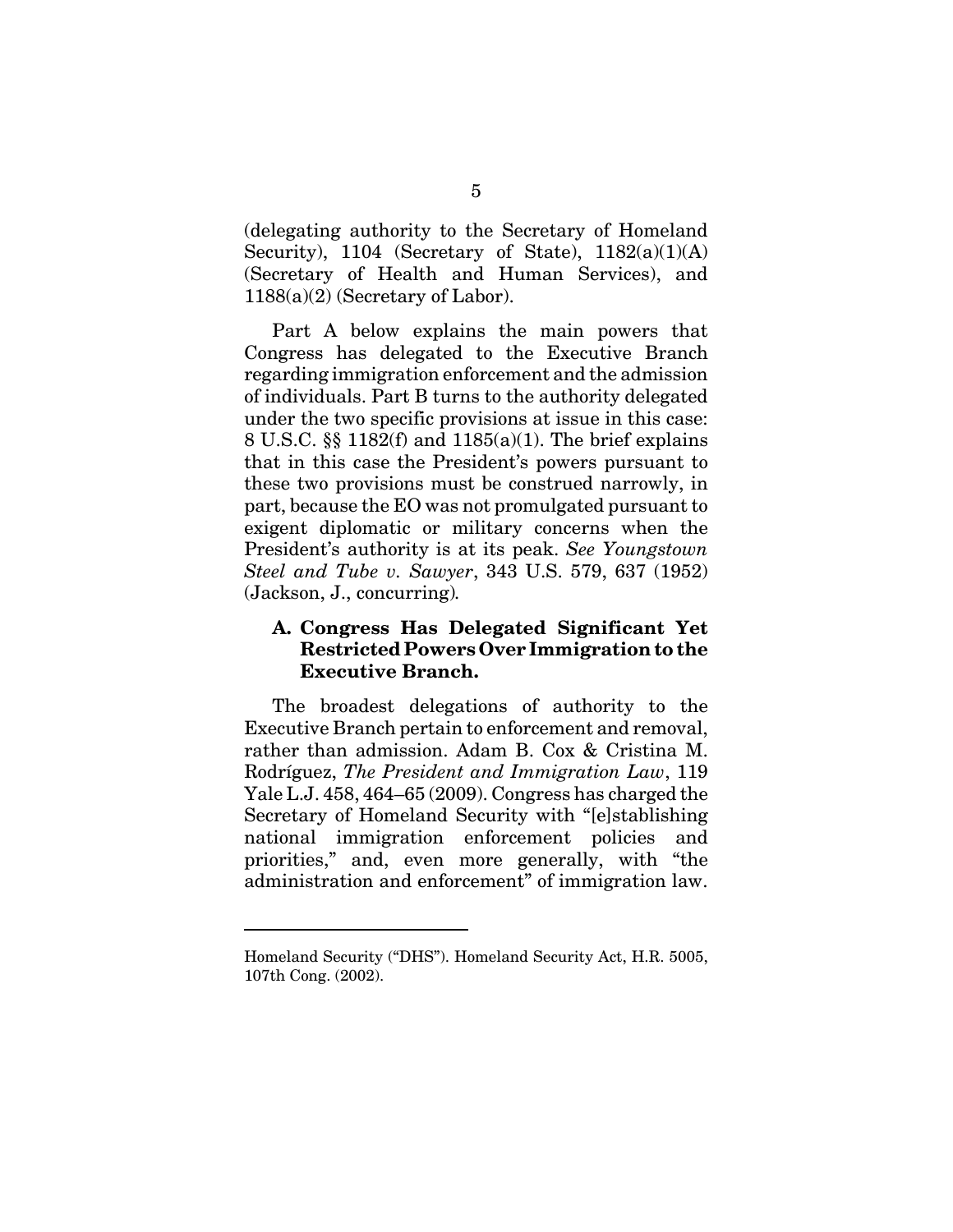6 U.S.C. § 202(5); 8 U.S.C. § 1103(a). These powers allow the President, through the Secretary of Homeland Security, to prioritize certain classes of noncitizens for removal and provide guidance regarding the use of prosecutorial discretion. Although Congress has set forth detailed grounds of deportability, *see* 8 U.S.C. § 1227, decisions about who is actually placed in removal proceedings and who is ultimately deported remain largely in the hands of the Executive Branch.

In addition, the Executive Office for Immigration Review ("EOIR"), an agency within the Department of Justice, conducts immigration court proceedings and appellate review of most removal decisions. As part of this process, EOIR officials are authorized to make determinations about whether to grant certain forms of relief and protection from removal, once an individual satisfies the eligibility criteria in the INA. Decisions about whether to grant asylum, different types of cancellation of removal, voluntary departure, and adjustment of status require an exercise of discretion. *See* 8 U.S.C. §§ 1158, 1229b, 1229c, 1255(c).

Congress has also delegated authority to the Executive Branch concerning the admission of individuals into the country, including discretionary waivers of certain inadmissibility grounds in individual cases. One of the broadest, 8 U.S.C. § 1182(d)(3), allows DHS to waive almost any inadmissibility ground for an individual seeking a "nonimmigrant" (temporary) visa. Congress has not delegated any comparable waiver authority with respect to "immigrant" visas. Many other types of waivers may be granted only if the applicant satisfies specific statutory requirements. *See, e.g.*, 8 U.S.C. §  $1182(a)(9)(B)(v)$  (waiver of three and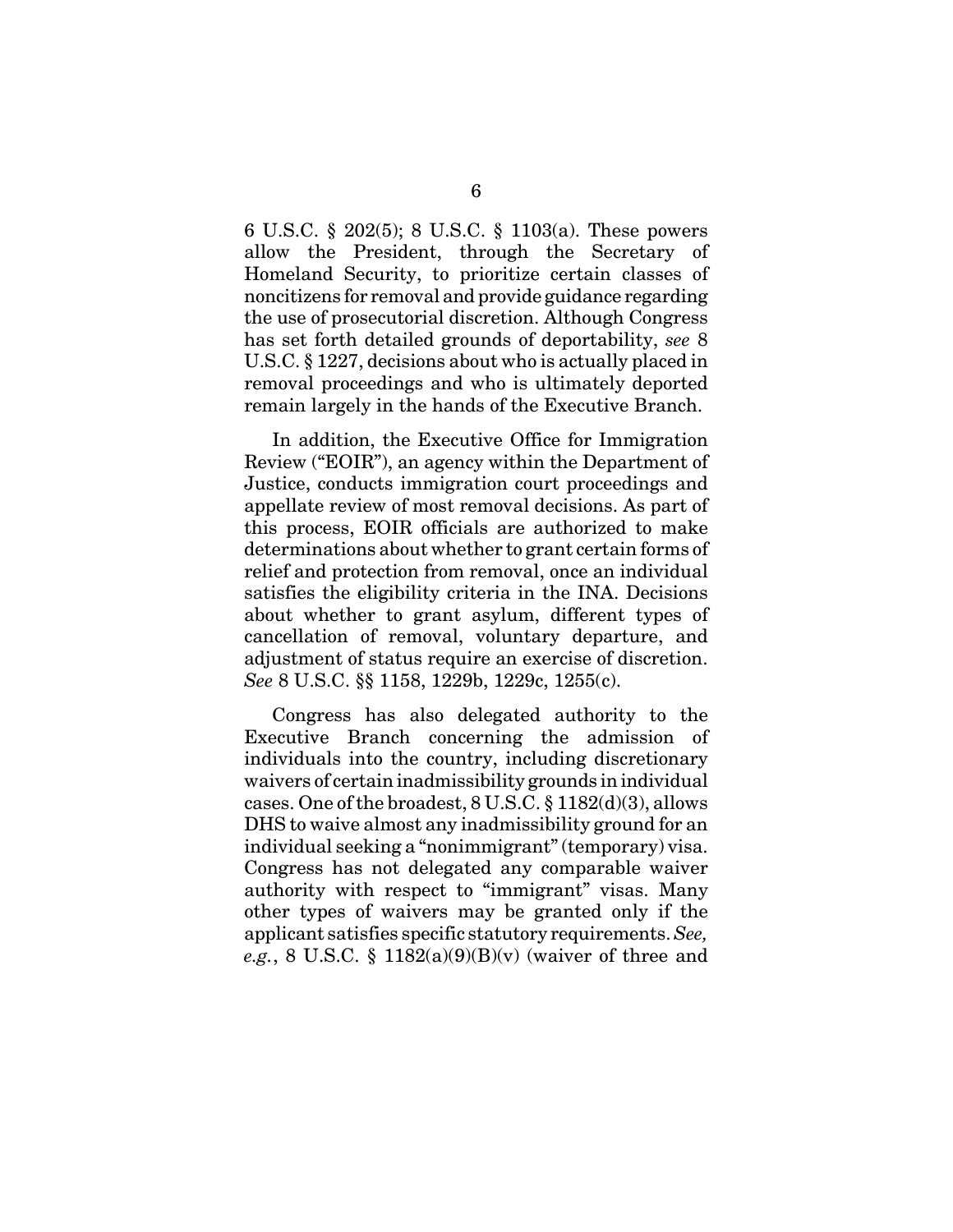ten-year bars for unlawful presence),  $(a)(9)(C)(iii)$ (waiver for aliens unlawfully present after previous immigration violations), (d)(4) (waiver of requirement to have a valid entry document),  $(d)(11)$  (waiver for alien smuggling),  $(d)(12)$  (waiver for document fraud), (e) (waiver of two-year foreign residency requirement for educational exchange visitors), (g) (waiver of healthrelated inadmissibility ground), (h) (waiver of several inadmissibility grounds), and (i) (waiver for fraud and willful misrepresentation). For refugees, Congress has included a special provision that authorizes the Executive Branch to waive certain inadmissibility grounds "for humanitarian purposes, to assure family unity, or when it is otherwise in the public interest." 8 U.S.C. § 1157(c)(3). The Executive Branch has also been authorized to grant "parole," which allows individuals to enter the country "on a case-by-case basis for urgent humanitarian reasons or significant public benefit." 8 U.S.C. § 1182(d)(5)(A).

Furthermore, Congress has authorized the Executive Branch to determine the form and manner of processing "immigrant" and "nonimmigrant" visa applications. 8 U.S.C. § 1202(a), (c). For nonimmigrant visas, Congress has authorized the Executive Branch to decide what supporting documents must be presented to consular officers. 8 U.S.C. § 1202(d). For immigrant visas, on the other hand, the statute specifies what documents must be provided. 8 U.S.C. § 1202(b). Although the INA generally requires every individual aged 14 to 79 who is applying for a nonimmigrant visa to appear for an in-person interview, the Secretary of State may waive this requirement if it is "in the national interest of the United States" or "necessary as a result of unusual or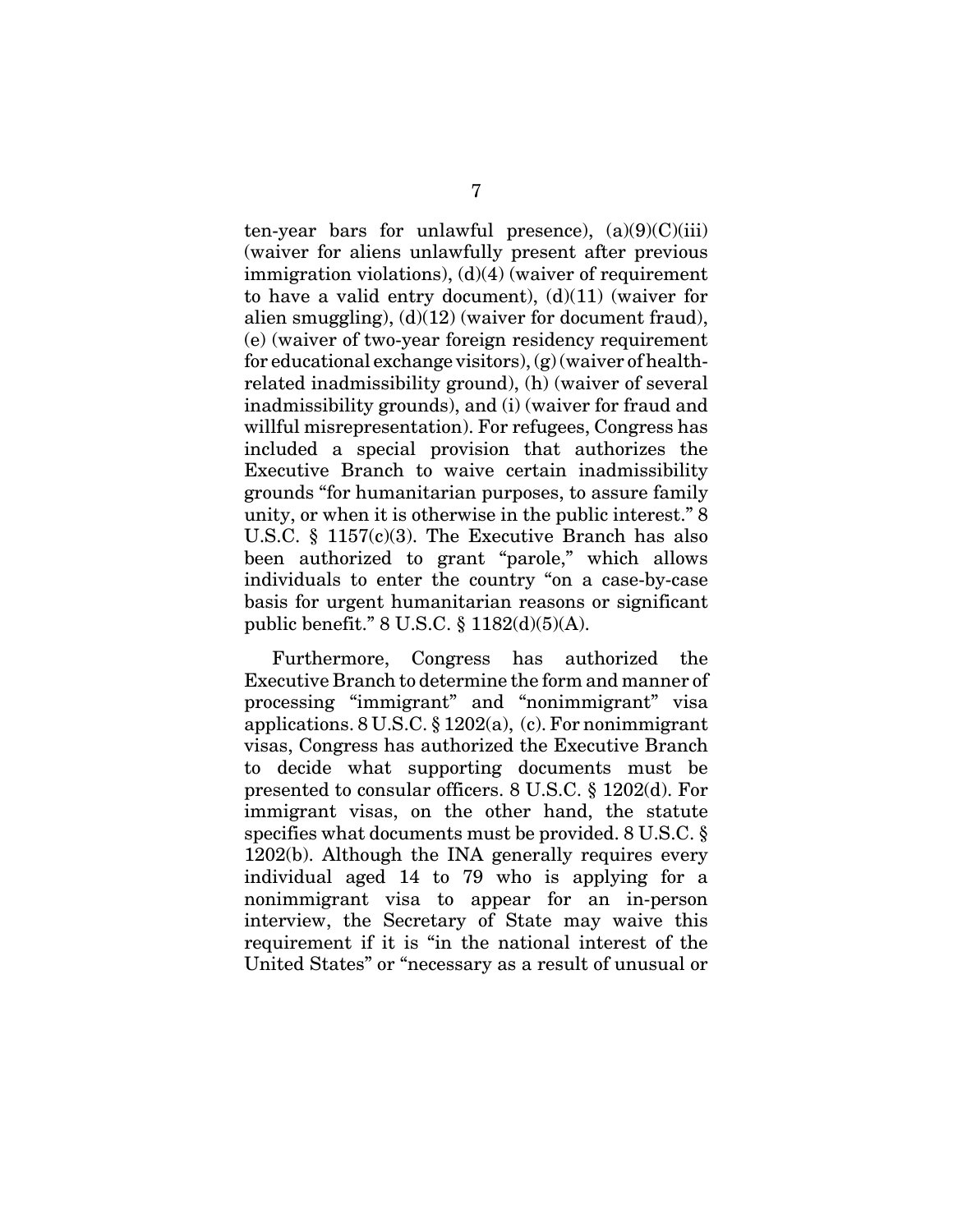emergent circumstances." 8 U.S.C. § 1202(h)(1)(C). The Secretary of State is also authorized to grant an exception to the general rule that overstaying a nonimmigrant visa makes an individual ineligible to be readmitted as a nonimmigrant if "extraordinary circumstances" exist.  $8 \text{ U.S.C.} \$  $1202(g)(2)(B)$ .

Compared to these specific delegations of authority pertaining to visa issuance and admission, the two statutory provisions on which the Government relies in this case— $1182(f)$  and  $1185(a)(1)$ —grant the President broad power in certain circumstances. $^4$  Contrary to the Government's arguments purporting unlimited power, however, the text of these provisions, their historical usage, and the INA as a whole constrain them.

### **B. The Delegations of Authority Under 1182(f) and 1185(a)(1) Give the President Broad Discretion in Exigencies Involving Diplomacy or Military Affairs, But Do Not Provide Unlimited Power.**

The President may suspend the "entry" of classes of aliens under 1182(f) only if he "finds" that such entry would be "detrimental to the interests of the United States." 8 U.S.C. § 1182(f). In addition, any rules regulating entry prescribed by the Secretary of State under  $1185(a)(1)$  must be "reasonable." Each of these terms must have some meaning to avoid being mere surplusage, as well as to avoid rendering the statutory

<sup>&</sup>lt;sup>4</sup> The boilerplate language in  $1185(a)(1)$  has never been held by itself to authorize any particular Executive Branch restriction on entry; 1182(f) is the broader grant of authority, subsuming 1185(a)(1). *See Jean v. Nelson*, 727 F.2d 957, 966–67 (11th Cir. 1984), *aff'd*, 472 U.S. 846 (1985).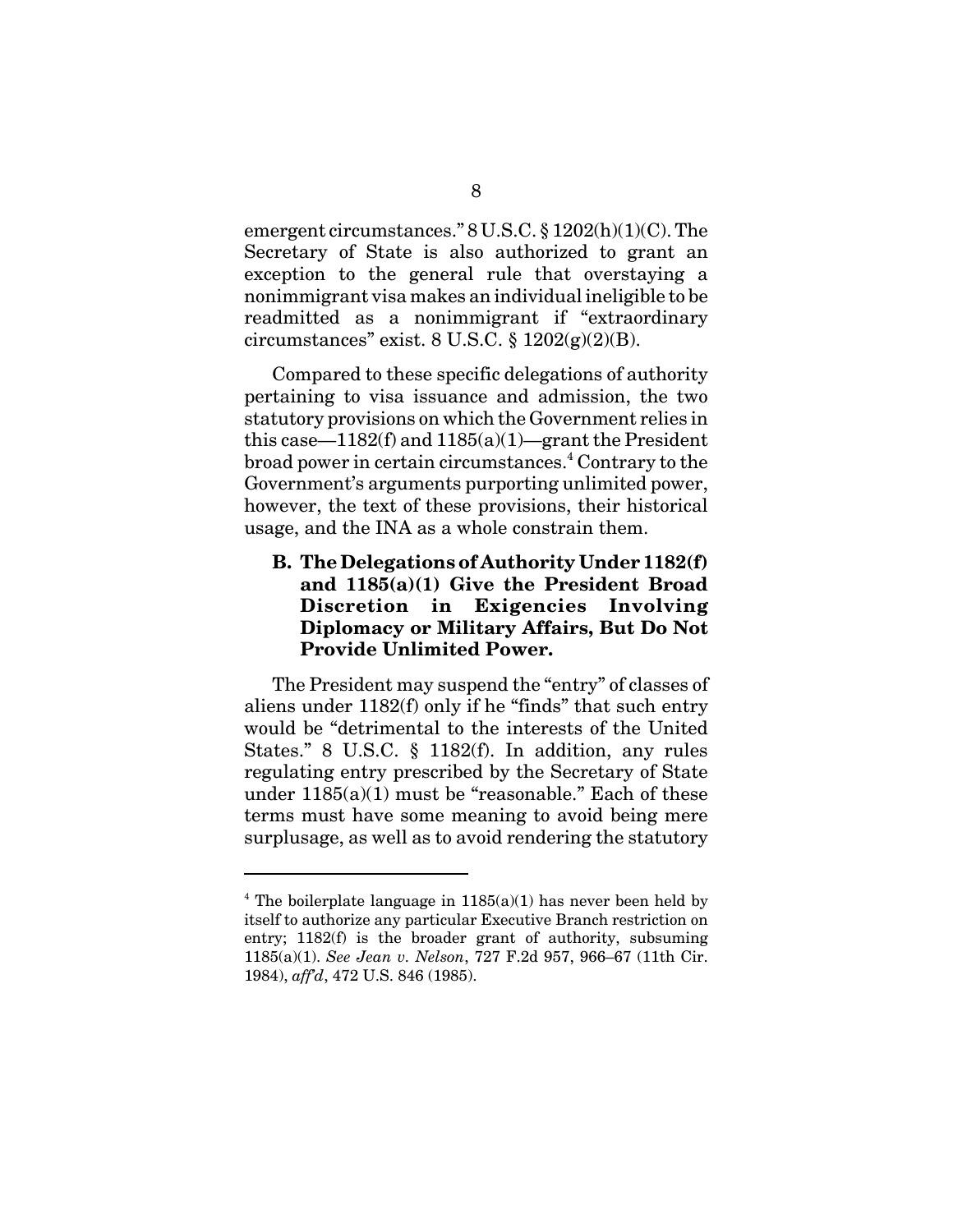admission scheme and its restraints on executive discretion surplusage. *See Marx v. General Revenue Corp.*, 133 S. Ct. 1166, 1178 (2013) ("[T]he canon against surplusage is strongest when an interpretation would render superfluous another part of the same statutory scheme."); *Walters v. Metro. Educ. Enters., Inc.*, 519 U.S. 202, 209 (1997) ("Statutes must be interpreted, if possible, to give each word some operative effect."); *INS v. Cardoza–Fonseca*, 480 U.S. 421, 432 (1987) ("[W]here Congress includes particular language in one section of a statute but omits it in another section of the same Act, it is generally presumed that Congress acts intentionally and purposely in the disparate inclusion or exclusion." (internal quotation marks omitted)); *Reiter v. Sonotone Corp.*, 442 U.S. 330, 339 (1979) ("In construing a statute we are obliged to give effect, if possible, to every word Congress used.").

Yet the Government claims that these are not limiting words at all, arguing that "Congress placed *no restrictions* on which 'interests' count or what 'detriment[s]' would suffice for the President to invoke his suspension authority, *committing all of those matters to the President's judgment and discretion*." *See* Pet'r's Br. 41–42 (emphasis added). Under this interpretation, if the President decided to suspend the entry of aliens with bad table manners, asserting that it would be detrimental to the nation's interests, there would be nothing anyone could do. *See Int'l Refugee Assistance Project v. Trump*, 857 F.3d 554, 622 (4th Cir. 2017) (Wynn, J., concurring) (finding that "an alien's race, nationality, or religion is as irrelevant to the potential for his entry to harm the interests of the United States as is the alien's addiction to baseball or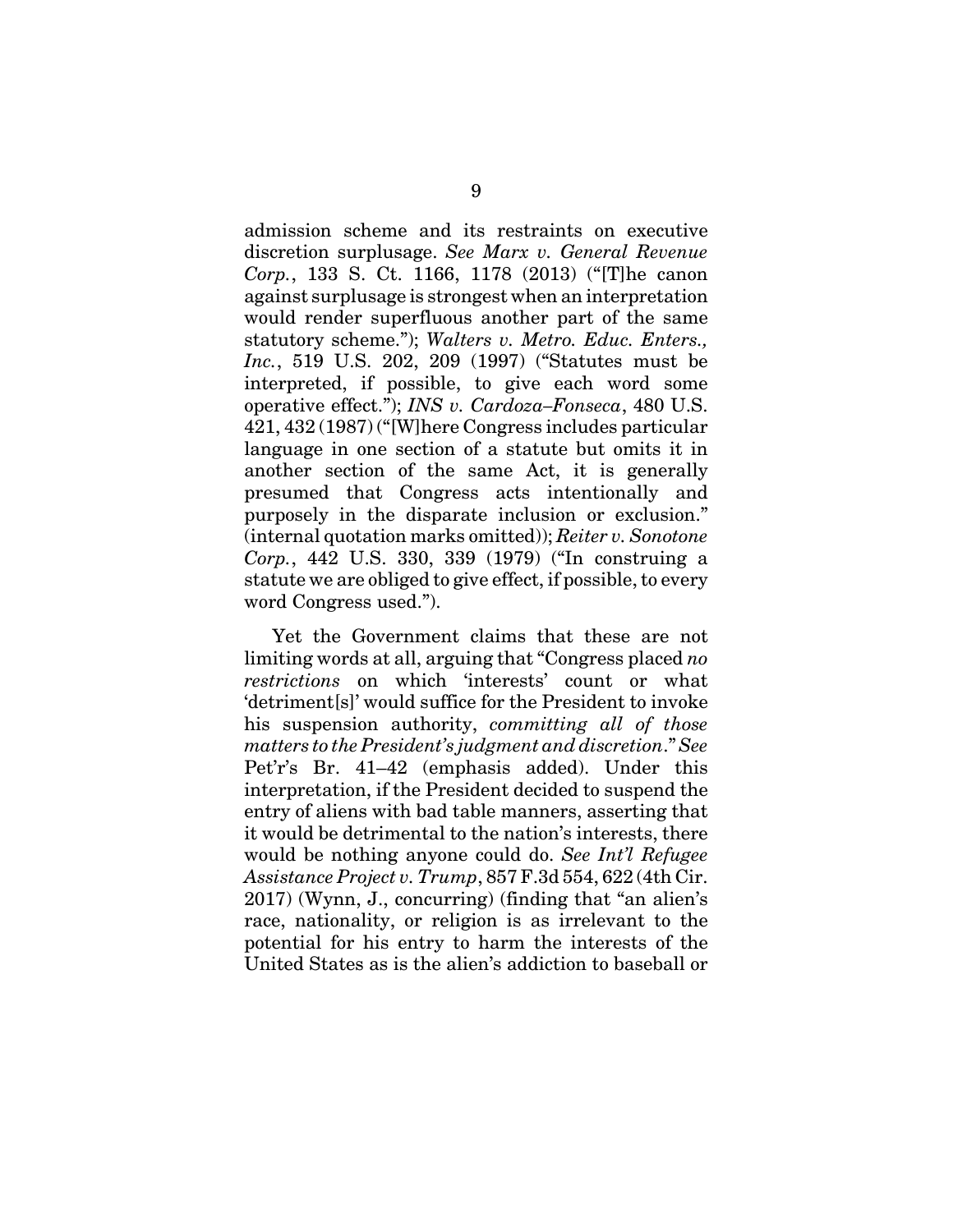his poor table manners") (citing *United States ex rel. Kaloudis v. Shaughnessy*, 180 F.2d 489, 490–91 (2d Cir. 1950) (Hand, J.)).

The Government's interpretation conflicts not only with the plain language of the statute, but also with the delegation of authority canon, which prohibits "find[ing] in [a] broad generalized power an authority to trench so heavily on the rights of the citizen." *Kent v. Dulles*, 357 U.S. 116, 129 (1958); *see also INS v. St. Cyr*, 533 U.S. 289, 298–99 (2001) (holding that the Antiterrorism and Effective Death Penalty Act and Illegal Immigration Reform and Immigrant Responsibility Act of 1996 did not repeal habeas jurisdiction in the absence of "a clear indication that Congress intended that result"); *Zadvydas v. Davis*, 533 U.S. 678, 697 (2001) ("We cannot find . . . any clear indication of congressional intent to grant the Attorney General the power to hold indefinitely in confinement an alien ordered removed."). Here, the generalized power delegated in 1182(f) and 1185(a)(1) should not be construed as restricting the rights of Americans to meet with family, friends, and colleagues from six other nations, or as otherwise encroaching on fundamental rights or commitments, as with refugee resettlement, without any clear indication that Congress intended to delegate that kind of unbridled power.

Prior Presidents' usage of  $1182(f)$  and  $1185(a)(1)$ provides further assistance in interpreting the scope of delegated power. *See Zivotofsky ex rel. Zivotofsky v. Kerry*, 135 S. Ct. 2076, 2090 (2015) (turning to "judicial precedent and historical practice" in interpreting the President's power to decide what foreign power is legitimate); *N.L.R.B. v. Noel Canning*, 134 S. Ct. 2550,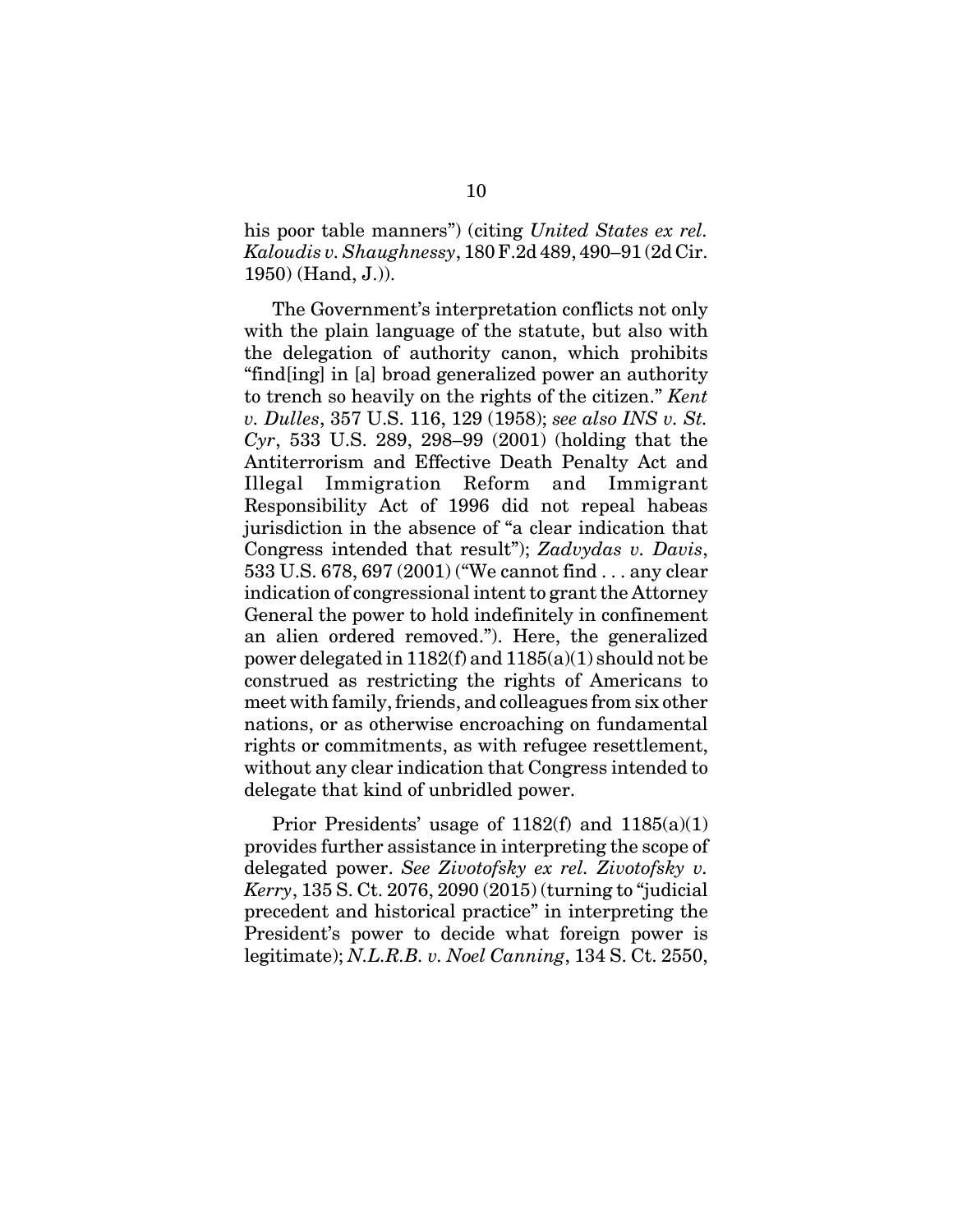2559–60 (2014) (putting "*significant weight upon historical practice*" in interpreting the President's powers under the Recess Appointments Clause, and explaining that "[t]he longstanding 'practice of the government' . . . can inform [the Court's] determination of 'what the law is'" in a separation-of-powers case (citations omitted)); *see also* Curtis A. Bradley & Trevor W. Morrison, *Presidential Power, Historical Practice, and Legal Constraint*, 113 Colum. L. Rev. 1097 (2013) (addressing the importance of history in defining the scope of executive power).

Presidents have typically drawn on 1182(f) and 1185(a)(1) in emergency situations that implicate their Commander-in-Chief powers and their authority concerning international diplomacy. *See* U.S. Const. art. II, § 2, cl. 1–2. Such situations include suspending entry of classes of aliens after foreign coups or revolutions; putting pressure on a foreign government, often as part of broader sanctions; enforcing a treaty; and responding to an act of aggression or an emergency. *See* Kate M. Manuel, Cong. Research Serv., R44743, *Executive Authority to Exclude Aliens* 6–10 (2017) (listing all previous presidential suspensions). In these types of situations, the President's power is at its zenith. By contrast, when the President attempts to restrict entry of classes of aliens in situations that do not implicate specific diplomatic exigencies or military crises, he is intruding on Congress's undelegated power to establish the classes of persons who may and may not be admitted to the United States, and his power is at its lowest ebb. *See Youngstown*, 343 U.S. at 637 (Jackson, J., concurring).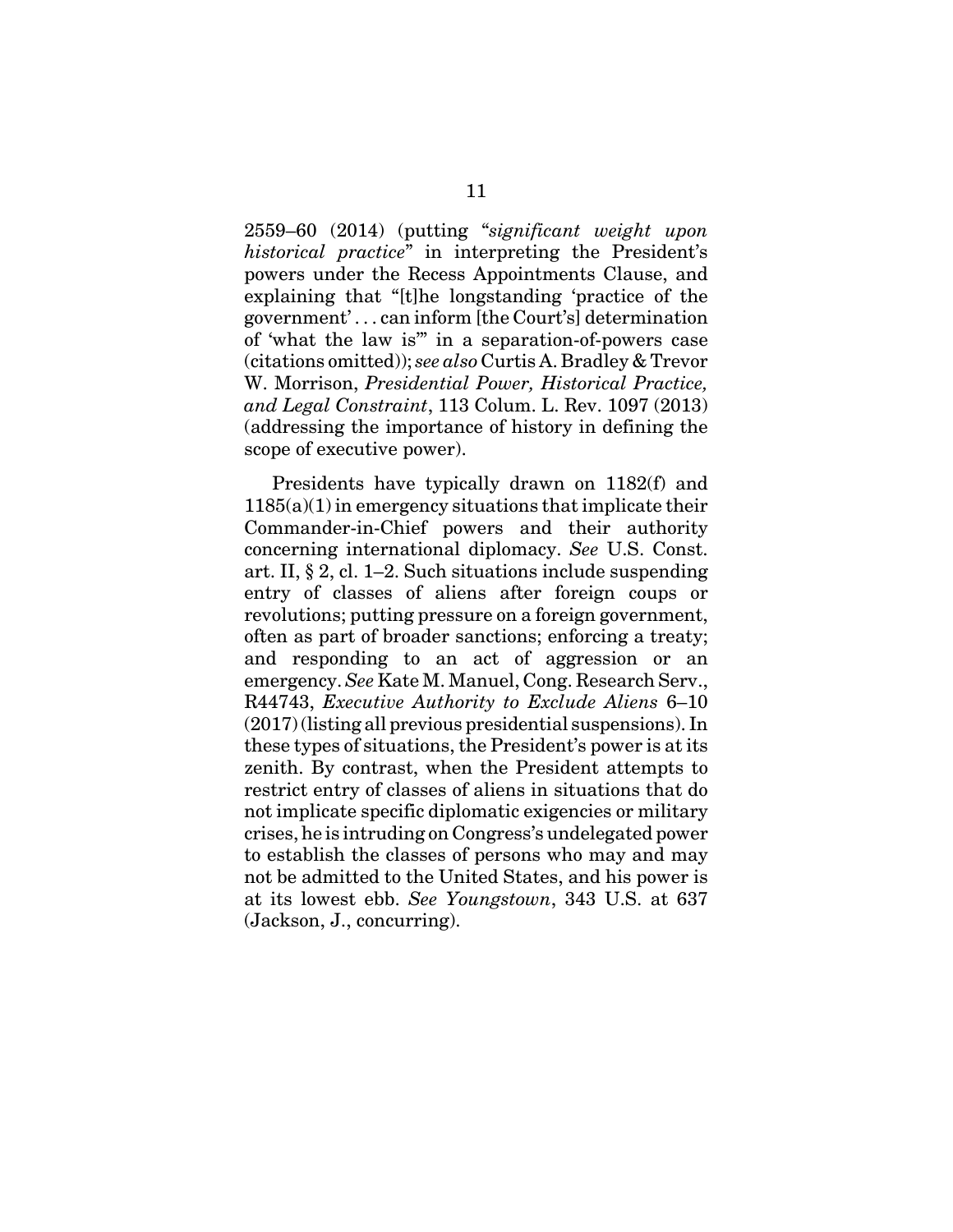In response to the 1980 Iranian hostage crisis, for example, President Carter invoked 1185(a)(1) and directed the Secretary of State to invalidate and suspend the issuance of visas to Iranians "except for compelling and proven humanitarian reasons or where the national interest of our own country requires." President's Announcement of Sanctions Against Iran, 16 Weekly Comp. of Pres. Doc. 611 (Apr. 7, 1980). Restricting the entry of Iranians was just one of several measures, including ending diplomatic relations, which President Carter used to increase pressure on Iran to release the hostages taken during the storming of the U.S. embassy. *Id.*

Perhaps the most sweeping use of 1182(f) was President Reagan's exercise of power to "suspend entry into the United States as immigrants by all Cuban nationals," subject to certain exceptions. Proclamation No. 5517, 51 Fed. Reg. 30,470 (Aug. 22, 1986). President Reagan issued this Proclamation in response to the Cuban government's refusal to honor an immigration agreement between the two countries and disruption of normal migration procedures. *Id.* Two years prior to the Proclamation, this Court upheld President Reagan's ability to restrict U.S. citizens' travel to Cuba citing "weighty concerns of foreign policy" as the justification for the ban. *Regan v. Wald*, 468 U.S. 222, 241–42 (1984).

Unlike these historical exercises of presidential authority, President Trump's order suspending the entry of nationals of six countries, as well as the admission of refugees, cannot fairly be characterized as an act related to exigent diplomatic or military affairs. There is no evidence, for example, that the President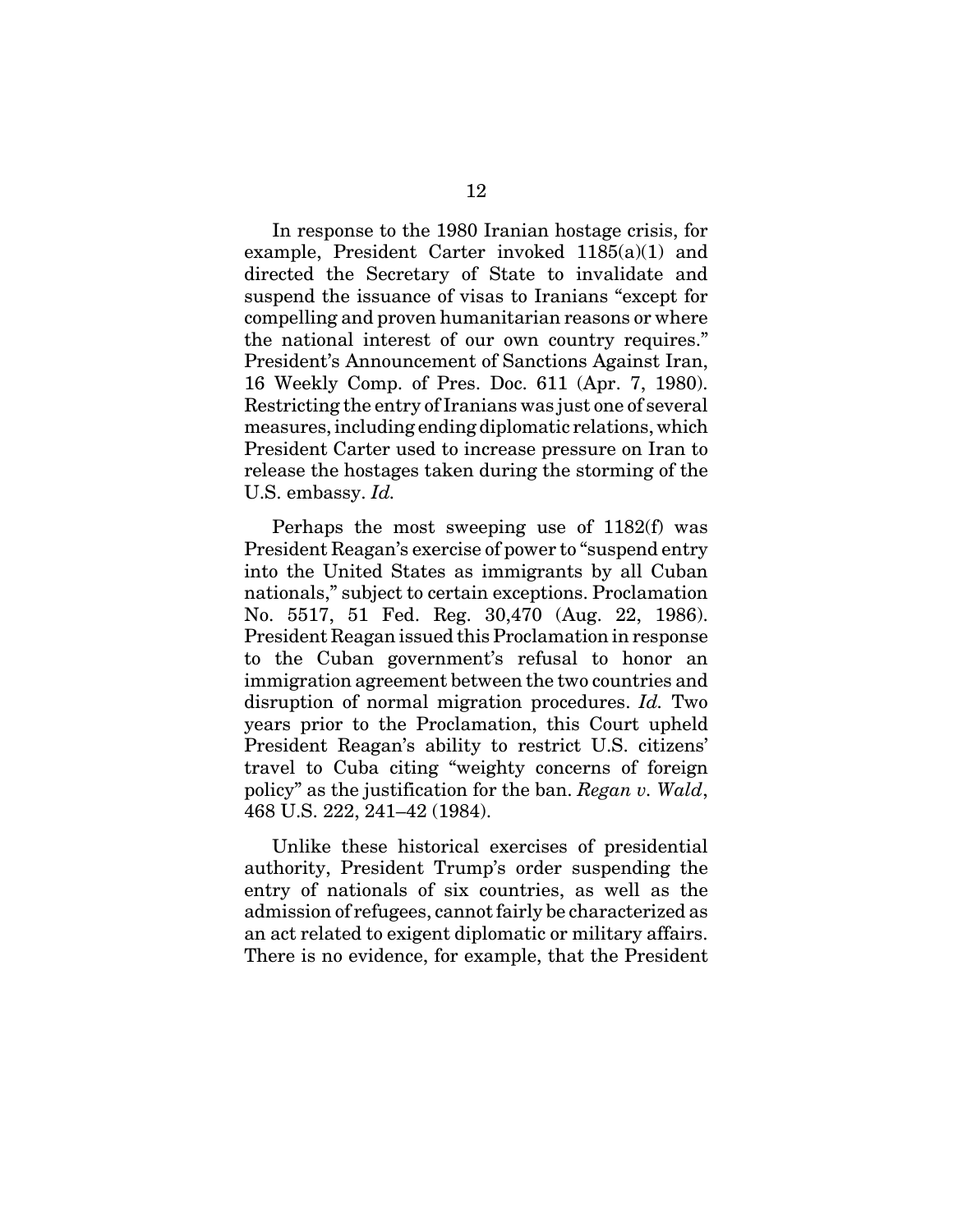suspended entry to negotiate or enforce a treaty with any of these six countries; or to respond to an act of aggression by or a coup or recent revolution in any of the six countries.<sup>5</sup>

The EO in this case was promulgated under unique and unprecedented circumstances. The initial version of the EO was issued on January 27, 2017, within days of the President's inauguration and corresponded only to his campaign promises—not to any identifiable, even classified, security review that could conceivably have been ordered in such a short time. There were therefore no "findings" to support either the initial or the revised EO, and no nexus to any identifiable U.S. interests. Furthermore, both the initial and the current EO include provisions indicating a discriminatory purpose by mandating the collection of information "regarding the number and types of acts of gender-based violence against women, including so-called 'honor killings.'" Executive Order No. 13780, 82 Fed. Reg. 13,209, 13,217 (Mar. 9, 2017); Executive Order No. 13769, 82 Fed. Reg. 8,977, 8,981 (Jan. 27, 2017).<sup>6</sup> As immigration

<sup>&</sup>lt;sup>5</sup> While the Government contends that the Visa Waiver Program provides a rationale for restricting entry from the six countries named in the EO, that argument ignores how Congress designed the Visa Waiver Program to *constrain* executive discretion. *See infra* Section II(D).

<sup>&</sup>lt;sup>6</sup> In discussing the exercise of parole authority with respect to Haitians, the Supreme Court specifically found that the INA's prohibition of discrimination based on race or national origin limited the wide discretion given to executive officials. *See Jean v. Nelson*, 472 U.S. 846, 857 (1985) (requiring a "determination [regarding] whether the INS officials are observing this limit upon their broad statutory discretion to deny parole to class members in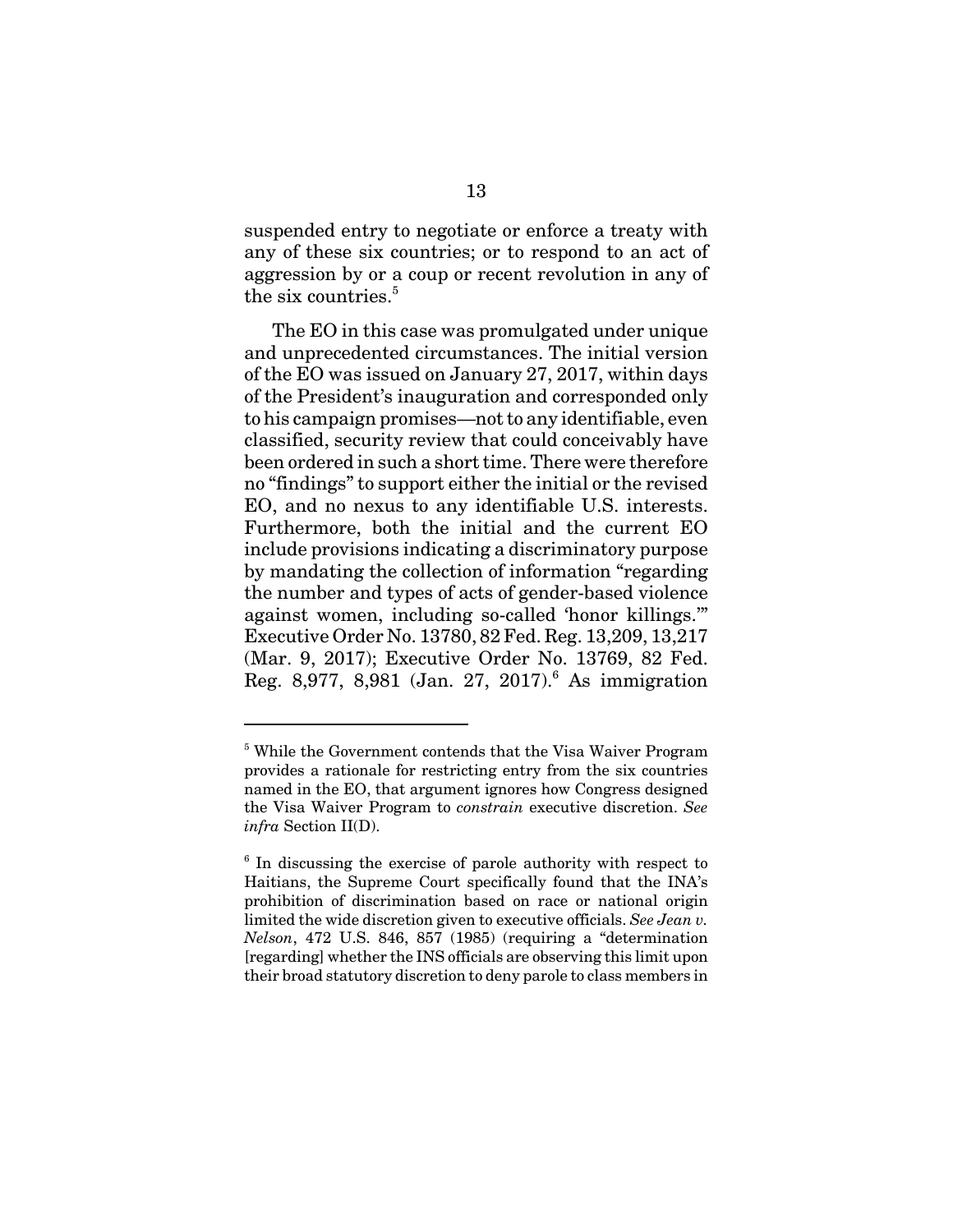scholars have emphasized, such a directive "has no conceivable relation to the alleged national security purpose of the travel ban." Gerald Neuman, *Neither Facially Legitimate Nor Bona Fide—Why the Very Text of the Travel Ban Shows It's Unconstitutional*, Just Security (June 9, 2017). Under these particular circumstances, the EO exceeded the authority delegated by Congress.

#### **II. THE INA AS A WHOLE CONSTRAINS THE DELEGATION OF AUTHORITY IN 1182(f) AND 1185(a)(1).**

The statutory provisions on which the Government relies must be interpreted in a manner that is consistent with the statute as a whole. *See, e.g.*, *Dada v. Mukasey*, 554 U.S. 1, 16 (2008) ("In reading a statute we must not look merely to a particular clause, but consider in connection with it the whole statute." (internal quotation marks omitted)); *Crandon v. United States*, 494 U.S. 152, 158 (1990) ("In determining the meaning of the statute, we look not only to the particular statutory language, but to the design of the statute as a whole and to its object and policy.").

Indeed, the Court has cautioned that reading provisions of the INA in isolation could lead to "so much trickery, violating the cardinal rule that statutory language must be read in context." *Lopez v. Gonzales*, 549 U.S. 47, 56 (2006) (citations and internal quotation marks omitted). That is precisely "why our

detention"). Similarly, President Trump's EO must be considered in light of the limits imposed by the nondiscrimination provision of the INA, discussed *infra* Section II(C).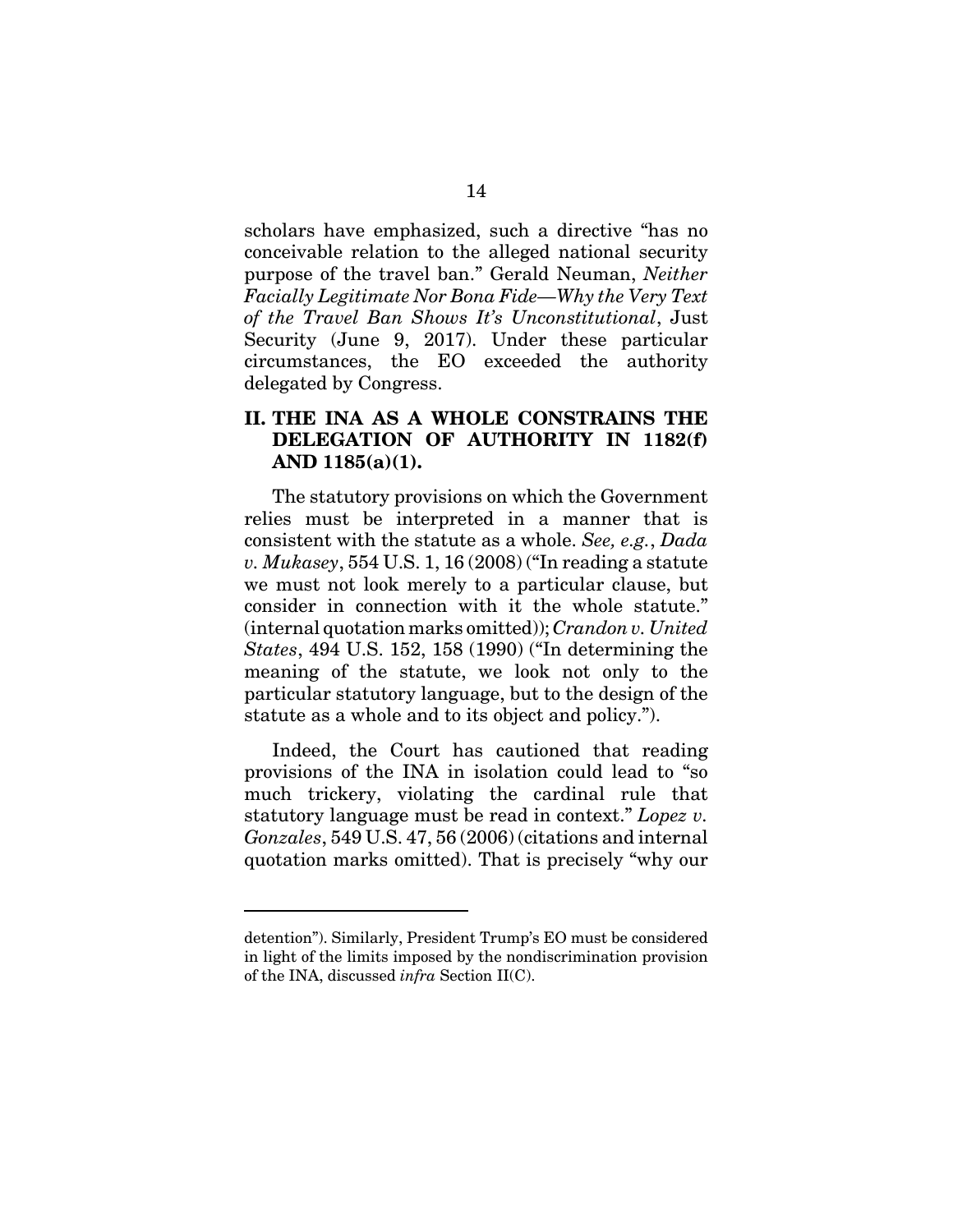interpretive regime reads whole sections of a statute together to fix on the meaning of any one of them . . . ." *Id.* As shown below, reading whole sections of the INA together fixes the meaning of  $1182(f)$  and  $1185(a)(1)$ .

Congress has carefully determined the classes of aliens who may and may not be admitted to the country. In the sixty-five years since 1182(f) was added to the INA, Congress has also repeatedly legislated constraints on executive discretion in matters involving admission. The President is not free to ignore those constraints, except under highly limited circumstances involving exigent diplomatic and military affairs. Reading 1182(f) and 1185(a) in the context of the entire INA demonstrates that these isolated provisions do not authorize the unique and improper EO at issue in this case.

#### **A. The INA Constrains the President's Authority by Specifying Classes of Aliens Who May Be Admitted to the United States.**

The INA provides detailed categories of aliens who may be admitted to the United States, which the President cannot unilaterally alter. For individuals seeking permanent residence, Congress has established three main ways to obtain an immigrant visa: family relationships, employment, and the diversity lottery. 8 U.S.C. § 1153(a)–(c). Family relationships are the most common way to obtain an immigrant visa. There are an unlimited number of visas available to spouses, children, and parents of U.S. citizens, known as "immediate relatives." 8 U.S.C.  $\S$  1151(b)(2)(A)(i). In addition, Congress has specified four preference categories based on other types of family relationships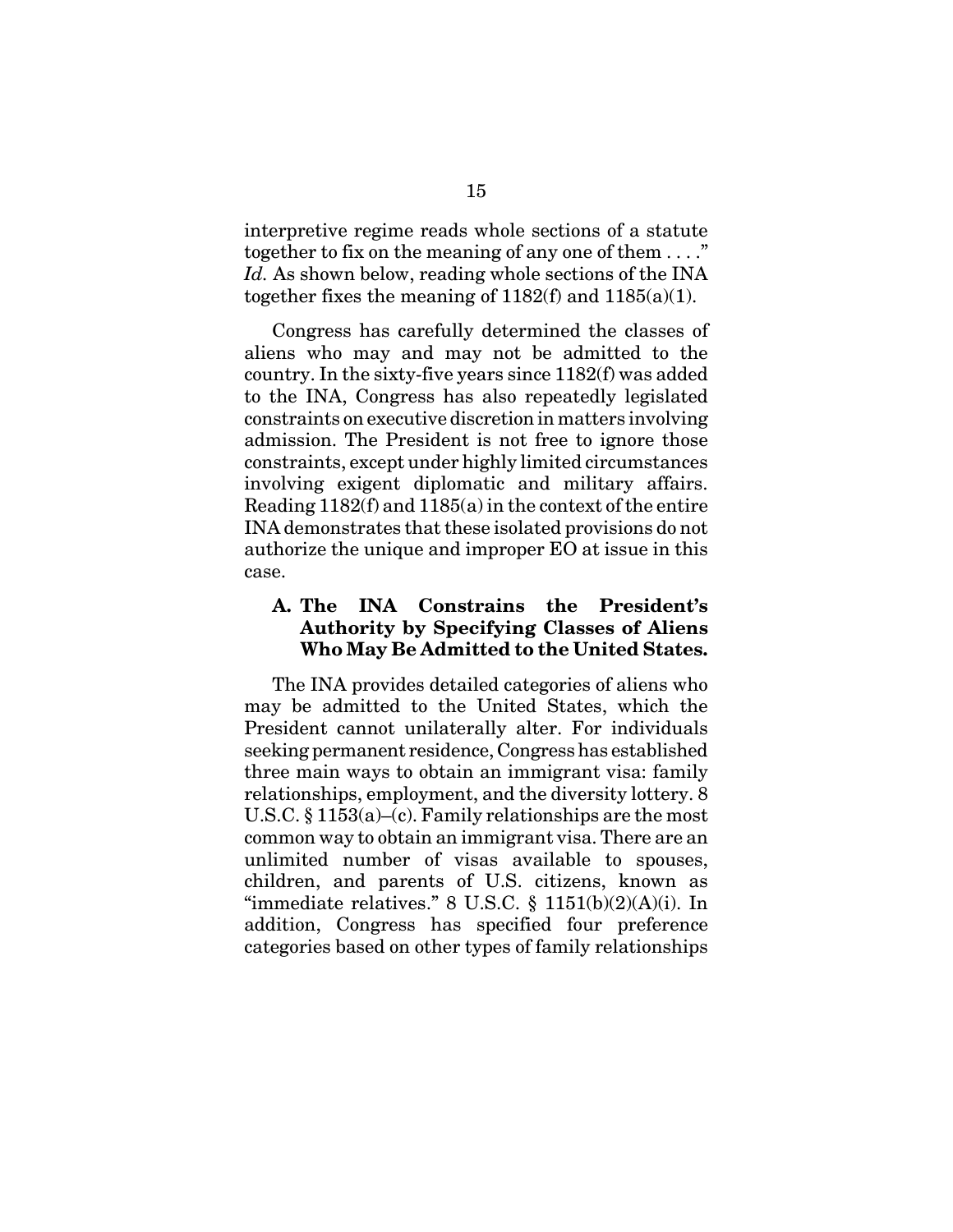to a U.S. citizen or permanent resident.<sup>7</sup> With respect to employment-based immigrant admissions, Congress has created five preference categories that take into account factors such as professional accomplishments, education, occupation, and investments.<sup>8</sup> For both the family and employment-based categories, Congress has devised an intricate method for calculating the number of visas available. *See* 8 U.S.C. § 1153(a)–(b).

The third route to obtaining an "immigrant" visa is the diversity lottery, which requires applicants to meet certain threshold conditions and then applies a complicated, statutorily-designated formula to determine the number of people who will be admitted in a random order from certain underrepresented geographical regions.  $8 \text{ U.S.C. } $1153(c) - (e)$ .

 $7$  The family-sponsored preference categories are: (1) unmarried sons and daughters over 21 years of age of U.S. citizens; (2A) spouses and children of permanent residents; (2B) unmarried sons and daughters over 21 years of age of permanent residents; (3) married sons and daughters of U.S. citizens; and (4) brothers and sisters of U.S. citizens. 8 U.S.C. § 1153(a).

<sup>&</sup>lt;sup>8</sup> The employment-based preference categories are as follows: (1A) individuals with exceptional ability; (1B) outstanding professors and researchers; (1C) multinational executives and managers; (2) those with advanced degrees or exceptional ability; (3) individuals with bachelor's degrees or in shortage occupations; (4) special immigrants; and (5) investors. 8 U.S.C. § 1153(b).

 $9^9$  The threshold requirements are (1) a high school education or its equivalent; and (2) at least two years of experience in an occupation that requires at least two years of training or experience within five years preceding the application. 8 U.S.C.  $§ 1153(c)(2).$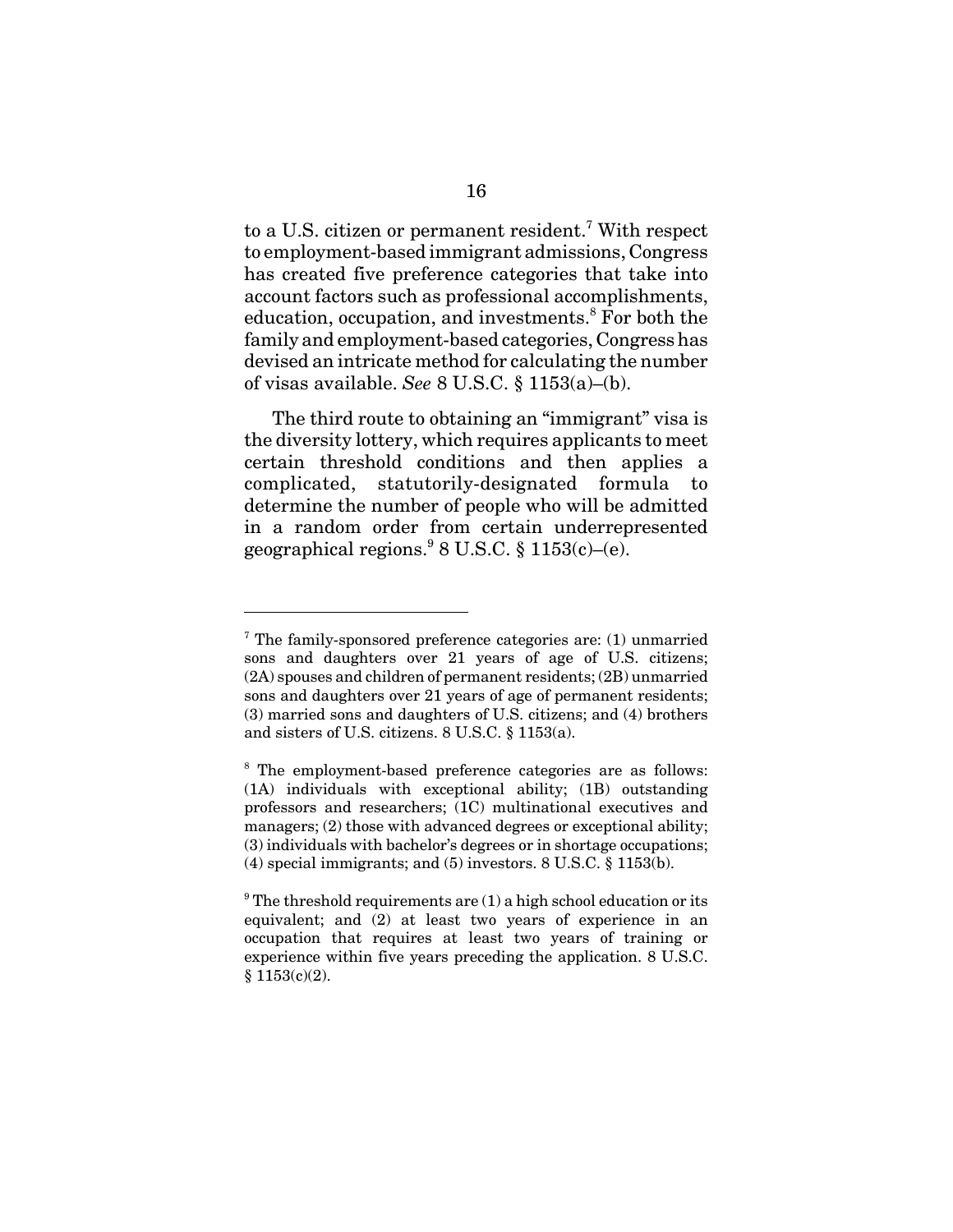For nonimmigrants, who comprise the vast majority of individuals admitted to the United States, Congress has created an equally elaborate system. *See* U.S. Dep't of State, Bureau of Consular Affairs, Immigrant and Nonimmigrant Visas Issued at Foreign Service Posts: 2012–2016, *available at* https://travel.state.gov/content/ dam/visas/Statistics/AnnualReports/FY2016AnnualR eport/FY16AnnualReport-TableI.pdf. This system includes an alphabet soup of nonimmigrant visa categories, including, but not limited to, visas for individuals coming to the United States for tourism, business, investment, study, training, agricultural or seasonal work, artistic performances, athletic events, and exchange programs. 8 U.S.C. § 1101(a)(15).

In addition to these carefully created categories for the admission of immigrants and nonimmigrants, Congress has provided a comprehensive scheme for admitting refugees. Congress has delegated to the President the authority to determine, after "appropriate consultation" with Congress, how many refugees should be admitted in the next fiscal year. 8 U.S.C. §  $1157(a)(1)–(3)$ , (d), (e). In the event of an "unforeseen emergency refugee situation" that justifies the admission of additional refugees, the President is authorized to determine, again after "appropriate consultation," the number of additional refugees that should be admitted in response to the emergency. 8 U.S.C. § 1157(b). The statute defines "appropriate consultation" to include a detailed list of information that should "be provided at least two weeks in advance" of discussions between "designated Cabinet-level representatives of the President" and members of Congress, as well as a hearing to review the President's plans, "unless public disclosure of the details of the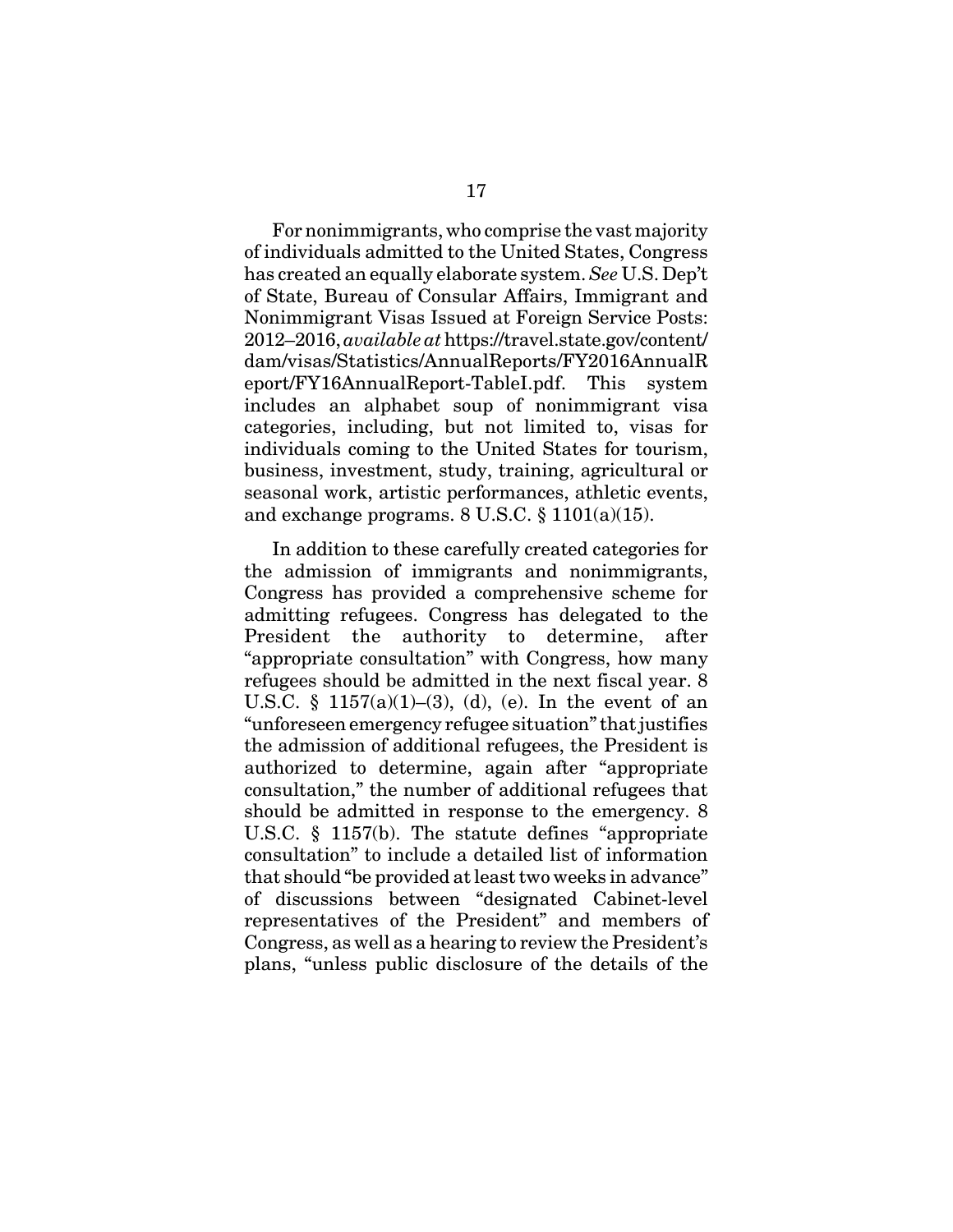proposal would jeopardize the lives or safety of individuals." 8 U.S.C. § 1157(d)–(e).

Given the unambiguous statutory text of 1157, which requires that the President consult with Congress in setting the number of refugees to be admitted, the plain language of the statute must determine its meaning. *See Tankersley v. Almand*, 837 F.3d 390, 395 (4th Cir. 2016) ("When the words of a statute are unambiguous, then . . . judicial inquiry is complete." (internal citations and quotation marks omitted)). Congress's explicit grant of power to increase the pre-determined number of refugees and its silence regarding the power to decrease that number indicate that Congress did not provide the President with the latter. *See Hillman v. Maretta*, 133 S. Ct. 1943, 1953 (2013) (noting that where "Congress explicitly enumerates certain exceptions . . . additional exceptions are not to be implied, in the absence of evidence of a contrary legislative intent" (citations omitted)).

The President's EO directly contravenes the deliberate and systematic process for immigrant, nonimmigrant, and refugee admissions set forth in the INA.10 By unilaterally suspending entry from six

<sup>10</sup> The initial version of the EO explicitly stopped the *issuance of visas* to nationals of designated countries, while the current version stops the *admission* of individuals coming from the designated countries. Executive Order No. 13769, 82 Fed. Reg. 8,977, 8,977–78 (Jan. 27, 2017); Executive Order No. 13780, 82 Fed. Reg. 13,209 (Mar. 9, 2017). As a practical matter, the distinction is meaningless. Although the President can prevent a visa-holder from entering the country if that visa-holder fails to meet the INA's admission requirements, he cannot preemptively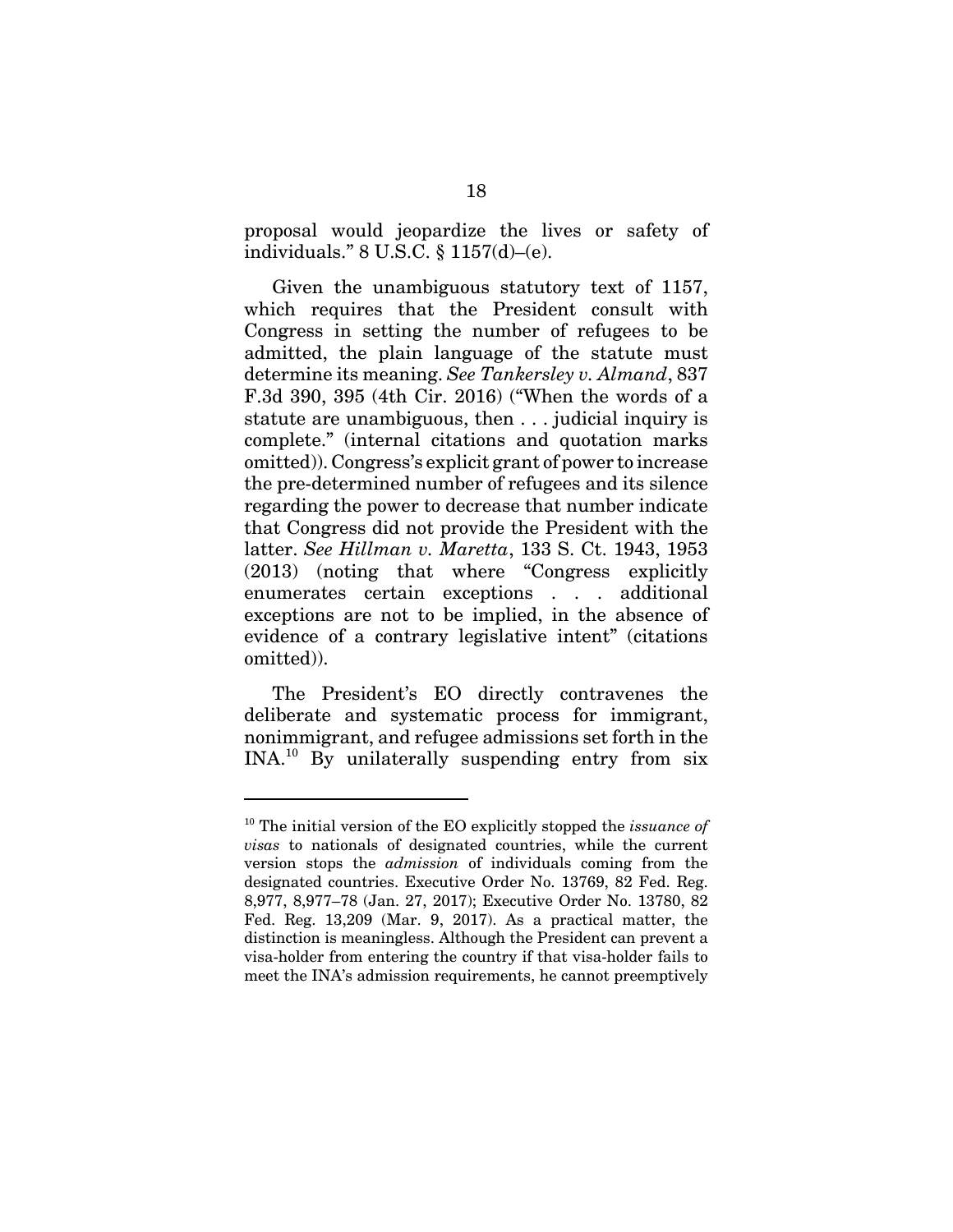countries, halting the refugee admissions program, and decreasing the number of refugees to be admitted without consulting Congress, the EO upends the statutory scheme Congress created and is thus "incompatible with the express or implied will of Congress." *Zivotofsky*, 135 S. Ct. at 2084 (quoting *Youngstown*, 343 U.S. at 635 (Jackson, J., concurring)). Where, as here, the President's power is "at its lowest ebb," it "must be scrutinized with caution." *Id*.

### **B. The INA Constrains the President's Authority by Specifying Classes of Aliens Who May** *Not* **Be Admitted to the United States, Including Based on National Security and Foreign Policy Concerns.**

Just as Congress has specified categories for admission, so too, has it specified categories of aliens who may *not* be admitted. 8 U.S.C. § 1182(a). These inadmissibility grounds render certain aliens "ineligible to receive visas and ineligible to be admitted to the United States." 8 U.S.C. § 1182(a). The inadmissibility grounds include, but are not limited to, categories based on: health, criminal convictions, conduct even without a conviction (e.g., trafficking in controlled substances, alien smuggling, and engaging in prostitution or commercialized vice), immigration violations (e.g., prior periods of unlawful presence and prior orders of removal), indigence (being a "public charge"), misrepresentation, national security, and foreign policy. 8 U.S.C. § 1182(a). Congress has

stop the entry of all visa-holders from specified countries because to do so would render the visa worthless, undermining Congress's authority and the INA's eligibility requirements.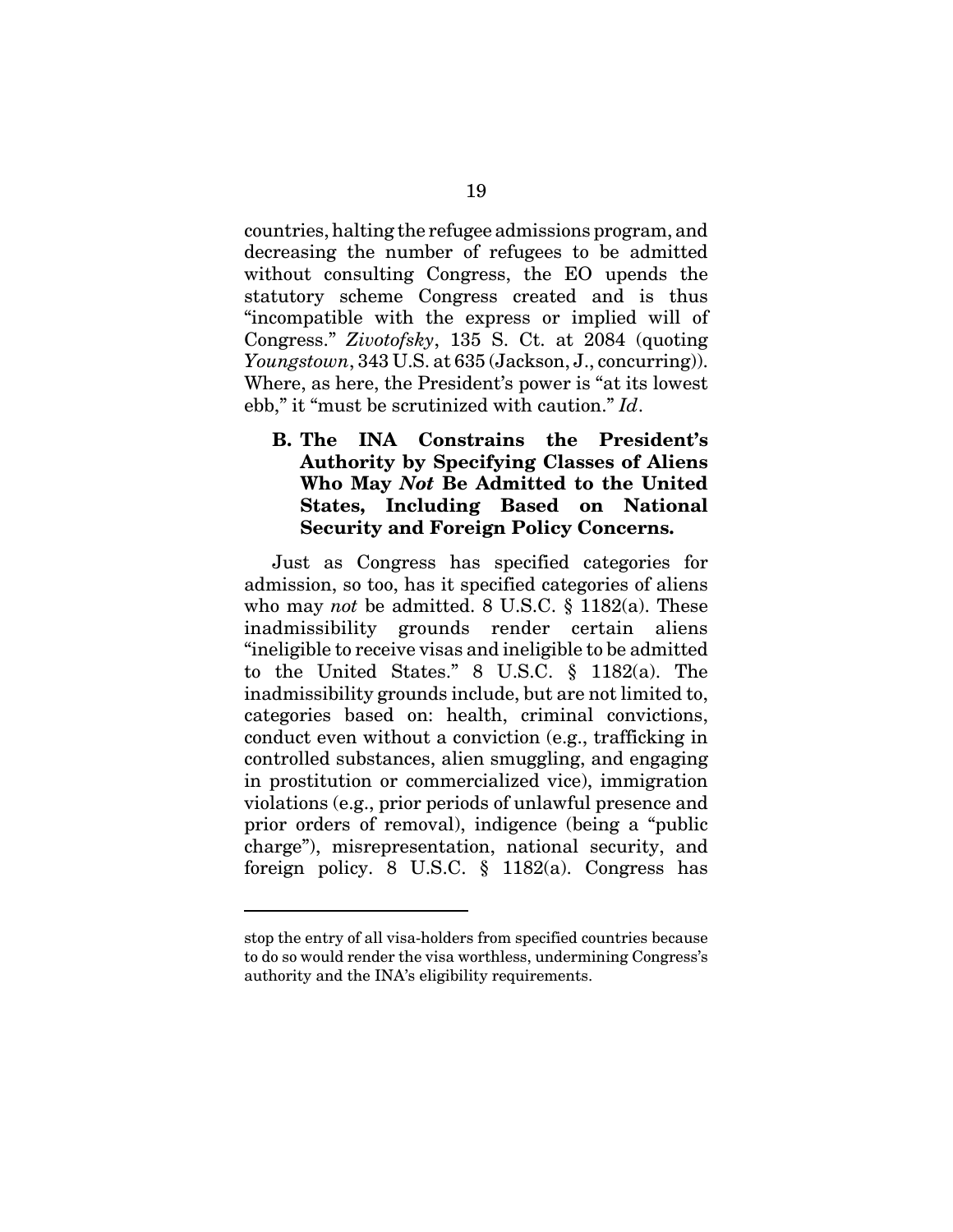incorporated into this framework very specific exceptions to certain inadmissibility grounds, as well as discretionary "waivers" of certain grounds of inadmissibility. *See supra* Section I.A.

The two grounds of inadmissibility addressing national security and foreign policy are critical in interpreting the scope of the President's authority under  $1182(f)$  and  $1185(a)(1)$ . First, the national security ground in 8 U.S.C.  $\S$  1182(a)(3)(B) provides very broad definitions of "terrorist activity" and "engag[ing] in terrorist activity," facilitating their use in a discretionary manner by consular officials and immigration officers. *See generally* Gerald L. Neuman, *Terrorism, Selective Deportation and the First Amendment After* Reno v. AADC, 14 Geo. Immigr. L.J. 313, 321–22 (2000). For example, the definition of "terrorist activity" includes any unlawful use of a weapon or dangerous device "other than for mere personal monetary gain," and "[e]ngag[ing] in terrorist activity" includes providing "material support" for any "terrorist activity" or organization. 8 U.S.C.  $§$  1182(a)(3)(B)(iii)(V)(b), (B)(iv). Congress has also provided a mechanism for seeking an exemption from this inadmissibility ground.  $8 \text{ U.S.C.} \$ § 1182(d)(3)(B). It would be pointless for Congress to legislate specific criteria for terrorism-related inadmissibility, as well as inadmissibility exceptions and exemptions, if Congress also authorized the President to exclude entire nations based on vague references to national interest. *See Abourezk v. Reagan*, 785 F.2d 1043, 1057–58 (D.C. Cir. 1986) (prohibiting the Executive Branch from using the general exclusionary authority conferred by Congress in one provision of the INA to circumvent a more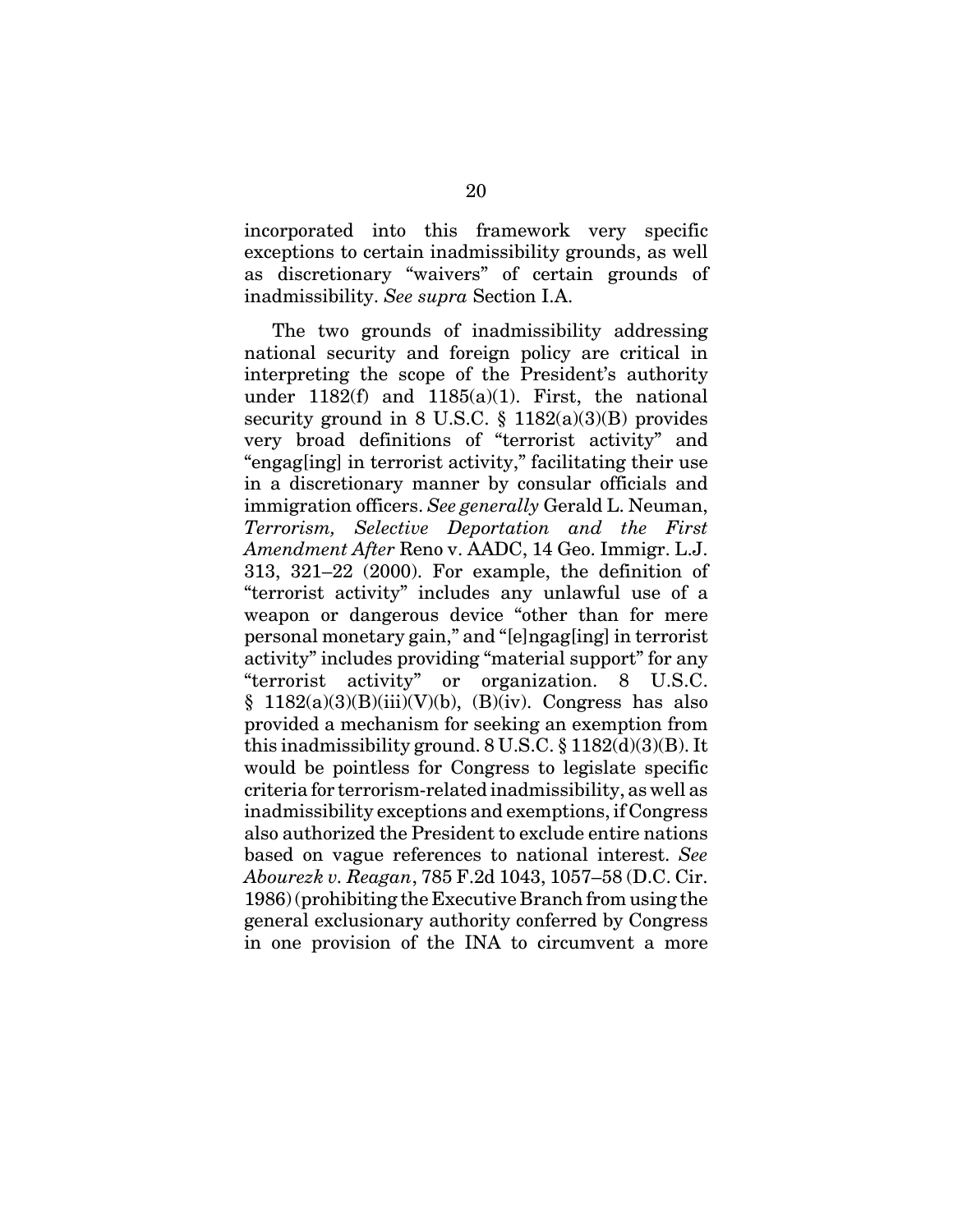specific provision dealing with exclusion of aliens on the basis of organizational affiliation).

Second, the foreign policy inadmissibility ground applies to any alien "whose entry or proposed activities in the United States the Secretary of State has reasonable grounds to believe would have potentially serious adverse foreign policy consequences for the United States."  $8 \text{ U.S.C.} \$  $1182(a)(3)(C)$ . Congress has carved out two exceptions to this inadmissibility ground that curb the Secretary of State's discretion, providing that a person generally should not be excluded based on "past, current, or expected beliefs, statements, or associations that would be lawful within the United States." 8 U.S.C.  $\S$  1182(a)(3)(C)(ii)–(iii). The conference committee report accompanying the 1990 Immigration Act, which introduced the foreign policy ground, provides:

Under current law there is some ambiguity as to the authority of the Executive Branch to exclude aliens on foreign policy grounds . . . . The foreign policy provision in this title would establish a single clear standard for policy exclusions (which is designated as  $212(a)(3)(C)$  of the INA). The conferees . . . expect that, with the enactment of this provision, aliens will be excluded not merely because of the potential signal that might be sent because of their admission, but when there would be a clear negative foreign policy impact associated with their admission.

H.R. Rep. No. 101-955, at 128–29 (1990). There would be no point in requiring the Executive Branch to have "reasonable grounds to believe" that an individual "would have potentially serious adverse foreign policy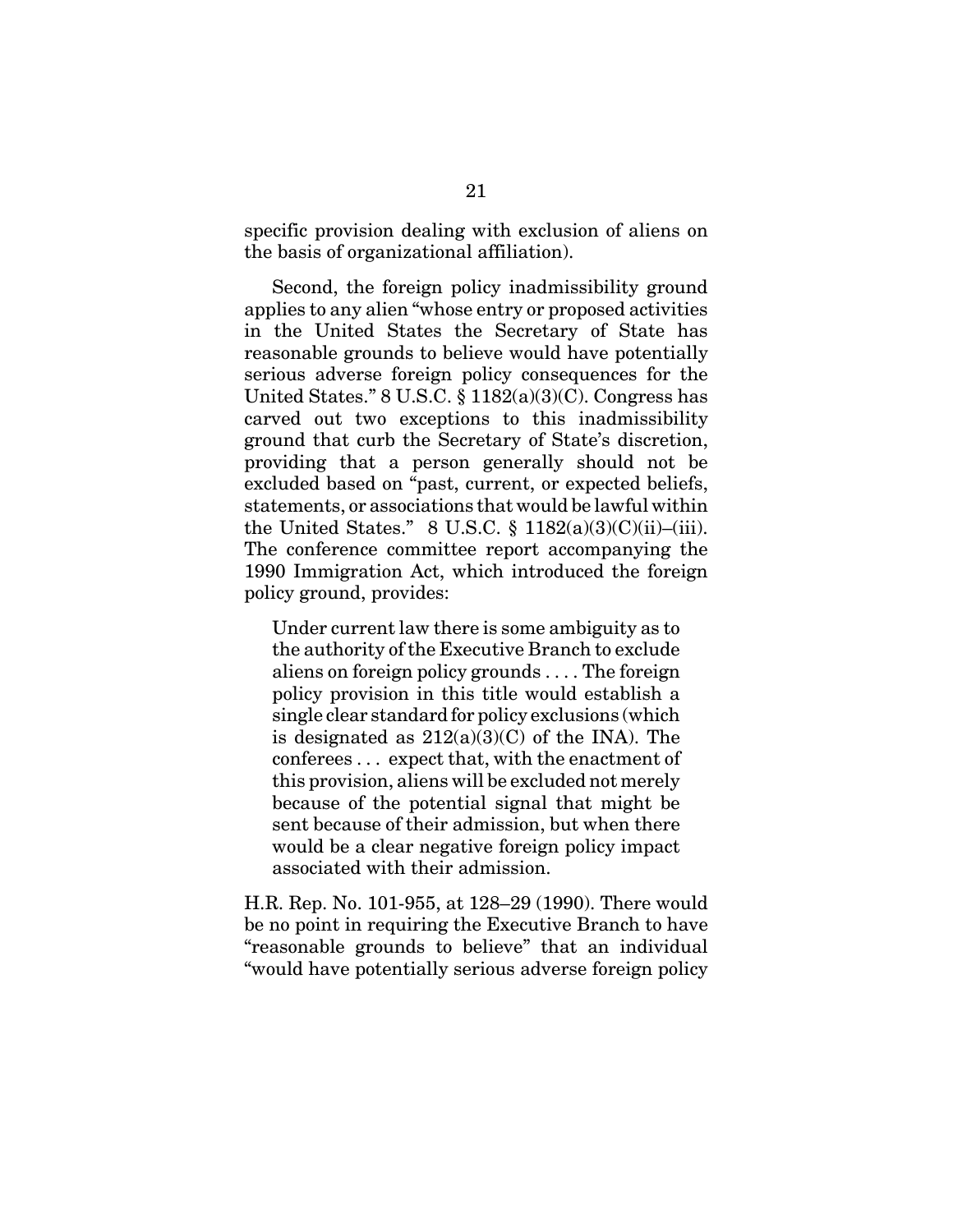consequences for the United States" before denying the admission of such an individual if the president had *carte blanche* authority to restrict entry under 1182(f) or 1185(a). *See RadLAX Gateway Hotel, LLC v. Amalgamated Bank*, 132 S. Ct. 2065, 2071 (2012) (construing a statute to avoid "the superfluity of a specific provision that is swallowed by the general one").

Construing  $1182(f)$  and  $1185(a)(1)$  as broadly as the Government suggests would allow the President to destabilize—and ultimately destroy—the detailed admission structure described above. The President would effectively be able to create new categories of inadmissible aliens by suspending entry of classes he defines, thereby also altering the categories of people admitted to the country. For example, the President would upend the statute if he invoked 1182(f) or 1185(a)(1) to suspend the entry of spouses of permanent residents or anyone without an advanced degree. The President could also influence the geographic allocation of visas that plays an important role in the diversity lottery by suspending entry based on nationality. Congress clearly did not intend to delegate such unlimited discretion under 1182(f) or  $1185(a)(1)$ .

#### **C. The INA's Nondiscrimination Provision Constrains the President's Authority Under 1182(f) and 1185(a)(1).**

Section  $1152(a)(1)(A)$  of Title 8 of the U.S. Code prohibits discrimination on the basis of nationality and place of birth in the issuance of immigrant visas. Introduced as part of the Immigration Act of 1965, the INA's nondiscrimination provision was designed to remedy the "harsh injustice of the national origins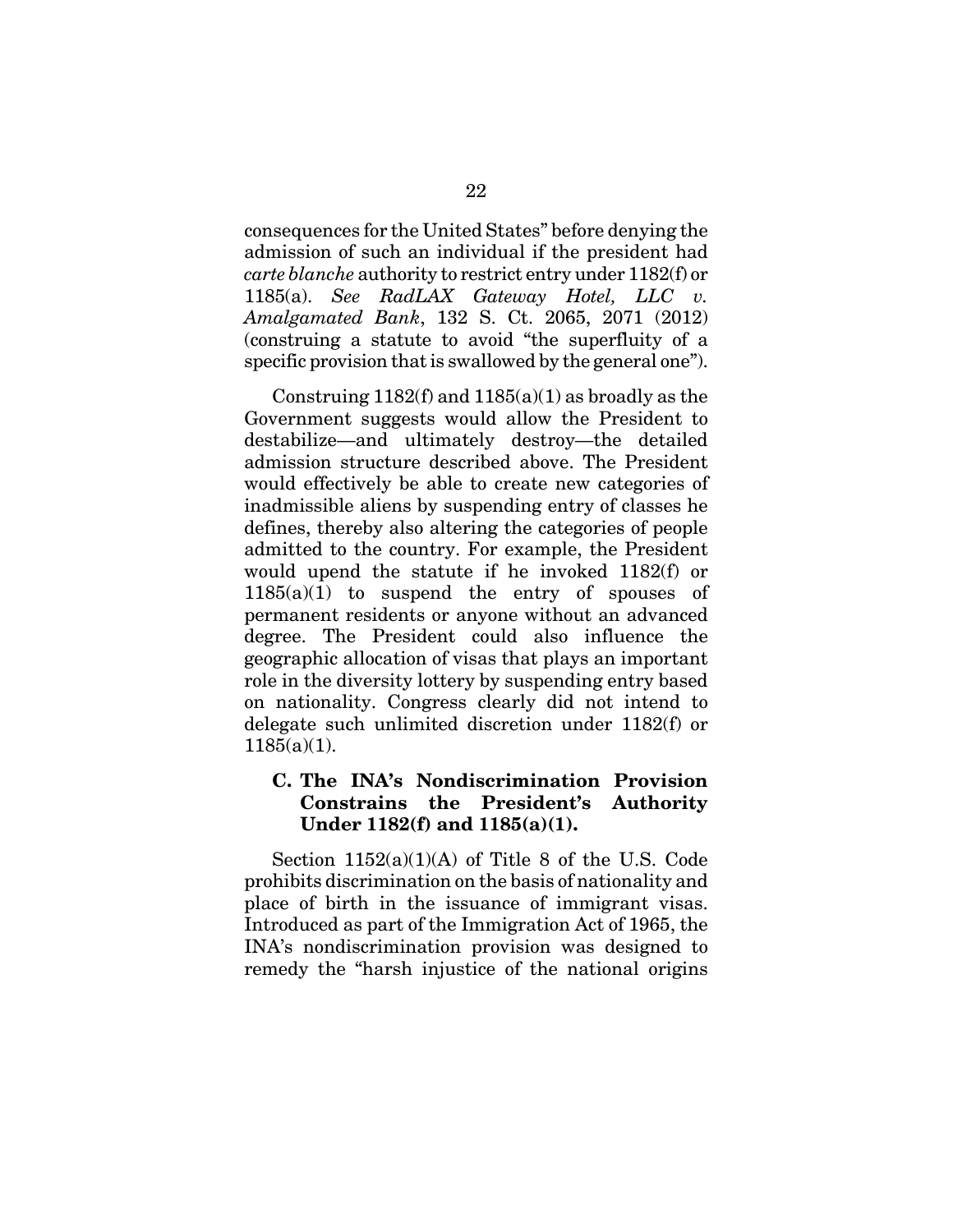quota system." Remarks at the Signing of the Immigration Bill, Liberty Island, New York, 546 Pub. Papers 1037, 1038 (Oct. 3, 1965) (noting the national origins quota system "violated the basic principle of American democracy—the principle that values and rewards each man on the basis of his merit as a man"); *see also Olsen v. Albright*, 990 F.Supp. 31, 37 (D.D.C. 1997) (discussing enactment of the 1965 Amendments, including "[t]he legislative history surrounding the 1965 Act [which] is replete with the bold antidiscriminatory principles of the Civil Rights Era," and noting that visas may not be denied through applying prejudicial national stereotypes); Manuel, Cong. Research Serv., *supra*, 1–10. Congress even rejected a proposal to gradually transition away from national origin quotas, preferring instead to require their immediate abolition and to limit the Executive's discretion in the visa allocation process. S. 500/H.R. 2580, 89th Cong., 1st Sess. (1965) (Hart-Celler, Johnson administration bill); H.R. 8662, 89th Cong., 1st Sess. (1965) (Feighan bill).

Considering Congress's specific intent to repeal the national origin quota and its discriminatory foundation, it is unsurprising that the text of the nondiscrimination provision is succinct and unambiguous: "no person shall receive any preference or priority or be discriminated against in the issuance of an immigrant visa because of the person's race, sex, nationality, place of birth, or place of residence." 8 U.S.C.  $\S 1152(a)(1)(A)$ . That text is clear and should be interpreted in accordance with its plain meaning. *See Puello v. Bureau of Citizenship & Immigr. Servs*., 511 F.3d 324, 327 (2d Cir. 2007). The nondiscrimination provision thus reflects a significant step by Congress to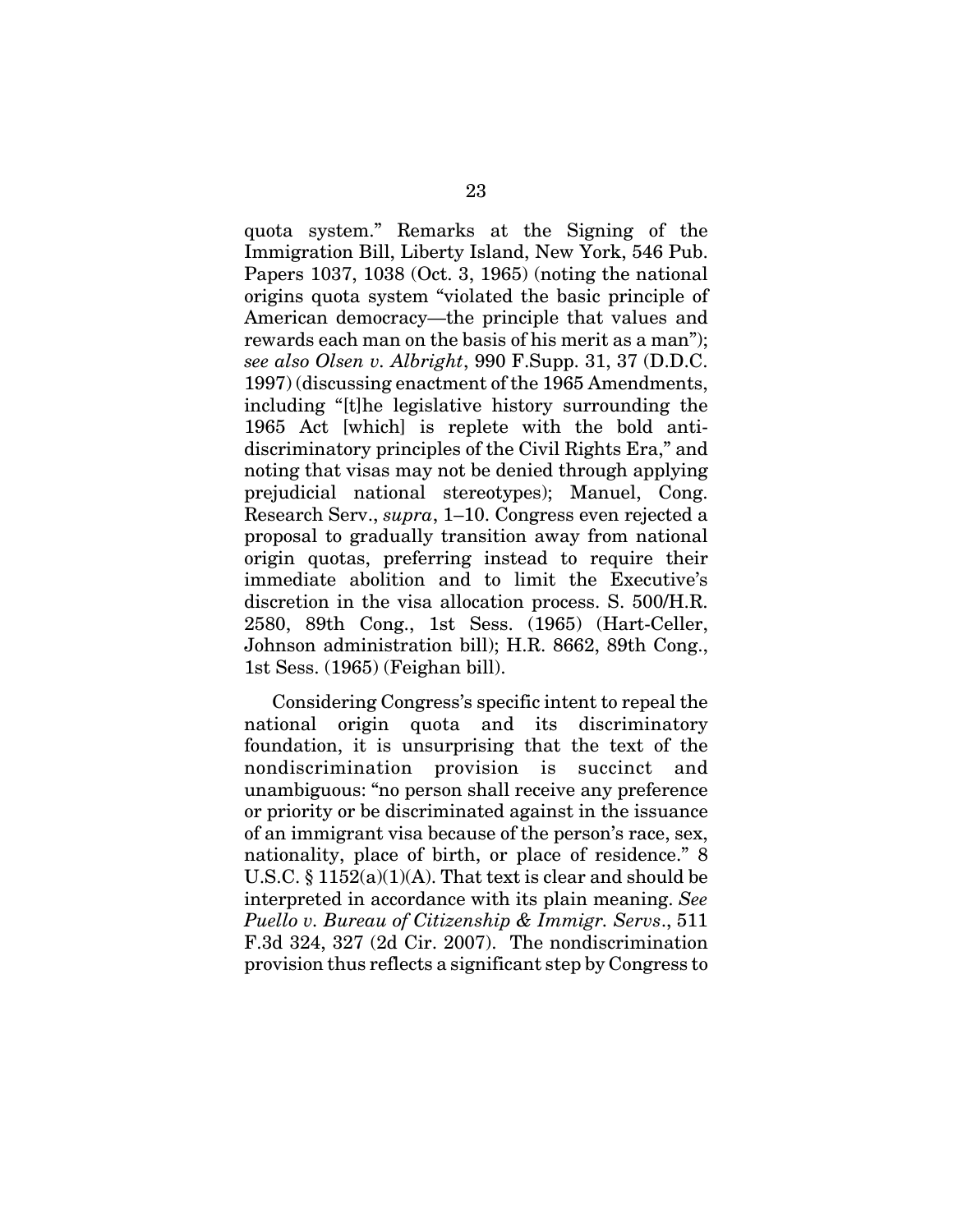end discriminatory immigration practices previously allowed by the INA. It is through that nondiscriminatory lens that the President's statutory authority must be construed.

Although the nondiscrimination provision is broadly applicable, it is not absolute. Congress did create some narrow statutory exceptions to the provision, none of which the EO satisfies. Most significantly, Congress can discriminate by assigning per-country caps on the number of family and employment-based visas that are issued. 8 U.S.C. §  $1152(a)(1)(A)$ ,  $(a)(2)$ .<sup>11</sup>

Notably, however, Congress did not exempt from the nondiscrimination provision the President's authority pursuant to 1182(f) and 1185(a)(1). *See Hillman*, 133 S. Ct. at 1953 ("Where Congress explicitly enumerates certain exceptions to a general prohibition, additional exceptions are not to be implied, in the absence of evidence of a contrary legislative intent." (citations omitted)). In addition, none of the exceptions to the nondiscrimination provision grant the President the authority to create his own exceptions. It is therefore unsurprising that the President's statutory authority is not exempt from the nondiscrimination provision. There would be no point to a law that proscribes the President from discriminating except when the President chooses to discriminate.

Presidential authority pursuant to 1182(f) and 1185(a)(1) must therefore be construed in conformance

 $11$  Congress has also made clear that the Secretary of State can make determinations regarding the location of and procedures for immigrant visa application processing. 8 U.S.C. § 1152(a)(1)(B).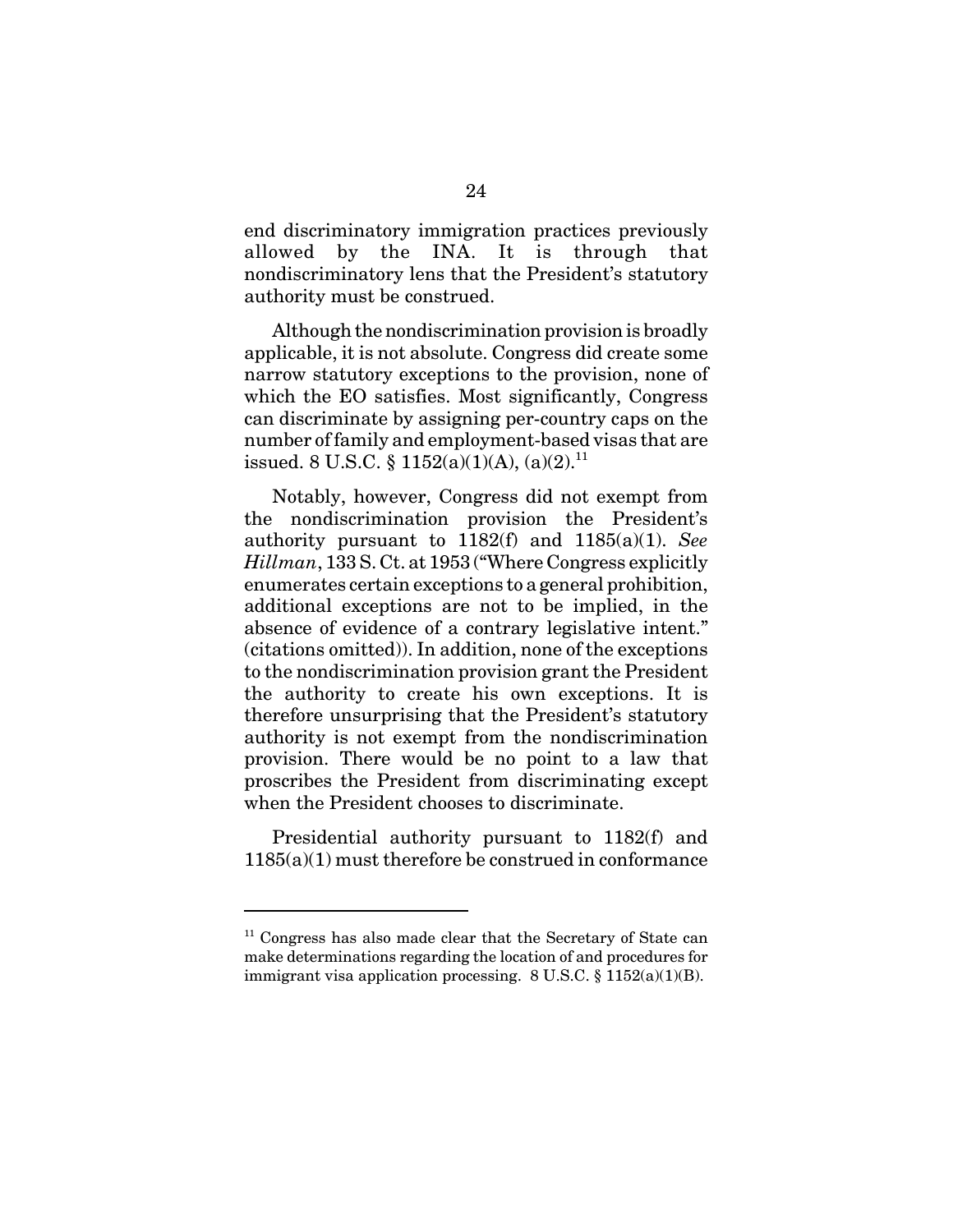with the INA's nondiscrimination provision. Only then can both statutory provisions be given effect as Congress intended. *See Inhabitants of Montclair Twp. v. Ramsdell*, 107 U.S. 147, 152 (1883) ("It is the duty of the court to give effect, if possible, to every clause and word of a statute."); *Weinberger v. Hynson, Westcott & Dunning, Inc.*, 412 U.S. 609, 633 (1973) (holding that an interpretation of one statutory provision that renders another provision superfluous "offends the well-settled rule of statutory construction that all parts of a statute, if at all possible, are to be given effect").

Although the President has the authority to suspend the entry of immigrants "detrimental to the interests of the United States" via 1182(f), he cannot establish blanket prohibitions against immigrants based solely on their nationality or place of birth. *See Haitian Refugee Ctr. v. Civiletti*, 503 F. Supp. 442, 453 (S.D. Fla. 1980) ("[U]nder 8 U.S.C. § 1152(a), INS has no authority to discriminate on the basis of national origin, except perhaps by promulgating regulations in a time of national emergency."). To do so would undermine the visa allocation system over which Congress retains authority, and it would specifically run afoul of the INA's nondiscrimination provision.

### **D. The Overall Historical Trajectory of the INA Supports Interpreting the Statute as Constraining the President's Authority Under 1182(f) and 1185(a)(1).**

Congress has repeatedly amended the INA to constrain executive discretion, and the restrictions on executive authority, described above, would be meaningless if the President had total and unreviewable discretion to ignore them. The overall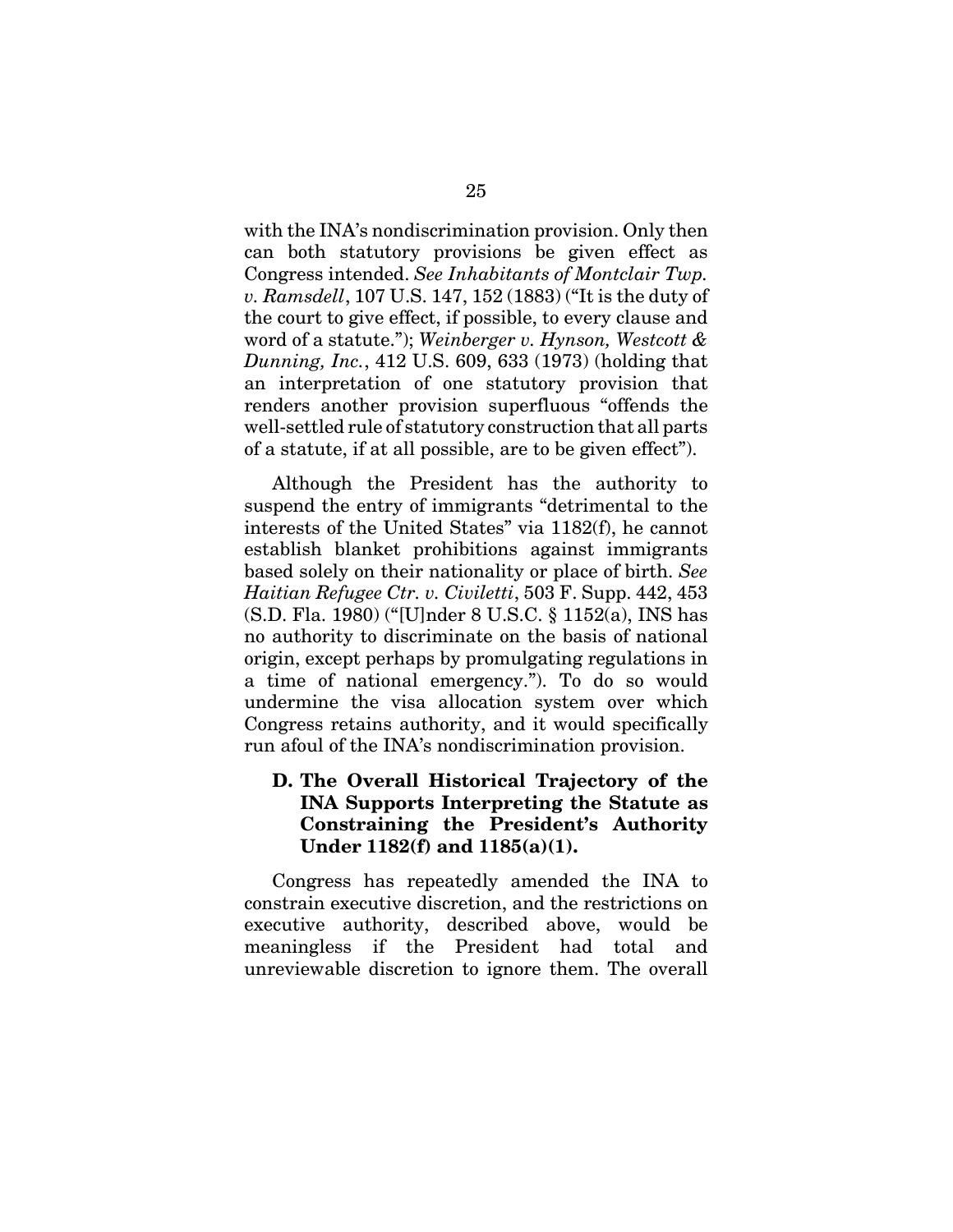structure and historical trajectory of the INA thus reflect Congress's intent to limit the President's power over admissions.

In addition to the statutory provisions on inadmissibility and nondiscrimination, previously discussed, Congress has repeatedly amended the INA to curb what it saw as excessive executive discretion regarding refugee admissions. The purpose of the Refugee Act of 1980 was to reform the prior ad hoc and discriminatory approach to U.S. refugee admissions. *See, e.g.*, H.R. Rep. No. 96-781, at 1 (1980) (Conf. Rep.) (noting that the Refugee Act aimed to "establish a more uniform basis for the provision of assistance to refugees"); S. Rep. No. 96-590, at 1 (1980) (Conf. Rep.) (same); *see also* S. Rep. No. 96-2, at 3757 (1980) ("[T]he consultation process is now specifically outlined in the statute, ending the current parole process which is merely governed by custom and practice.") (statement of Sen. Kennedy). Dissatisfied with the use of administrative discretion, Congress passed the Refugee Act, adding sections 207 and 208 to the INA, now 8 U.S.C. §§ 1157 and 1158, to create orderly and nondiscriminatory procedures for individuals to be resettled as refugees and claim asylum. The Refugee Act of 1980, 96 Pub. L. No. 96-212, 94 Stat. 102 (1980). The legislative history of 1157 demonstrates that Congress enacted the Refugee Act of 1980 to provide itself with "much greater and more explicit power than it [] had before with regard to the numbers and nature of refugees to be admitted to this country." *See*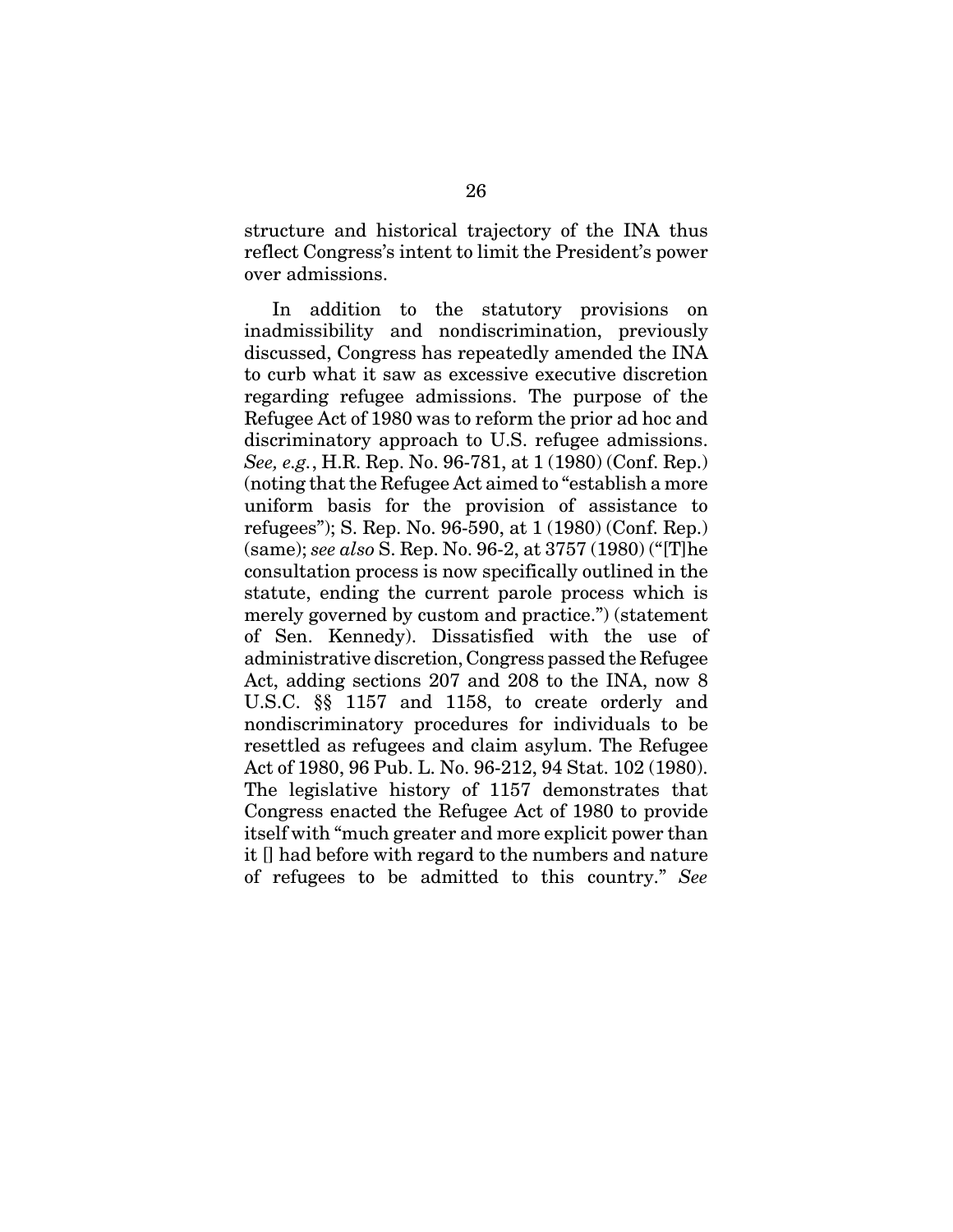H.R. Rep. No. 96-2, at 4501 (1980) (statement of Rep.  $Holtzman.<sup>12</sup>$ 

In deliberations leading up to the passage of the Refugee Act, members of the House expressed "extreme[] concern[] about assuring that Congress hald a proper and substantial role in refugee admissions, given [its] plenary power over immigration." H.R. Rep. No. 96-1, at 35814 (1979) (statement of Rep. Holtzman); *see also Admissions of Refugees into the United States: Hearings before the Subcomm. on Immigr., Citizenship, and Int'l Law of the House Comm. on the Judiciary*, 95th Cong. 59 (1977) (statement of Rep. Eilberg) ("Our bill represents an attempt to restore [Congress's] authority [to regulate U.S. refugee admissions] and, at the same time, to establish a proper balance between the executive and the legislative branches of Government in establishing the appropriate procedures governing their admission."). Again, in light of this history, Congress could not have intended to give the President general authority to suspend refugee admissions and unilaterally cut the number of refugees to be admitted after it was set in appropriate consultation with

 $12$  In the context of refugee admissions, 1157 supersedes 1182(f) because 1157 was enacted twenty-eight years after 1182(f) and is more specific. *Compare* Immigration and Nationality Act, 66 Pub. L. No. 66-414, 66 Stat. 163 (1952) *with* The Refugee Act of 1980, 96 Pub. L. No. 96-212, 94 Stat. 102 (1980). In 1157, Congress explained the process for determining the number of refugees to be admitted each fiscal year and provided a detailed, precise framework for the administration of the refugee admission process. Given these detailed, specific, and more recently enacted provisions, the President's general authority under 1182(f) cannot be interpreted to conflict with 1157.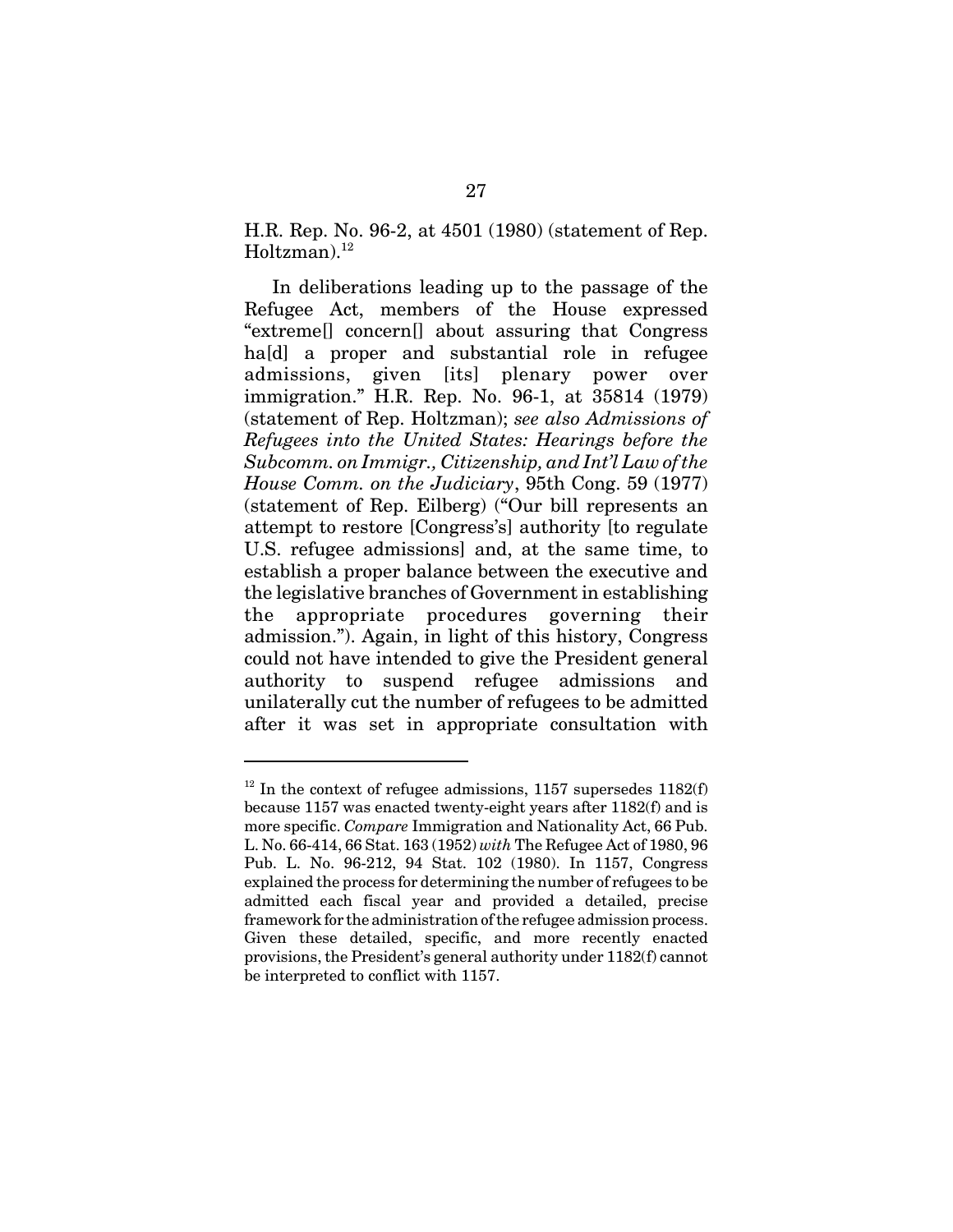Congress.13 Rather, such presidential actions must be limited to emergencies within the President's power over diplomatic and military affairs.

The 1996 amendments to the INA also deleted the definition of "entry"—a term of art that was used in 1182(f)—and removed its significance as a marker of substantive rights in immigration law. Illegal Immigration and Immigrant Responsibility Act of 1996, PL 104-208, 110 Stat. 3009-546, § 308(f). Before 1996, any noncitizen who had made an "entry" (meaning physical entry) into the United States thereby acquired the right to the formality of a deportation proceeding in the language of the pre-1996 statute. It is this "entry"

<sup>&</sup>lt;sup>13</sup> While Congress did not give the President the power to suspend refugee admissions or unilaterally decrease the number of refugees that may be admitted, Congress understood the practical realities of refugee admission and resettlement. *See*, Cong. Research Serv., Refugees in the U.S. Laws, Programs, and Proposals (1979). Budgetary, logistical, and other practical constraints have meant that the number of refugees actually admitted often falls below the number set by the President and Congress. *See*, Refugee Processing Ctr., Bureau of Population, Refugee & Migration, U.S. Dep't of State, Cumulative Summary of Refugee Admissions (May 31, 2017); *see also* Migration Policy Inst., U.S. Annual Refugee Resettlement Ceilings and Number of Refugees Admitted, 1980–2016. Further, the President can amend refugee screening procedures at any time. *See*, Andorra Bruno & Katherine Bush, Refugee Admissions and Resettlement Policy, at 2 (2002); United States Committee for Refugees and Immigrants, *In the Aftermath of September 11: U.S. Refugee Resettlement on Hold*, 2 Refugee Report 9/10 (2001), *available at* http://www.refworld.org/ docid/3c5809994.html (accessed Aug. 1, 2017). What the President cannot do is suspend refugee admissions entirely or decrease the number of refugees that may be admitted after it has been fixed in consultation with Congress.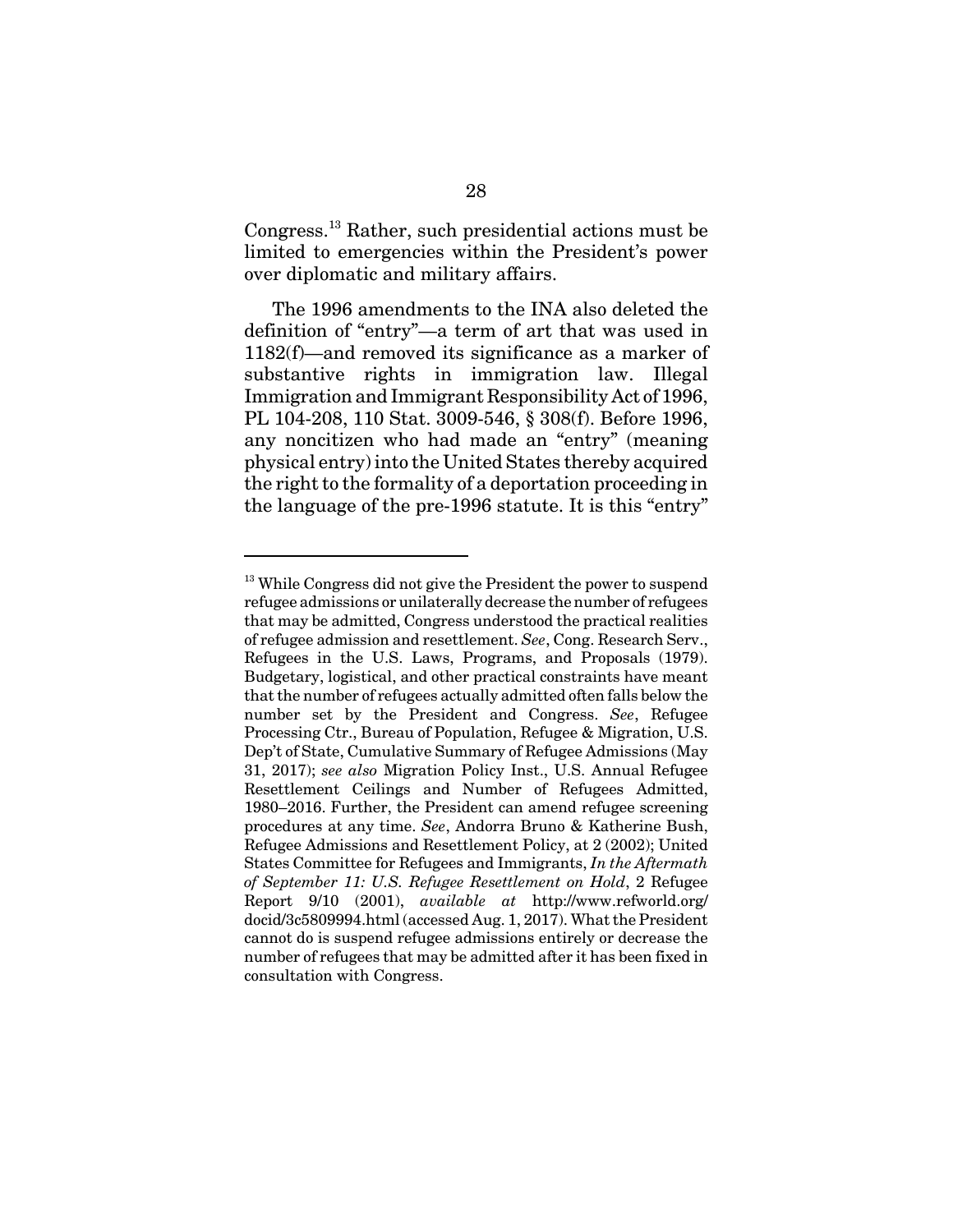that 1182(f) addresses. In 1996, this entire scheme changed. Physical entry into the United States no longer is associated with entitlement to any particular procedures for adjudicating claims. *See* Linda Bosniak, *A Basic Territorial Distinction*, 16 Geo. Immigr. L.J. 407, 408–10 (2002). This statutory change, too, has served to limit executive discretion.

A more recent rejection of executive discretion came in 2000, with the permanent adoption of a Visa Waiver Program for certain countries whose nationals rarely remain in the United States after a temporary visit. 8 U.S.C. § 1187. (The Government discusses this program in its brief but gets its significance backwards). As 1187(c) sets out in mind-numbing detail, designation as a program country reflects a mathematical calculation of a given country's immigration history. Only if a country meets the requirements set forth by Congress may the Attorney General, in consultation with the Secretary of State, designate a country for the program. And, when a country ceases to be eligible for the Visa Waiver Program (as is true of the countries affected by the EO), its nationals are still eligible to come to the United States if they apply for the relevant visa and go through the careful visa-vetting process. As described above, these visa processes are well defined under 8 U.S.C. § 1202 and cannot be changed at the whim of the Executive Branch.

These amendments to the statute indicate that Congress has moved away from a discriminatory immigration scheme to one that promotes equitable treatment and constrains executive discretion.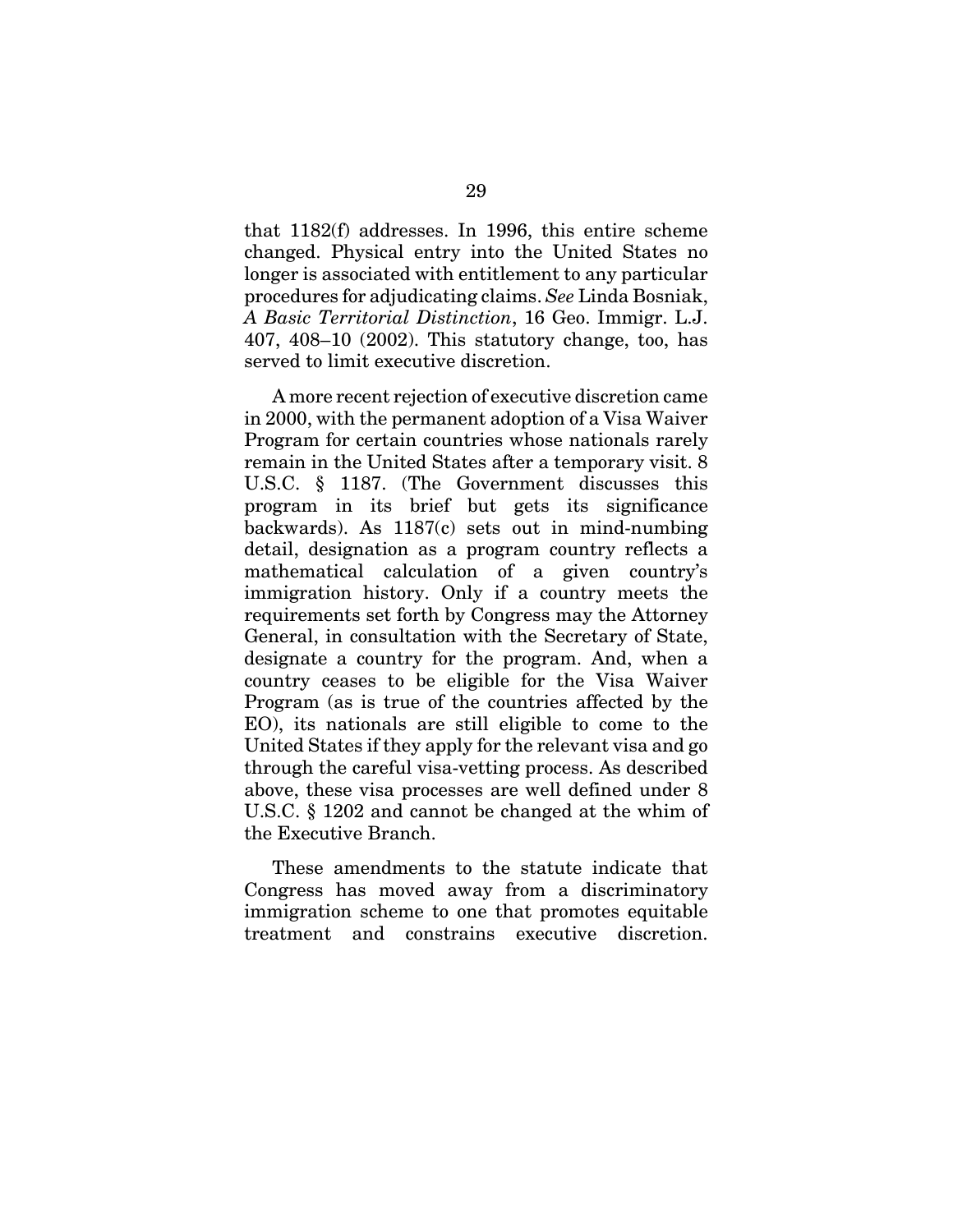Construing 1182(f) and  $1185(a)(1)$  in this context cuts against any notion of absolute power.

#### **E. Given the Constraints Imposed by the INA, the Court Need Not Reach the Constitutional Issues in this Case.**

The arguments set forth above show that the INA unambiguously constrains the President's authority under 1182(f) and 1185(a)(1), rendering the EO *ultra vires* and inconsistent with the statute. Therefore, there is no need to apply the canon of constitutional avoidance, which "comes into play only when, after the application of ordinary textual analysis, the statute is found to be susceptible to more than one construction; and the canon functions as *a means of choosing between them.*" *Clark v. Martinez*, 543 U.S. 371, 385 (2005).

Like the Ninth Circuit, the Court may avoid the constitutional issues by disposing of the case on statutory grounds. *See Hawaii v. Trump*, 859 F.3d 741, 761 (9th Cir. 2017) (discussing the Supreme Court's "admonition that 'courts should be extremely careful not to issue unnecessary constitutional rulings,' '[p]articularly where, as here, a case implicates the fundamental relationship between the Branches'") (quoting *Am. Foreign Serv. Ass'n v. Garfinkel*, 490 U.S. 153, 161 (1989)) (per curiam); *see also Lyng v. Nw. Indian Cemetery Protective Ass'n*, 485 U.S. 439, 445 (1988) ("[J]udicial restraint requires that courts avoid reaching constitutional questions in advance of the necessity of deciding them."). $^{14}$ 

 $14$  In ruling on the constitutional claims, the Fourth Circuit skipped over the statutory ones, mentioning only briefly that the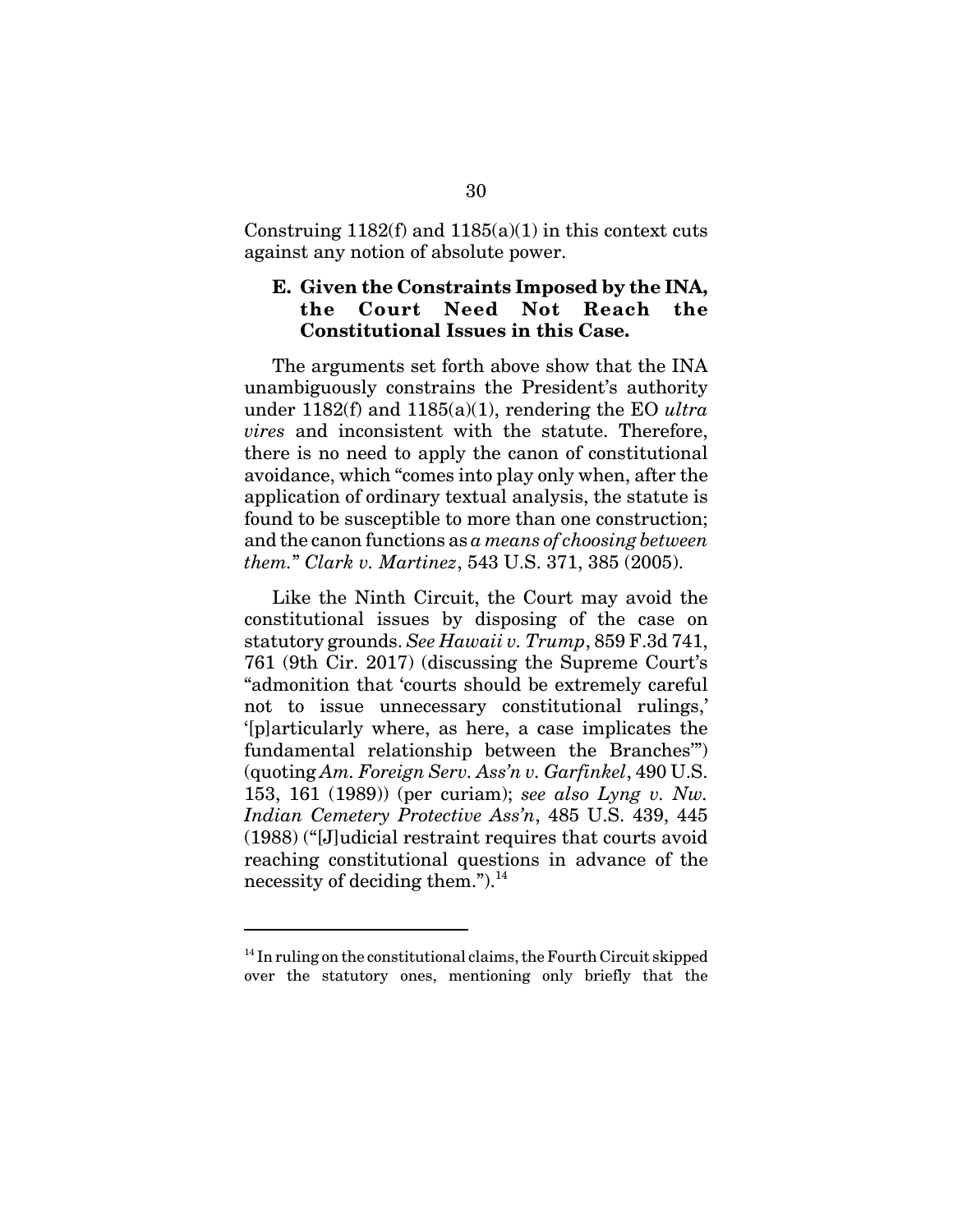Accordingly, the Court need not determine whether the EO "raise[s] serious constitutional problems." *Edward J. DeBartolo Corp. v. Florida Gulf Coast Bldg. & Constr. Trades Council*, 485 U.S. 586, 575 (1988); *see also* Adrian Vermeule, *Saving Constructions*, 15 Geo. L.J. 1945, 1948–49 (1997) (explaining the differences between "procedural," "classical," and "modern" avoidance). However, if the Court finds the INA ambiguous with respect to the authority delegated under  $1182(f)$  or  $1185(a)(1)$ , then the Court would "construe the statute to avoid [constitutional] problems unless such construction is plainly contrary to the intent of Congress." *Id.* 

At a minimum, the arguments set forth above demonstrate that construing the INA to constrain the President's authority is not "plainly contrary to the intent of Congress." *Id.* On the contrary, interpreting the INA to allow the unlimited executive discretion that the President claims to have flies in the face of congressional intent, given that Congress has repeatedly and expressly restricted the President's discretionary authority under the INA. *See Almendarez-Torres v. United States*, 523 U.S. 224, 238 (1998) (explaining that the constitutional avoidance doctrine serves the "basic democratic function of maintaining a set of statutes that reflect, rather than

nondiscrimination provision in 8 U.S.C.  $\S 1152(a)(1)(A)$  could not support a nationwide preliminary injunction because it applied only to the issuance of immigrant visas. *IRAP v. Trump*, 857 F.3d 554, 580–81 (4th Cir. 2017). The error in that analysis is that the Fourth Circuit considered the nondiscrimination provision in isolation.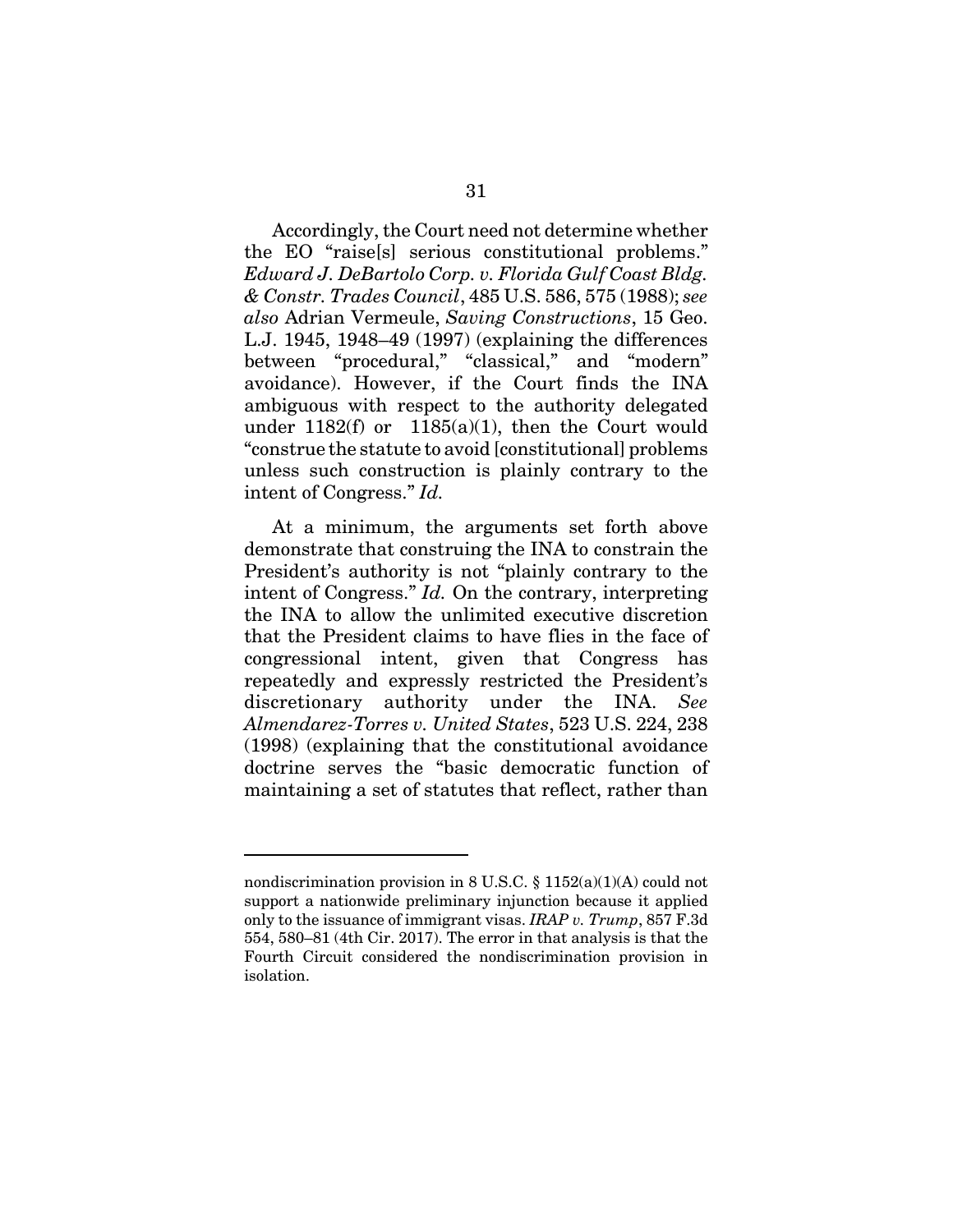distort, the policy choices that elected representative have made").

## **CONCLUSION**

Based on the foregoing, *Amici* respectfully submit that the Court should find the EO *ultra vires*.

Dated: September 18, 2017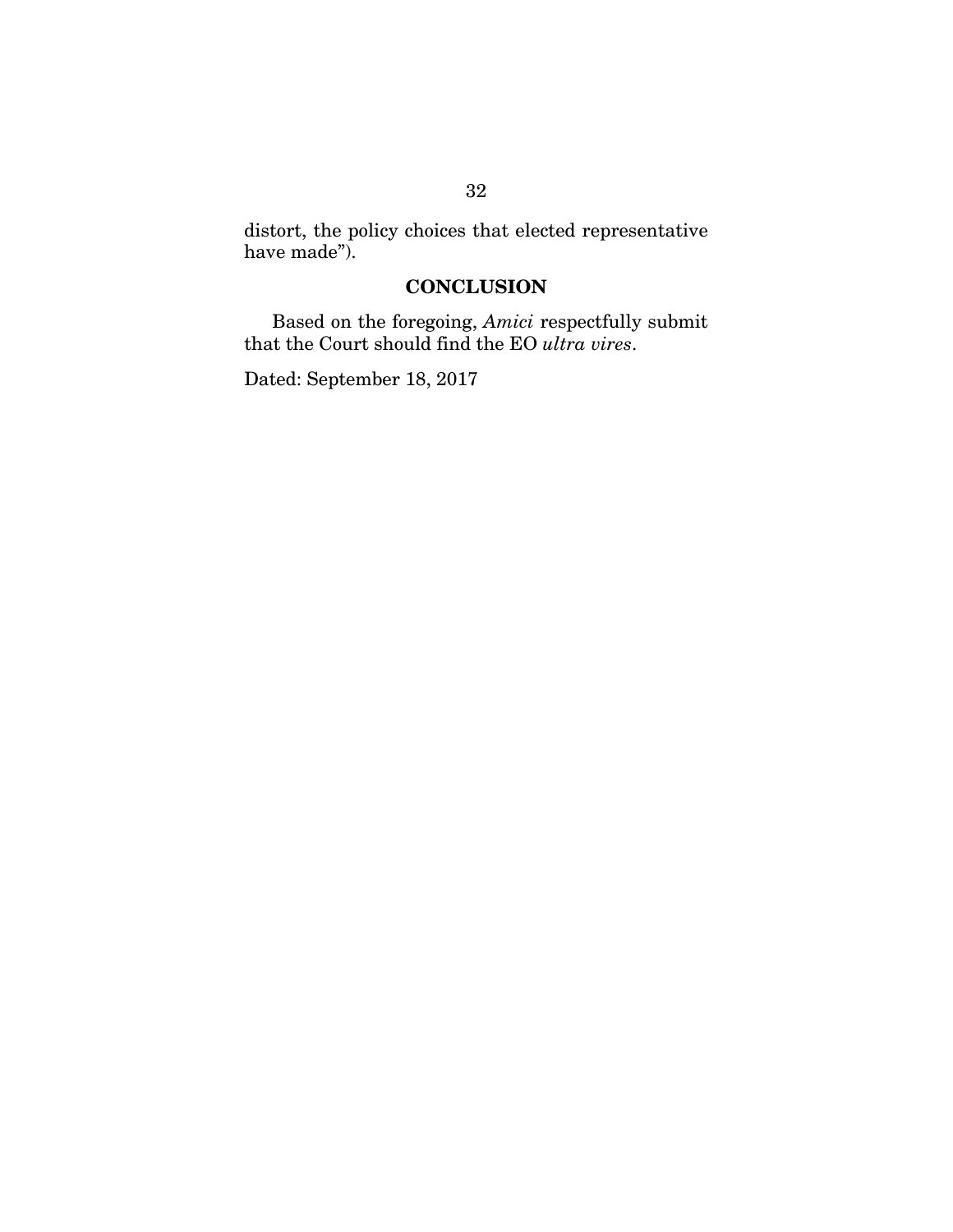Respectfully Submitted,

DEBORAH ANKER\* Clinical Professor of Law  *Counsel of Record* SABRINEH ARDALAN\* Assistant Clinical Professor of Law PHILIP L. TORREY\* Lecturer on Law and Managing Attorney Harvard Immigration and Refugee Clinical Program Harvard Law School 3106 Wasserstein Hall 6 Everett Street Cambridge, MA 02138 (617) 384-8165 danker@law.harvard.edu sardalan@law.harvard.edu ptorrey@law.harvard.edu

FATMA MAROUF\* Professor of Law Texas A&M University School of Law 1515 Commerce Street Fort Worth, TX 76102 (817) 212-4123 fatma.marouf@law.tamu.edu

33